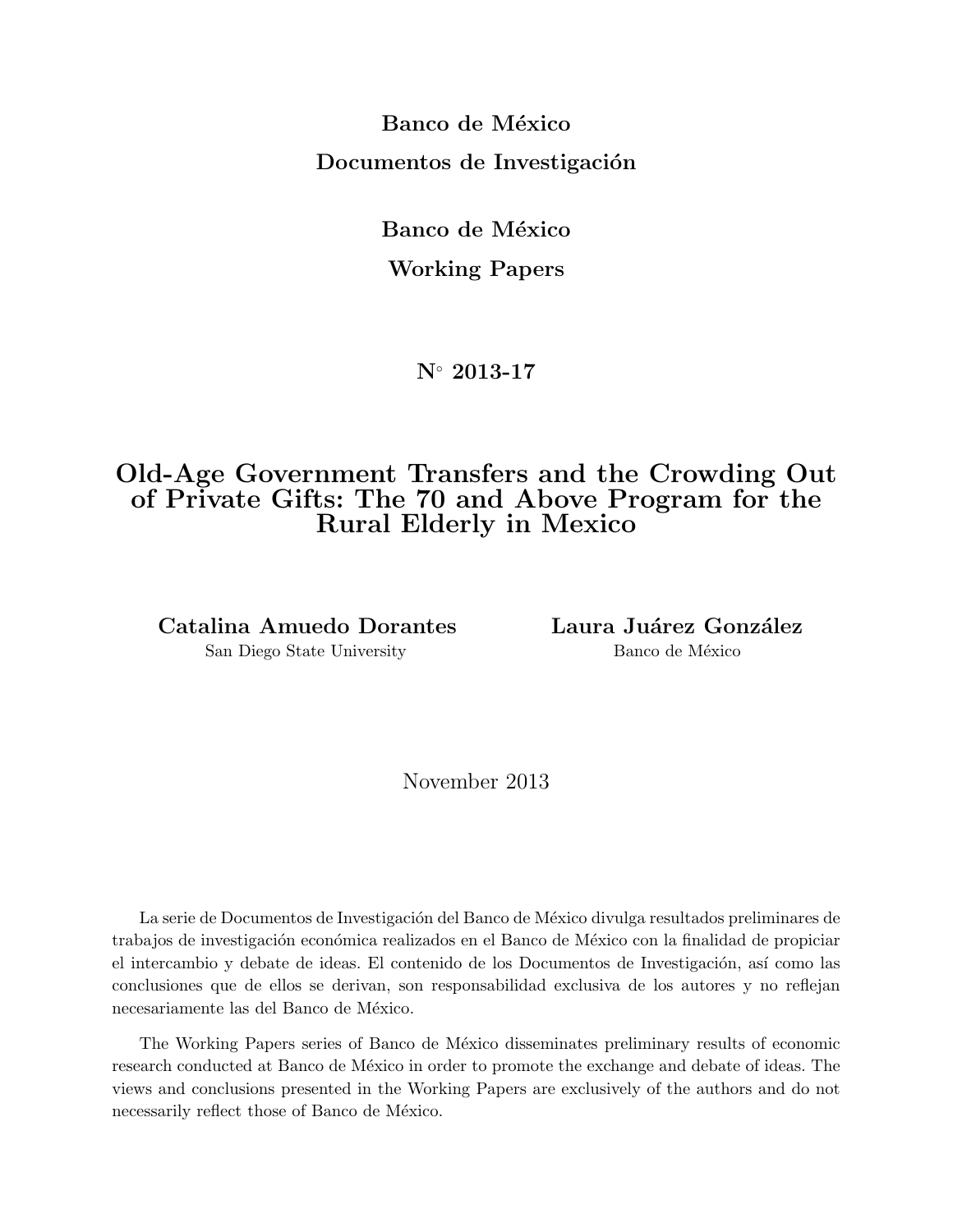**Documento de Investigación Working Paper** 2013-17 2013-17

# **Old-Age Government Transfers and the Crowding Out of Private Gifts: The 70 and Above Program for the Rural Elderly in Mexico**\*

**Catalina Amuedo Dorantes<sup>†</sup> Laura Juárez González<sup>‡</sup>** San Diego State University Banco de México

#### **Abstract**

This paper estimates the crowding out of private transfers caused by 70 y Más -a public assistance program for rural elderly adults in Mexico, for whom family support is an important source of income. Using data from the National Household Income and Expenditure Survey and a triple-difference estimation, we find that the program crowds out private transfers by 37 percent, and it does so mainly by reducing the probability of receiving domestic remittances. As a result, the non-labor income of beneficiaries increases by less than their government transfers. Thus, by reducing their private support to elderly adults, domestic donors are dampening the effect of the program, although not completely neutralizing it. **Keywords**: Old-age government transfers, crowding-out, remittances, Mexico. **JEL Classification**: H3, H55, J14, J18.

#### **Resumen**

Este artículo estima el desplazamiento de transferencias privadas causado por 70 y Más un programa de asistencia pública para adultos mayores rurales en México, para quienes el apoyo familiar es una importante fuente de ingreso. Usando datos de la Encuesta Nacional de Ingresos y Gastos de los Hogares y una estimación por triples diferencias, encontramos que el programa desplaza las transferencias privadas en 37 por ciento, y lo hace principalmente reduciendo la probabilidad de recibir remesas domésticas. Como resultado, el ingreso no laboral de los beneficiarios aumenta menos que sus transferencias gubernamentales. Por lo tanto, al reducir su apoyo privado a los adultos mayores, los donantes domésticos están mitigando el efecto del programa, aunque no lo están neutralizando completamente.

**Palabras Clave**: Transferencias gubernamentales en edad avanzada, desplazamiento, remesas, México.

We are thankful to two anonymous referees at the Banco de México for useful comments and suggestions. *†*Department of Economics. San Diego State University. Email: camuedod@mail.sdsu.edu.

<sup>&</sup>lt;sup>‡</sup>Dirección General de Investigación Económica. Email: ljuarezg@banxico.org.mx.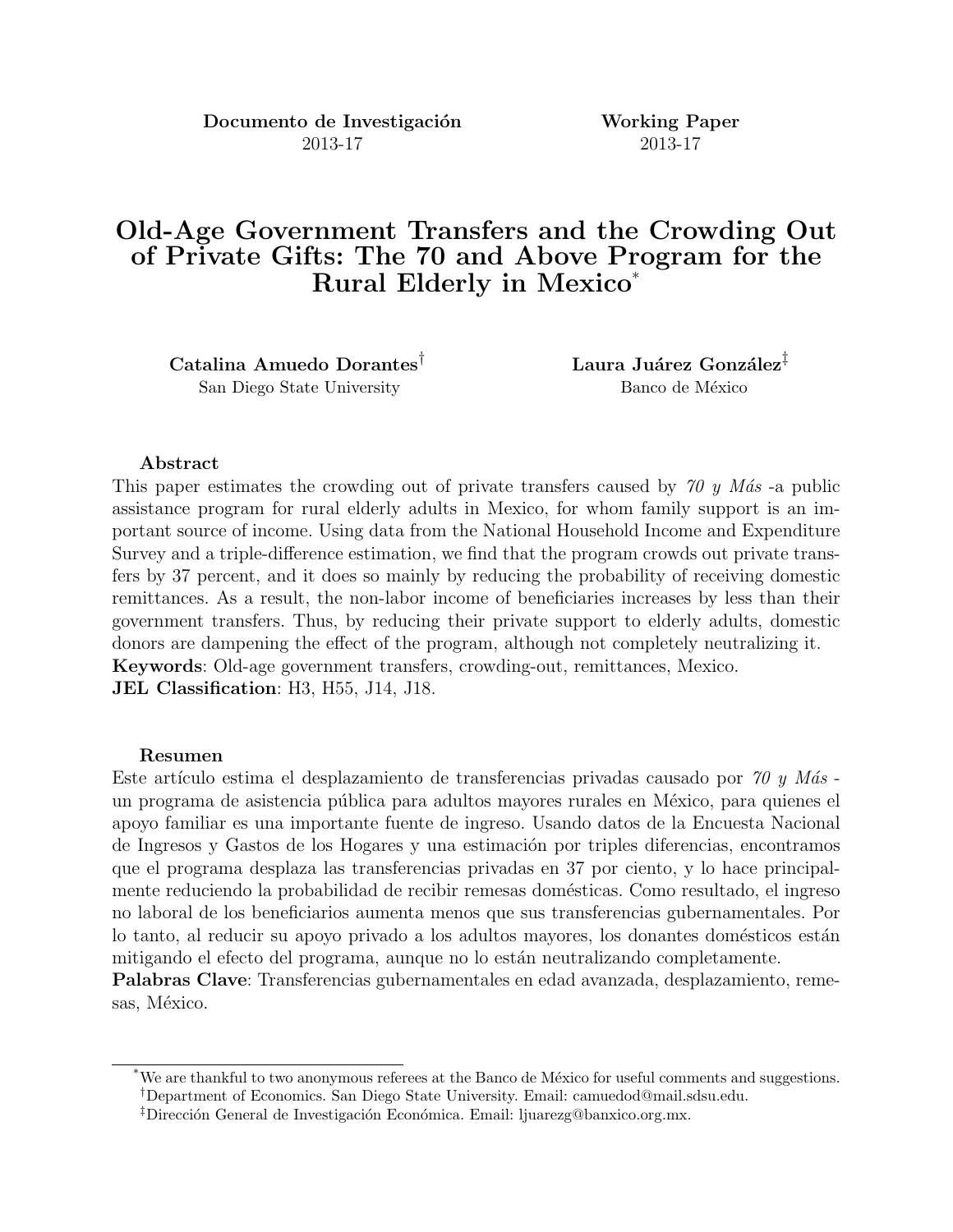#### **1. Introduction**

-

In 2007, the Mexican government started *70 y Más* (which translates as 70 and Above) –a non-contributory pension program that paid about 40 USD per month to individuals age 70 and older residing in localities with up to 2,500 inhabitants, the smallest in the country.<sup>1</sup> The program was implemented with the explicit purpose of increasing the income of beneficiaries, many of which might not qualify for social security benefits due to the low coverage of contribution-based pension systems in rural areas.<sup>2</sup> Yet, the attainability of its goal partially depends on whether this government transfer crowds out the support that the elderly receive from their families.

In this paper, we estimate the crowding out effect of *70 y Más* on the remittances received by the rural elderly from both domestic and international donors –a relevant aim for a number of reasons. First, as noted by Aguila *et al*. (2011), family support is an important income source for the elderly in Mexico. In our data, about 32 percent of individuals aged 70 and above reported receiving remittances on a monthly basis during the year before the *70 y Más* program was implemented and, on average, those monetary inflows represented about 64 percent of their individual income.<sup>3</sup> Thus, the response of family support is key to assess the redistribution actually achieved by the program. Second, the *70 y Más* program quickly expanded to larger localities, reaching 3.5 million beneficiaries in 2012 (Guthrie, 2012) and effectively becoming the first universal pension program in Mexico. The magnitude of the program underscores the relevance of estimating the impacts of such a large-scale intervention. Third, age-based non-contributory pensions have become increasingly popular

 $1$  The program transfer is 500 Mexican pesos per month. To get the equivalent amount in U.S dollars, we used an exchange rate 12.5 pesos per dollar, which was the average in the first six months of 2013.

<sup>2</sup> In the motivation section of the 2007 Rules of Operation of the program, it says that "the Federal Government starts this support program for older adults, with the purpose of improving their income, and as a result, their living conditions". Please refer to: "Acuerdo por el que se emiten y publican las Reglas de Operación del Programa de Atención a los Adultos Mayores de 70 años y más en zonas rurales para el ejercicio fiscal 2007" published in *Diario Oficial de la Federación* on February 28th, 2007. 3

 ${}^{3}$ In our data, the mean total amount of private transfers received by these individuals in localities with less than 2,500 inhabitants is 769 pesos, as shown in Table A in the appendix, and their average individual income is 1197 pesos per month.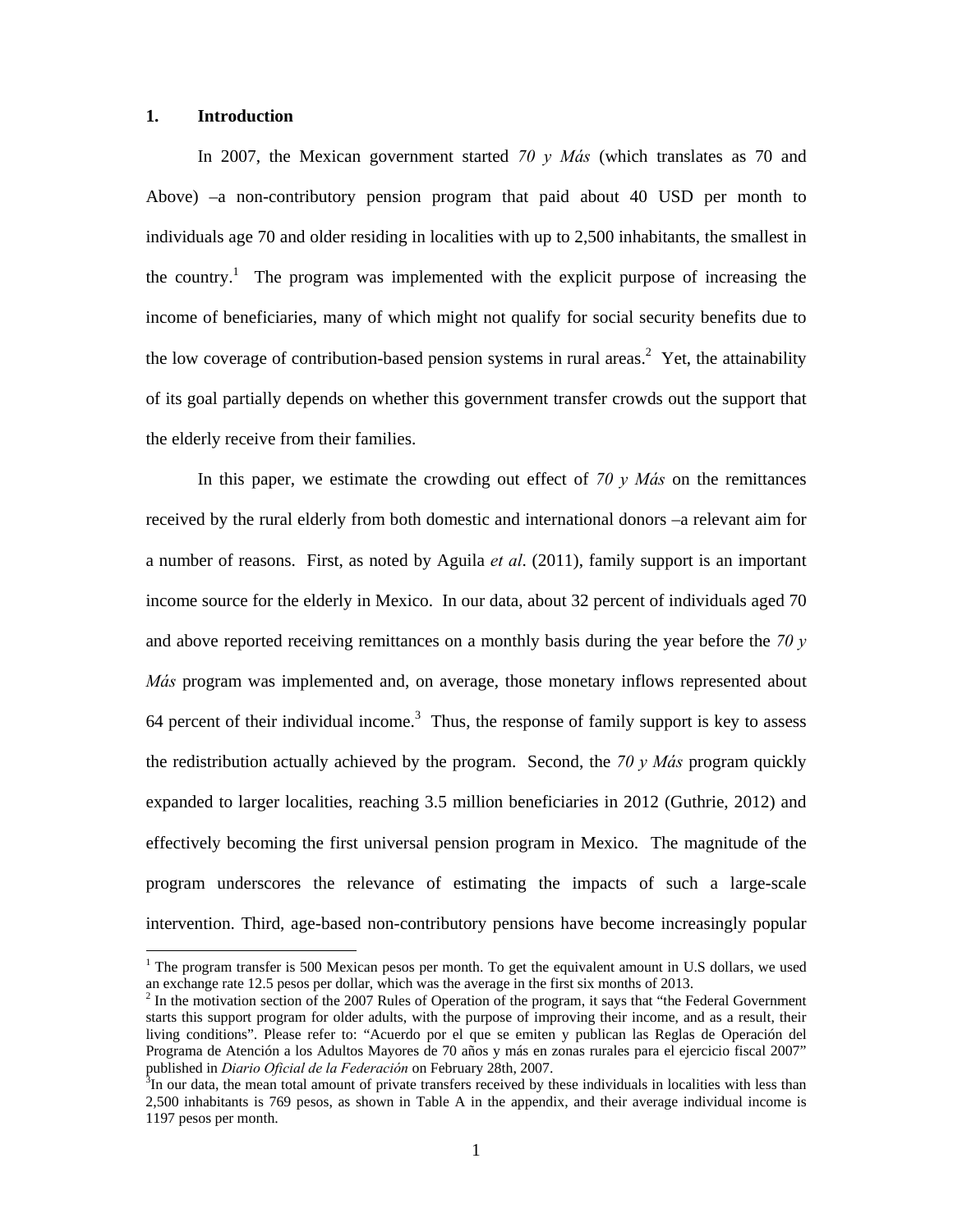in other developing countries, especially in Latin America. Levy and Schady (2013) estimate that governments in this region spent an average of 0.56 percent of GDP on these programs in 2011 and, more importantly, the cost is not likely to go down anytime soon as governments face ongoing political pressure to expand these programs' budgets and coverage. For all the aforementioned reasons, gauging the extent of crowding out, if any, is relevant to determine whether the large, and potentially increasing, public resources transferred to the elderly through programs like *70 y Más* are enjoyed by the intended beneficiaries or are benefiting other age groups.<sup>4</sup>

Whereas the empirical literature on crowding out is large, few previous studies have focused on the crowding out of private transfers caused by similar age-based transfer programs for the elderly. For instance, Jensen (2004) finds that an age-conditioned pension in South Africa reduces private transfers by about 30 percent. For Mexico, Juarez (2009) estimates the effect of an earlier state cash transfer program for individuals age 70 and older in the Federal District (DF), which is part of the metropolitan area of Mexico City, on private transfers and estimates a crowding out of 86 percent. Our paper contributes to this literature by providing evidence for the Mexican rural elderly, who differ from the potential beneficiaries of the DF program in various regards: (a) they have lower incomes, (b) they have lower participation rates in social security, and (c) they display a greater dependence on remittances than their urban counterparts.

Our contribution is particularly relevant given that, despite the size of the program and the recent expansion implemented by the newly elected Mexican president, the current evidence on *70 y Más* is rather scarce. As part of the early impact evaluation of the program, Galiani and Gertler (2009) compare the economic outcomes of households with at least one individual age 70 to 74 in localities with less than 2,500 inhabitants in which the program

<sup>&</sup>lt;sup>4</sup>The program has a budget of 18 billion Mexican pesos (\$1.3 billion) for 2012, up from 6 billion Mexican pesos in 2007, when it was launched (Guthrie 2012).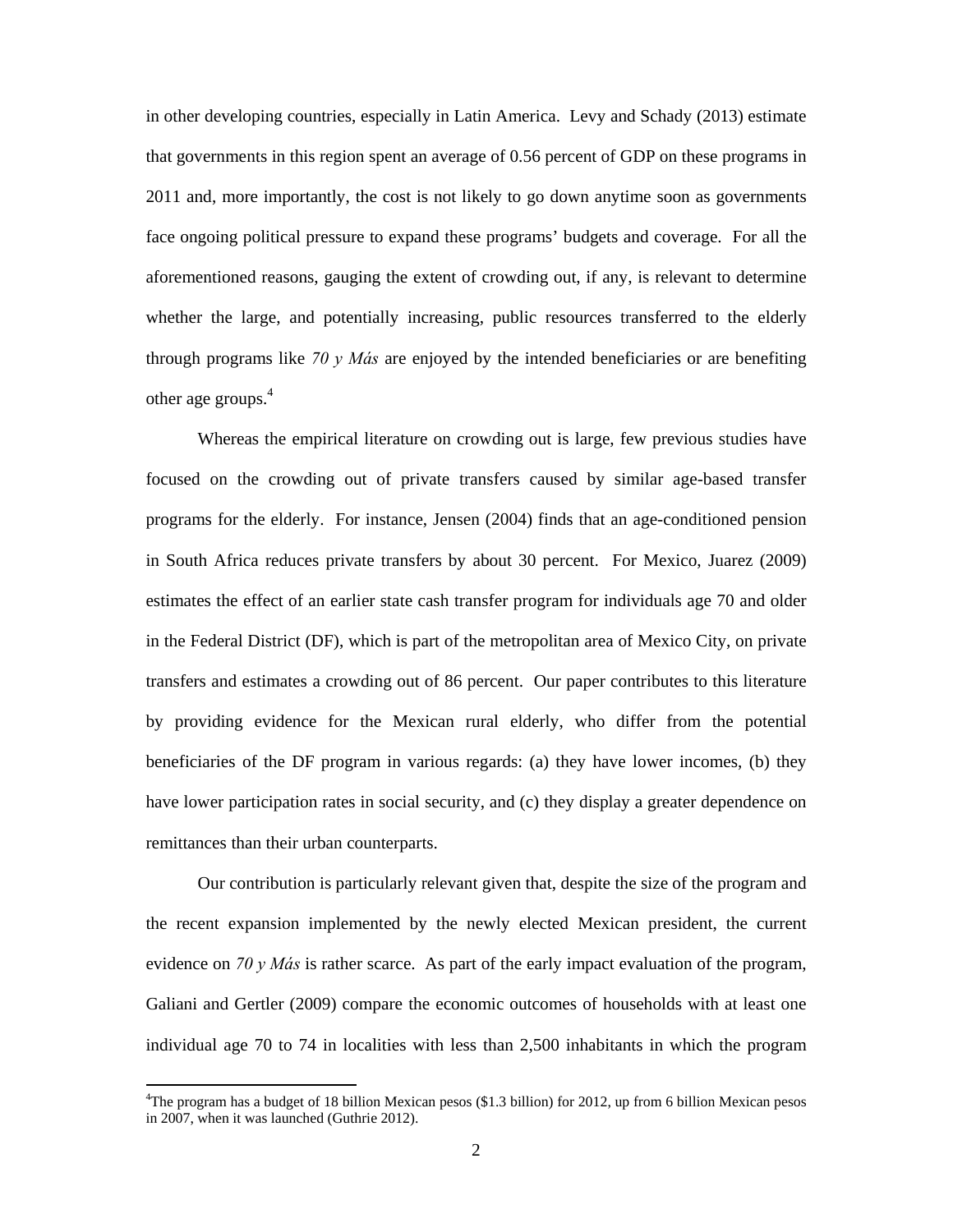was originally operating, to those of similar households in localities with 2,500-3,300 inhabitants, which were not initially participating in the program. They find that private transfers received by qualifying households *increased* by 17.5 pesos per month after the program started. However, the applicability of their findings in a broader context is limited because their pilot sample, designed specifically for the initial evaluation of the program, provides evidence only for individuals close to age and locality size eligibility cutoffs and it is not nationally representative. Additionally, the rapid expansion of the program potentially compromises their estimation strategy because localities just above the 2,500 inhabitants threshold were incorporated to the program in 2008, as their second round of data was being collected.

To improve on these limitations, our analysis relies on a sample of individuals age 55 and older from the Mexican Income and Expenditure Survey (*Encuesta Nacional de Ingresos y Gastos de los Hogares*, ENIGH) –a nationally representative cross section dataset collected every two years by the Mexican Institute of Statistics (*Instituto Nacional de Estadística, Geografía e Informática,* INEGI). We use data from the 2006 and 2008 rounds, before and after the implementation of  $70 \text{ y}$  *Más*. Our empirical strategy compares the remittances received by individuals age 70 and older, in localities with less than 2,500 inhabitants, our treatment group, with those received by same-age individuals in localities with more than 100,000 inhabitants, where the program was not operating in 2008. We also add to previous work on the program by looking separately at its impact on the probability of receiving remittances (extensive margin) and on the amounts for individuals receiving them (intensive margin). To account for any other changes affecting older adults in treated localities that cannot be attributed to the program, we include individuals 55-69 years old, because they do not qualify for *70 y Más,* regardless of the locality they live in. Additionally, we control for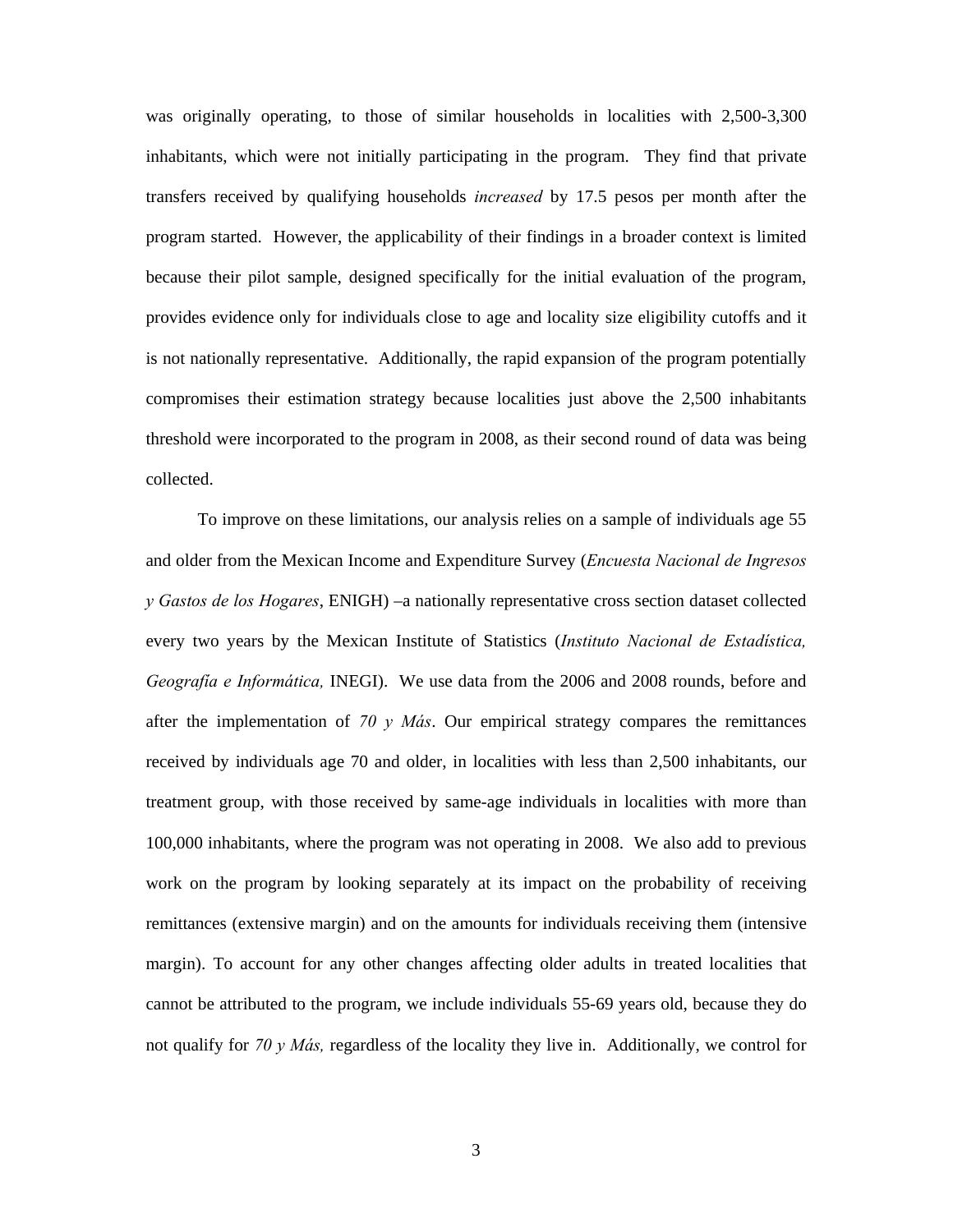the relevant individual and household characteristics, together with municipal fixed-effects to account for other differences between older adults residing in treated versus control localities.

We find that the program crowded out total remittances by 37 percent. This effect was mostly driven by a reduction of 7.8 percentage points (or 31 percent) in the likelihood of receiving domestic remittances. The program had no statistically significant effect on either the probability of receiving international remittances, or on the amounts of either domestic or international remittances received if positive. Thus, the program crowded out domestic remittances only, and it did so at the extensive margin. These results suggest that the motives driving domestic versus international remittances are different, and/or that domestic donors are better informed about the program than those living abroad. After estimating the program effects by gender, we find that the overall crowding out was greater for women than men.

To confirm the non-existence of pre-program trends driving our results, we first conduct a placebo test using only data from *before* the introduction of the *70 y Más* program. Subsequently, to address any concerns regarding the comparability of small (treated) and larger (control) localities, we perform a series of robustness checks using alternative definitions of the treatment and control groups that, in the extreme, include all types of locality sizes. Additionally, because since 2001 some Mexican states implemented their own non-contributory pension schemes for elderly individuals (Aguila *et al*. 2011), we also perform the analysis excluding the states that did so at the same time as *70 y Más*. Lastly, we complement our main analysis by estimating the crowding out effect at the household level. All these tests confirm the reliability of our findings.

To conclude, we estimate the increase in government transfers following the implementation of the program and compare it to the increase in non-labor income experienced by age-qualifying individuals in treated localities between 2006 and 2008. Our estimates reveal that mean non-labor income increased by 15 percent less than government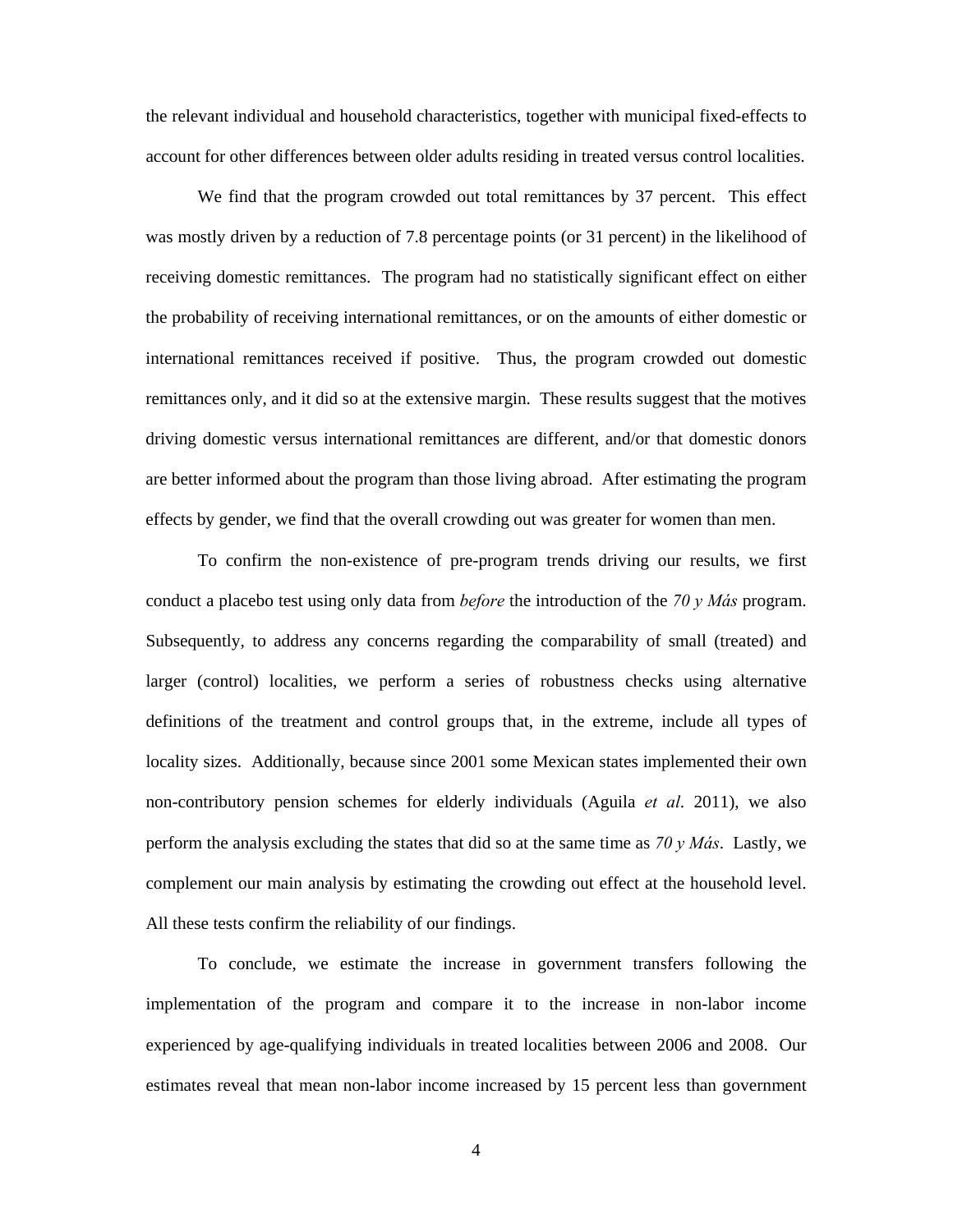transfers. The extent of crowding-out is more noticeable when looking at median non-labor incomes, which rose by 51 percent less than government transfers. This implies that domestic donors were mitigating the income redistribution intended by the program, particularly for seniors with incomes below the mean, if not completely neutralizing it. The magnitude of the crowding out effect is roughly comparable the estimate in Jensen (2004), but smaller than the one in Juarez (2009) for Mexico City. Our smaller estimates may be due to the fact that the rural elderly in Mexico receive a higher fraction of their private transfers from abroad, compared to their urban counterparts in DF, and international remittances are, precisely, the least responsive transfers to the program. In that regard, our estimates provide a lower bound for the crowding out effect that the program could have nationwide as it expands to larger, more urban localities, in which the elderly receive most of their private support from domestic donors.

#### **2. Conceptual Framework**

-

 The theoretical literature considers two main motives for private transfers: altruism (*e.g.* Becker, 1974) and exchange (*e.g.* Bernheim *et al*., 1985). Altruistic transfers occur because the donor cares about the utility of the recipient. Therefore, a public transfer paid to the elderly may crowd out private transfers sent altruistically as the recipients enjoy higher incomes.<sup>5</sup> Alternatively, transfers can also take place in exchange for provided services, such as the care of children or the oversight of property. Public transfers may also crowd out these transfers if the elderly reduce their supply of such services and the donor's demand is elastic (Cox, 1987). Conversely, if the donor's demand for services is inelastic, public transfers could actually result in larger private transfers paid to the elderly in exchange for provided services, which would reinforce the income redistribution goals of the government.

<sup>&</sup>lt;sup>5</sup>As Andreoni (1989, 1990) shows, a public transfer would also crowd out private gifts, but to a lesser extent, if donors get utility from the mere act of giving.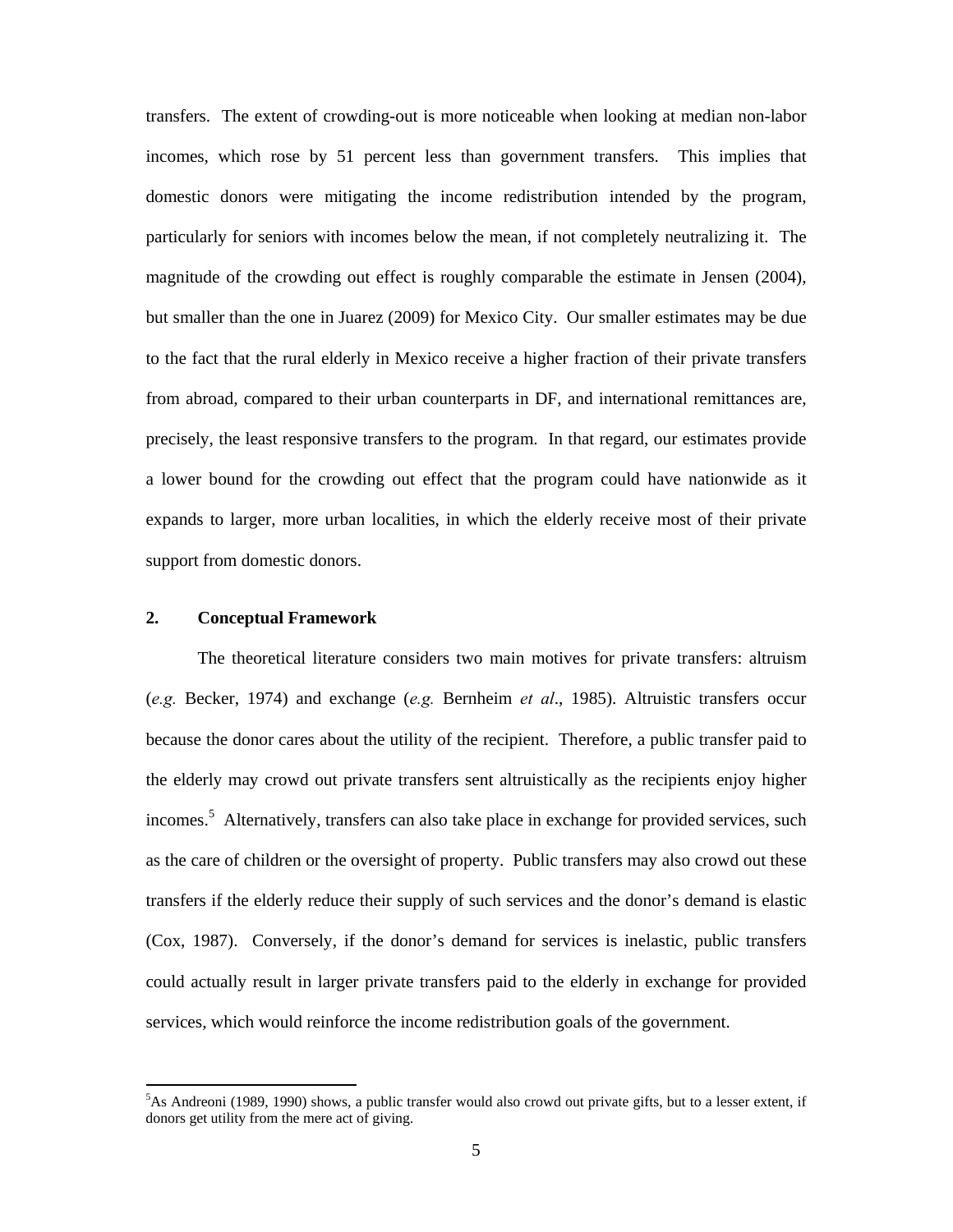For rural households, like the ones targeted by the *70 y Más* program, international remittances are an important fraction of the total private transfers they receive. Along with altruism and exchange, the literature on international remittances recognizes other motives for sending money back home, such as the wish to invest in physical or financial assets to self-insure or to earn a higher return (*e.g.* Durand *et al*., 1996), or the desire to maintain access to household resources, such as an inheritance (*e.g.* Lucas and Stark, 1985; Gubert, 2002; Amuedo-Dorantes and Pozo, 2006). In contrast to private transfers motivated by altruistic or exchange motives, those motivated by these other purposes may not necessarily be crowded out by public transfers.

In what follows, we estimate whether a public transfer crowds out the domestic and international remittances received by the rural elderly. These two types of transfers may be crowded out to different degrees due to differences in donors' motivation or information about the program. For instance, a public transfer may not crowd out international remittances, as much as domestic ones, if the former are more likely to be sent to earn a higher return than the latter, or if international donors have less information than domestic ones about the existence and amount of the public transfer received by their elderly.

#### **3. The** *70 y Más* **Program**

The *70 y Más* program was a federal program for the rural elderly that paid a cash transfer of 80 USD every two months to individuals age 70 and older in qualifying localities. Until 2011, the transfer was exclusively conditioned on age and locality of residence, so it was not means-tested, not taxable and did not depend on previous contributions to the Mexican social security system. As a result, in the first four years of the program, eligibility was not correlated with past or current labor and saving decisions, or with unobservable factors associated to individual income or the receipt of private transfers.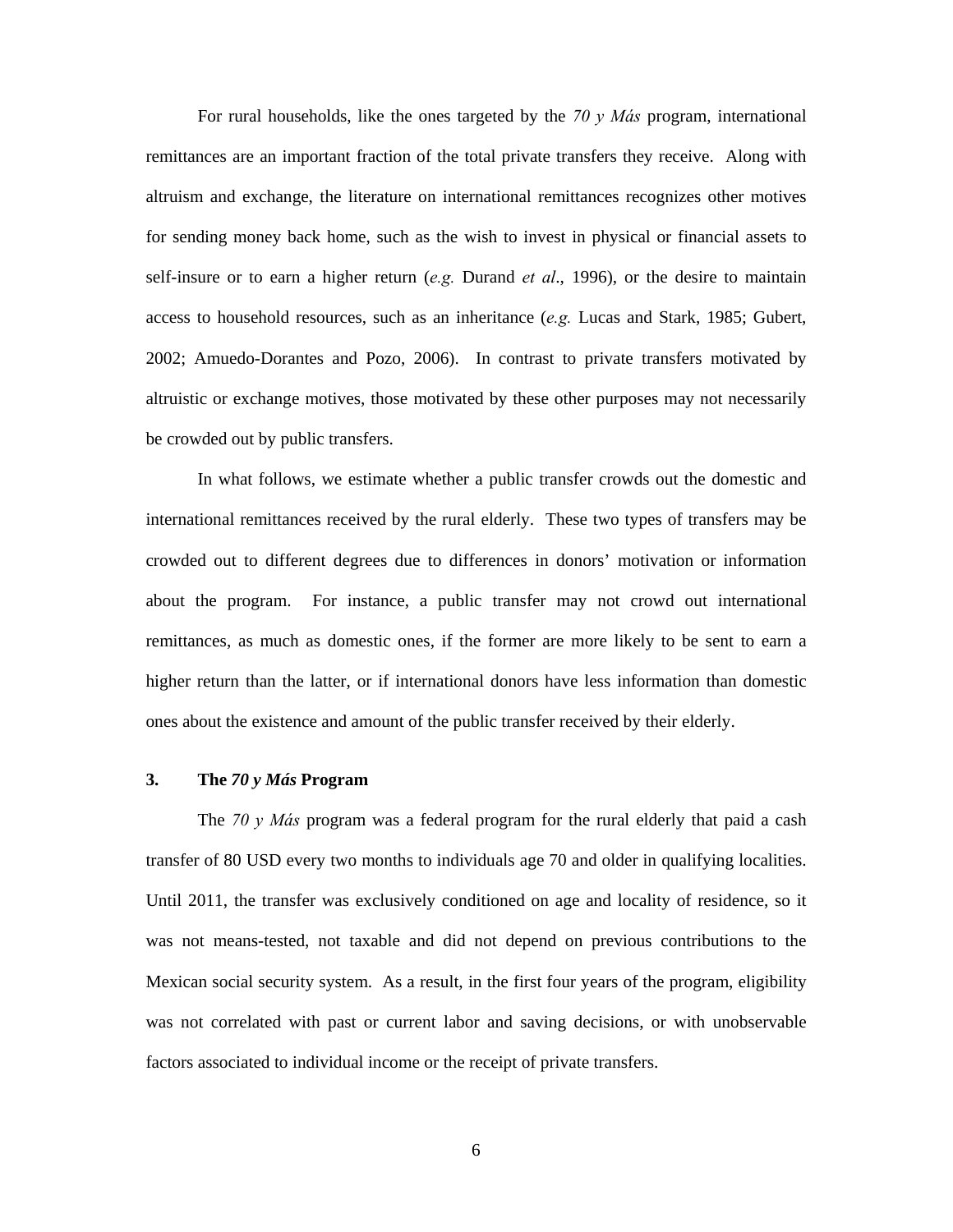The program started in 2007, covering all age-eligible individuals living in localities with up to 2,500 inhabitants, and reached about a million beneficiaries by the end of that year. According to a *2008 Program Performance Report*, this corresponds to a 100 percent coverage rate in those localities.<sup>6</sup> The program expanded quickly thereafter. On December 31, 2007, it was extended to localities up to 20,000 inhabitants, and the number of beneficiaries grew to 1.9 million. In 2009, localities with up to 30,000 inhabitants were included in the program. Finally, in January 2012, the remaining localities – those with more than 30,000 inhabitants – were also incorporated.<sup>7</sup> The rollout of the program responds to the low participation in the social security system observed in small, rural localities, which results in low pension receipt for the elderly living there. The program also promotes the use of health care services provided by *Seguro Popular* (Popular Insurance) among its beneficiaries.<sup>8</sup>

To receive the transfer from *70 y Más*, an individual must sign up for the program and present an official ID, proof of age (birth certificate or unique population id number: CURP), and a utility bill to verify her address. In addition, the applicant must not be a beneficiary of the *Oportunidades* program and, if she is, she must cancel her participation in that program to receive benefits from  $70 y M\text{a}$ s.<sup>9</sup>The Ministry of Social Development

<sup>&</sup>lt;sup>6</sup> Please refer to "Informe de la Evaluación Específica de Desempeño 2008", published by Consejo Nacional de Evaluación de la Política de Desarrollo Social, and available at: www.coneval.gob.mx.

<sup>7</sup> According to the 2012 program rules, individuals age 70 and older were now eligible for the program, regardless of their locality of residence. However, new applicants must have no other pension income in order to participate in *70 y Más*. This additional requirement, which does not apply to beneficiaries who enrolled before 2012, does not affect our empirical strategy given our focus on the first year of operation of the program.

<sup>&</sup>lt;sup>8</sup> Seguro Popular is a federal program that expanded public health care services provided to the uninsured population starting in 2004. This program does not contaminate our crowding out results because our data refer to a time period when the program was already in place, and because eligibility for the *Seguro Popular* is not conditioned on age or locality size. Therefore, any effect of the *Seguro Popular* on private transfers would also be taking place among individuals in the control groups.

<sup>&</sup>lt;sup>9</sup> The *Oportunidades* program pays cash transfers mainly to poor families with school-age children since 1998. Later, a complementary cash transfer for elderly individuals age 70 and older who lived in participating households was added to the program benefits. However, this transfer is about 610 pesos (47 USD) every two months, which is currently less than the transfer from *70 y Más*, so it is actually convenient for a person to drop *Oportunidades* in order to enroll in *70 y Mas*. Also note that, until 2011, participation in the *70 y Más* program was exclusively conditioned on age and locality of residence, so it covered a broader elderly population than *Oportunidades*, which has always been means-tested.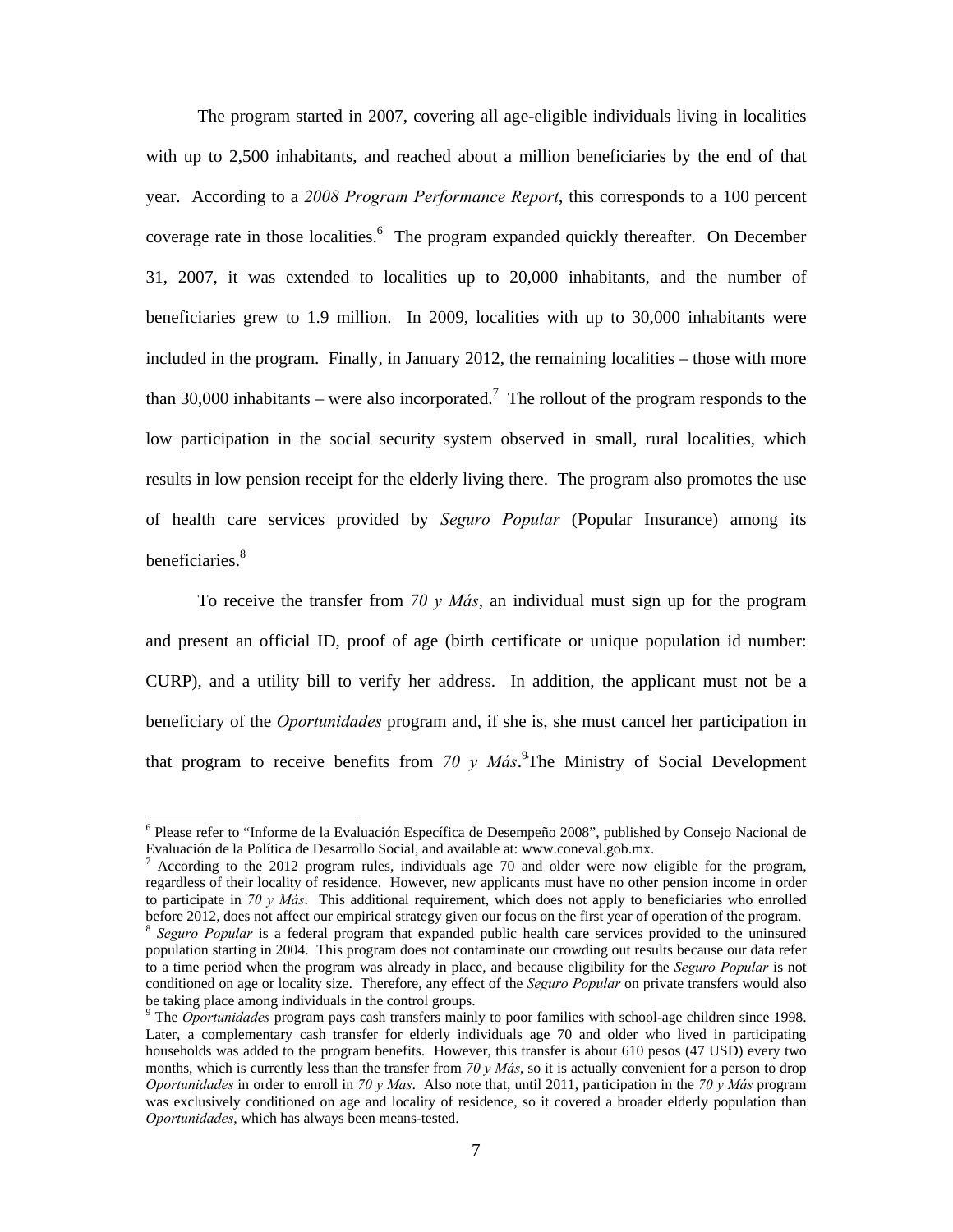(SEDESOL) organizes program information and enrollment campaigns in qualifying localities to facilitate the registration of eligible individuals. This ensures high participation rates, as mentioned before. In addition, according to a 2010 audit report about the program, about 89 percent of beneficiaries received program payments 5 to 7 times during that year.<sup>10</sup> Given that the transfer is paid bimonthly, this shows that almost all beneficiaries receive the full amount they are entitled to.  $11$ 

As part of an early impact evaluation of the program, Galiani and Gertler (2009) examine the effect of the program on the income, expenditures, savings and time use of beneficiaries by exploiting the discontinuities at the age and locality size eligibility cutoffs.<sup>12</sup> Specifically, they compare the private transfers received in 2009 by households with at least one individual age 70 to 74 in localities with less than 2,500 inhabitants, in which the program was operating, to those received by similar households in localities with 2,500-3,300 inhabitants. They find that private transfers actually *increased* by 17.5 pesos per month after the program started. However, their sample, which was expressly designed for an initial evaluation of the program, provides evidence only for those around the eligibility cutoffs, and it is not nationally representative.<sup>13</sup> Additionally, the rapid expansion of the program likely tainted their identification strategy and results because localities with up to 20,000 inhabitants were incorporated to the program in  $2008<sup>14</sup>$  As described in the next section, we use a different dataset and empirical strategy to address those limitations. We also differentiate

<sup>&</sup>lt;sup>10</sup> Please refer to "Informe del Resultado de la Fiscalización Superior de la Cuenta Pública 2010. Auditoría Financiera y de Cumplimiento. Programa 70 y Más", available (in Spanish) at:<br>http://www.asf.gob.mx/Trans/Informes/IR2010i/Grupos/Desarrollo Social/2010\_0882.pdf

 $11$  Beneficiaries should receive 6 program payments in a given year. They could receive fewer payments if they did not show up to receive their transfer in a given month. When beneficiaries miss a payment, they can get the accumulated transfer the next time they show up for it, so they could have more than 6 payments in a given year if they have pending ones from the previous year.

<sup>&</sup>lt;sup>12</sup> Their complete evaluation report can be found at http://www.sedesol.gob.mx/es/SEDESOL/70\_y\_mas.

<sup>&</sup>lt;sup>13</sup> Their evaluation sample covers only seven states: Guerrero, Hidalgo, Michoacán, Puebla, Queretaro, San Luis Potosi and Veracruz, as described in *Informe Final de Impacto Parte 1*, available at http://www.sedesol.gob.mx/es/SEDESOL/70\_y\_mas

 $14$  Even though age-eligible individuals in their control localities were delayed program benefits until the end of 2008, when they received the full annual amount in one installment, their data on private transfers is from the third round collected in 2009, when these localities were no longer shielded from the program expansion.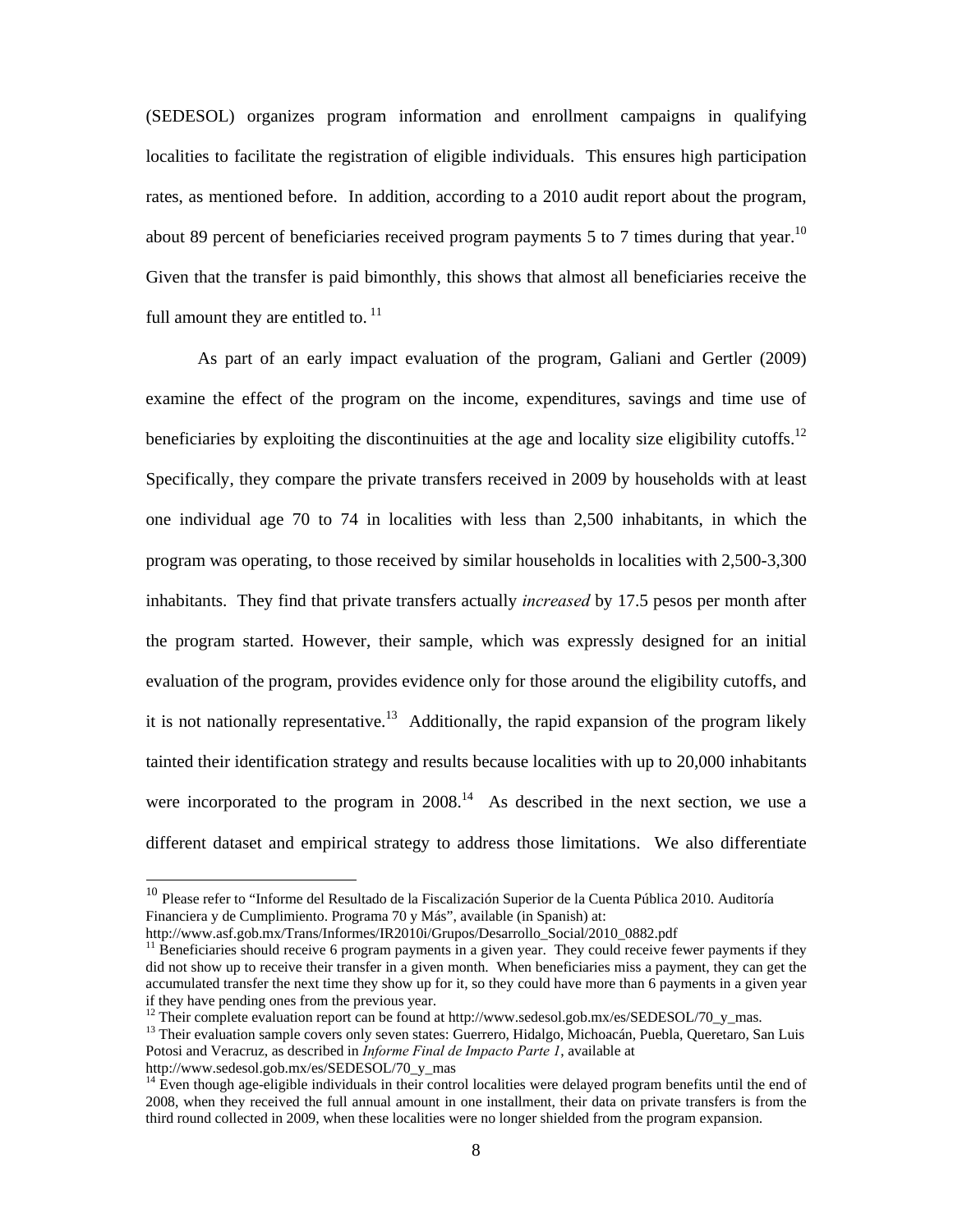between the program's effects on remittance inflows originated nationally, as opposed to internationally, and between the distinct impacts of *70 y Más* according to the gender of the recipient.

Non-contributory pension schemes have become increasingly popular in Mexico. In fact, between 2001 and 2011 about 16 out of 32 states implemented their own local program of this type (Aguila *et al*. 2011). Although many of these state programs also have an age-70 cutoff, they differ from *70 y Más* in other eligibility requirements and in their transfer amounts. In fact, some of them cover individuals who were not eligible for the *70 y Más* program in  $2008$ <sup>15</sup>. Thus, as a robustness check, we also carry out the analysis excluding those states that initiated their own transfer programs between 2007 and 2008.

# **4. Data and Methodology**

-

We rely on cross section data from the Mexican Income and Expenditure Survey (*Encuesta Nacional de Ingresos y Gastos de los Hogares*, ENIGH), a nationally representative survey carried out by the Mexican Statistical Institute (*Instituto Nacional de Estadística, Geografía e Informática,* INEGI). The first wave of the survey was administered in 1983-1984. Subsequent survey waves were completed in 1989 and, from 1992 onwards, biennially.<sup>16</sup>

We use data from the 2006 and 2008 waves of the ENIGH. The ENIGH collects thorough information on household expenditures and income. Expenditures are reported at the household level, but income from different sources during the past six months, including domestic and international private transfers, are recorded for each individual in the

<sup>&</sup>lt;sup>15</sup> Aguila *et al.* (2011) provide a summary of the rules, coverage and year of implementation of these state programs in Table A.1 of their appendix.

<sup>&</sup>lt;sup>16</sup> The sampling procedure followed for the ENIGH ensures that each round is a representative cross section of Mexican households nationwide.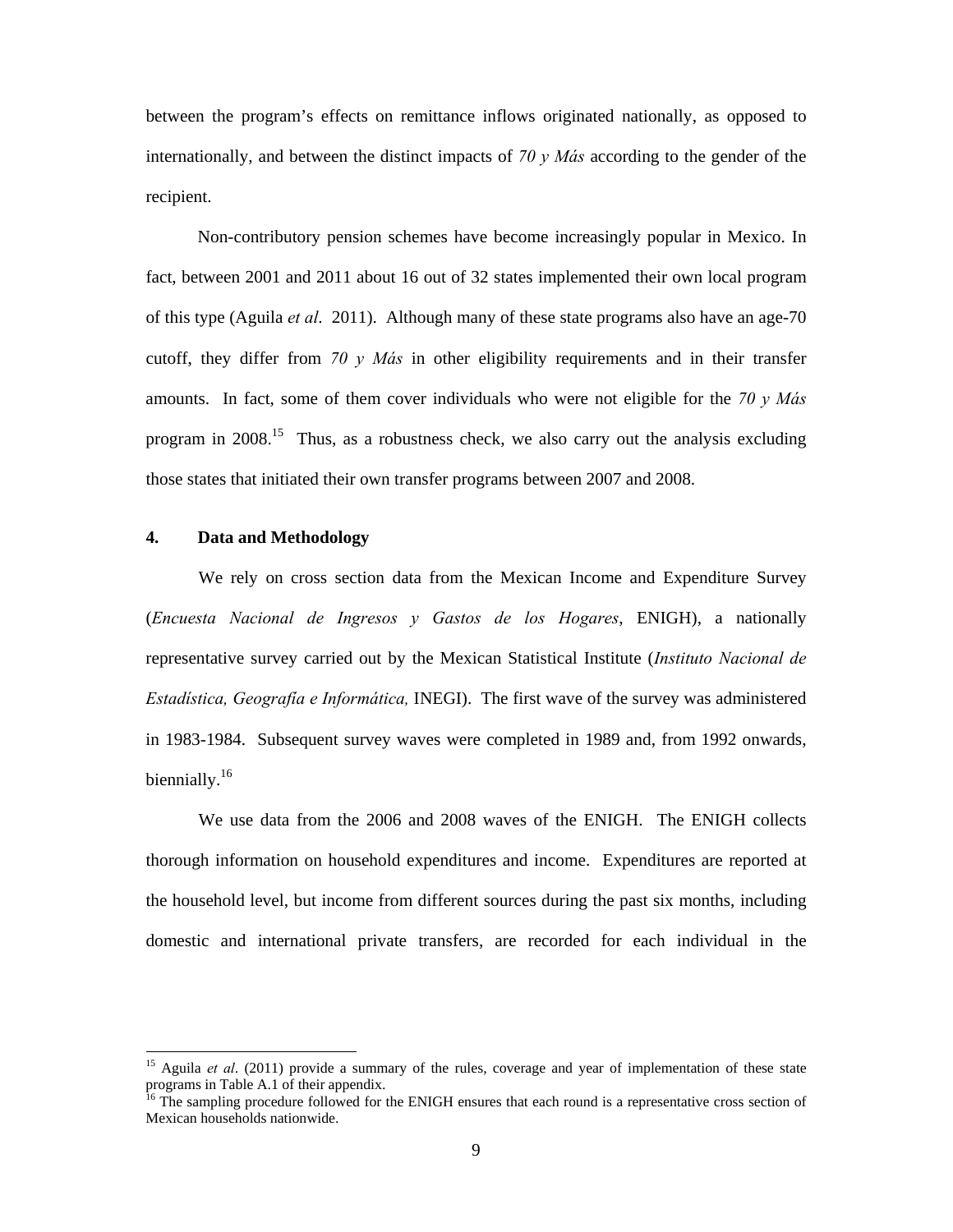household.<sup>17</sup> The survey does not have any information on the characteristics of donors. Likewise, it does not have locality identifiers or characteristics. Nevertheless, we observe whether individuals belong to any of the following four groups according to the size of the locality they live in: those in localities with less than 2,500 inhabitants (group 4), localities with 2,500-14,999 inhabitants (group 3), localities with 15,000-99,999 inhabitants (group 2) and localities with 100,000 or more inhabitants (group 1).

We focus on individuals at least 55 years old –both before and after the policy change. We deflate all transfer and income variables using the consumer price index, so they are all expressed as monthly average amounts in 2010 pesos. To measure the crowding out of private transfers received by the rural elderly after the program started, we estimate the following two equations by ordinary least squares (OLS):

(1) 
$$
Prob (R_{im} > 0) = \alpha_1 + \gamma_1 D70_i * T_i * D2008_i + \gamma_2 D70_i + \gamma_3 T_i + \gamma_4 D2008_i + \gamma_5 D70_i * T_i
$$

$$
+ \gamma_6 D70_i * D2008_i + \gamma_7 T_i * D2008_i + X_i \beta_1 + \delta_m + u_{im1}
$$

(2) 
$$
log (R_{im}) = \alpha_2 + \delta_1 D70_i^* T_i^* D2008_i + \delta_2 D70_i + \delta_3 T_i + \delta_4 D2008_i + \delta_5 D70_i^* T_i
$$

$$
+ \delta_6 D70_i^* D2008_i + \delta_7 T_i^* D2008_i + X_i \beta_2 + \delta_m + u_{im2}
$$
 (for obs. with R<sub>im</sub>>0)

where  $R_{im}$  is the amount of domestic, international or total remittances received by individual *i* in municipality *m*, depending on the model specification,  $D70<sub>i</sub>$  is a dummy variable equal to 1 if the individual is at least 70 years old,  $T_i$  is another dummy variable equal to 1 if the individual lives in a locality treated by the program, and  $D2008<sub>i</sub>$  is equal to 1 for individuals interviewed in 2008, after the program was implemented. By estimating equations (1) and (2) above, we are able to analyze whether the crowding out effect, if any, is mostly due to a

<sup>&</sup>lt;sup>17</sup> Domestic remittances are defined as monthly monetary donations or gifts from other households in the country during each of the past 6 months. International transfers are defined similarly, but they come from households abroad. None of the two categories includes gifts and donations from governmental or nongovernmental organizations.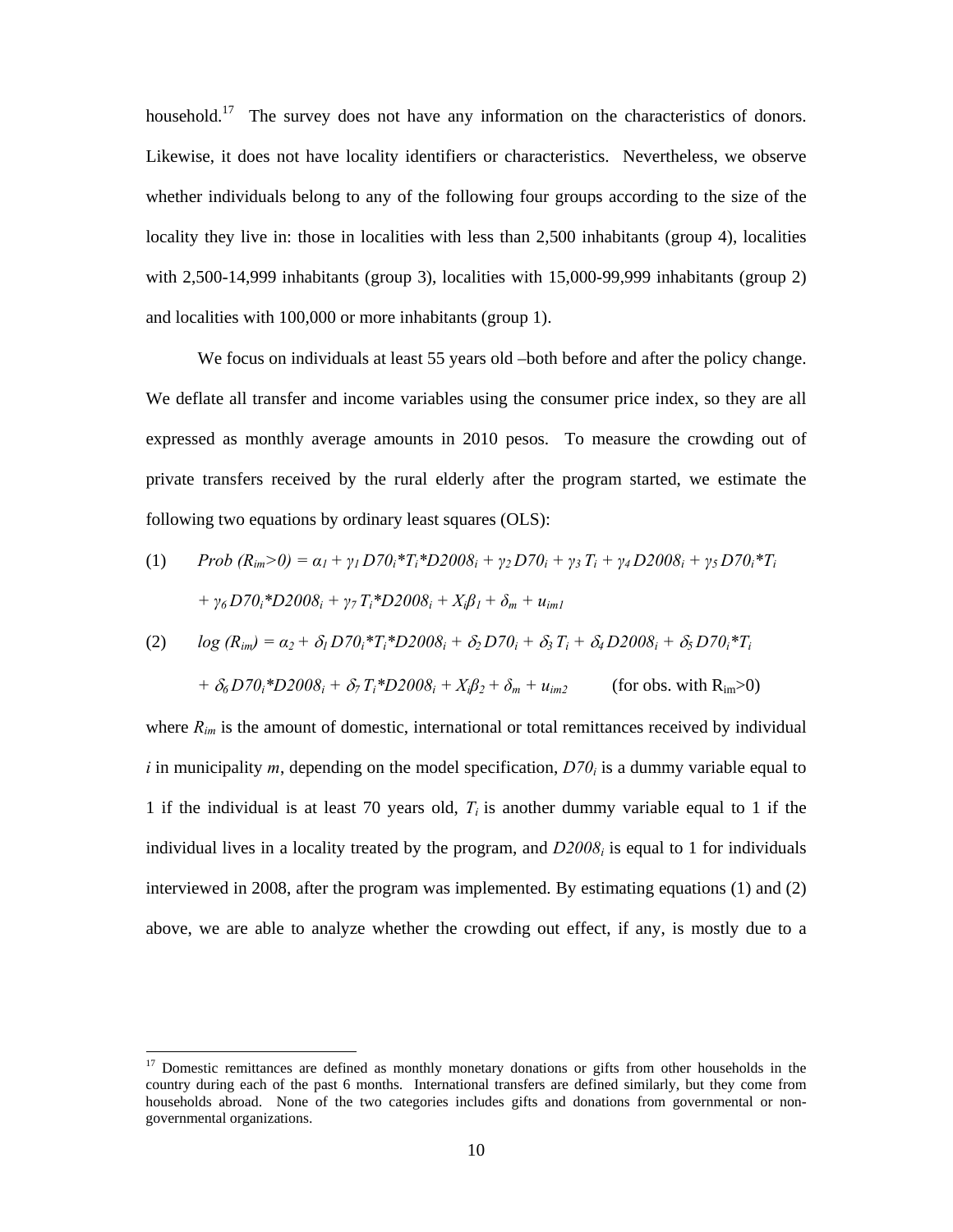reduction in the probability of receiving such inflows (extensive margin), or to a reduction in the amounts received if positive (intensive margin) $18$ .

Individuals at least 70 years old in group 4, *i.e.*, those who live in localities with less than 2,500 inhabitants, participated in the government program from 2007 onwards. Individuals at least 70 years old in group 3, as well as some in group 2, started receiving program benefits in 2008. Finally, age-eligible individuals in group 1, those residing in the largest localities, were not eligible for the government transfers in 2008. In our main analysis, age-eligible individuals in the smallest localities (group 4) constitute our treatment group  $(T_i=1)$ , whereas age-eligible individuals in the largest localities (group 1) are our control group  $(T_i= 0)$ . We also include individuals 55 to 69 years old as an additional control group in our analysis because they do not qualify for the program, regardless of the locality they live in.<sup>19</sup> As such, the coefficient  $\gamma_l$  captures the effect of the program –that is, the impact of being age-eligible in a treated locality after the program started– on the probability of receiving remittances. Similarly,  $\delta_l$  captures the effect of the program on the overall magnitude that remittance-receiving individuals get.<sup>20</sup> By using our triple-difference strategy, these treatment effects are already purged from any confounders affecting the remittances received by all individuals age 55 and older in our sample over time, any trends affecting remittances received by individuals age 70 and older over time, and any locality-

 $18$  This distinction between the extensive and intensive margins is important in the literature. Theoretically, Cox (1987) shows that an increase in the income of the recipient reduces the probability of receiving private transfers sent with altruistic and exchange motives. He also shows that, when private transfers are strictly positive, such income increase has a negative effect on the amount received under the altruistic motive, whereas it could have a positive effect under exchange. Such distinction also matters in the context of voluntary contributions to a public good, as in the empirical work of Brunner (1998).

 $19$  Seniors close to age 70 might respond to the program in anticipation of forthcoming benefits in a few years. To assess that possibility, we repeated the analysis excluding individuals 66 to 69 years of age from our control group. Results, available from the authors, prove robust to the use of this alternative sample.<br><sup>20</sup> Given that we are using eligibility for the program as our key independent variables, both of these coefficients

are measuring intention-to-treat effects. A potential concern with this strategy is that actual program participation could differ from eligibility, because (i) not all eligible individuals participate in the program or because (ii) non-eligibles do. Note that in our case both of these problems would work against finding a significant effect of the program on remittances. Regarding (i), we already discussed in the previous section that the program coverage rate is close to 100 percent of the eligible population, and we also show later in Table 2 that none of the eligible groups experienced an increase in government transfers comparable to that of the treatment one, so we can also rule out (ii).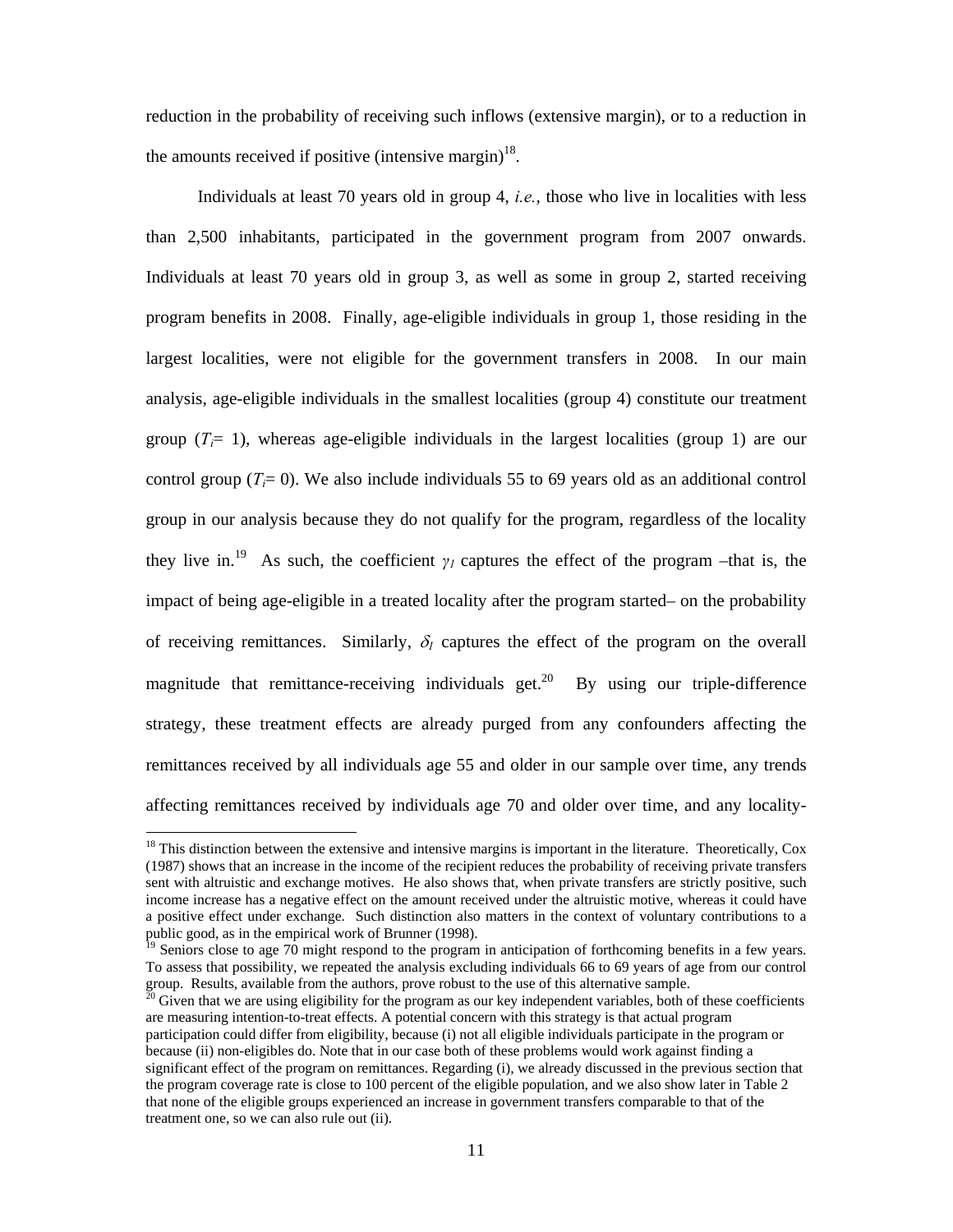level changes affecting remittances received by all individuals 55 and older in treated areas that are unrelated to the program.

By using older individuals in group 1 as controls, we ensure that the control group did not participate in the program as of 2008. However, age-eligible individuals in the largest localities in Mexico might be different from those living in the smallest ones. To address this concern, we explicitly account for differences in the socio-demographic characteristics of individuals by including in  $X_i$  their age, educational attainment (primary or less, secondary, college and beyond), a household head indicator and information on the share of household members that are young children (6 years of age or younger) or elderly (65 years of age or older). Additionally, as a robustness check, in section 6.2 we experiment with alternative definitions of the treatment and control groups.

In all our estimations, we also control for municipality fixed effects  $(\delta_m)$  to account for local differences potentially impacting remittance inflows, such as migration rates. Standard errors are clustered at the municipality level to account for the serial correlation problem typically present in difference-in-differences applications (Bertrand, Duflo and Mullainathan,  $2004$ <sup>21</sup> Finally, we perform the analysis for all individuals, as well as separately for men and women.

#### **5. Some Descriptive Statistics**

-

Table 1 displays some descriptive statistics for the individuals age 55 and older and their households in 2006, in each of the four groups of localities described earlier. The share of individuals reporting receiving any remittances in the relatively small localities in group 3 and 4 fluctuates around 24 percent, but drops to 21 and 17 percent as the size of the locality gets larger. Approximately 16 to 19 percent of individuals report receiving domestic

<sup>&</sup>lt;sup>21</sup> Ideally, we would like to cluster standard errors at the locality level, but we lack locality identifiers. Nevertheless, given the rapid expansion of the program, it is reasonable to assume that, once the program was implemented in a given municipality, all qualifying localities were incorporated at once.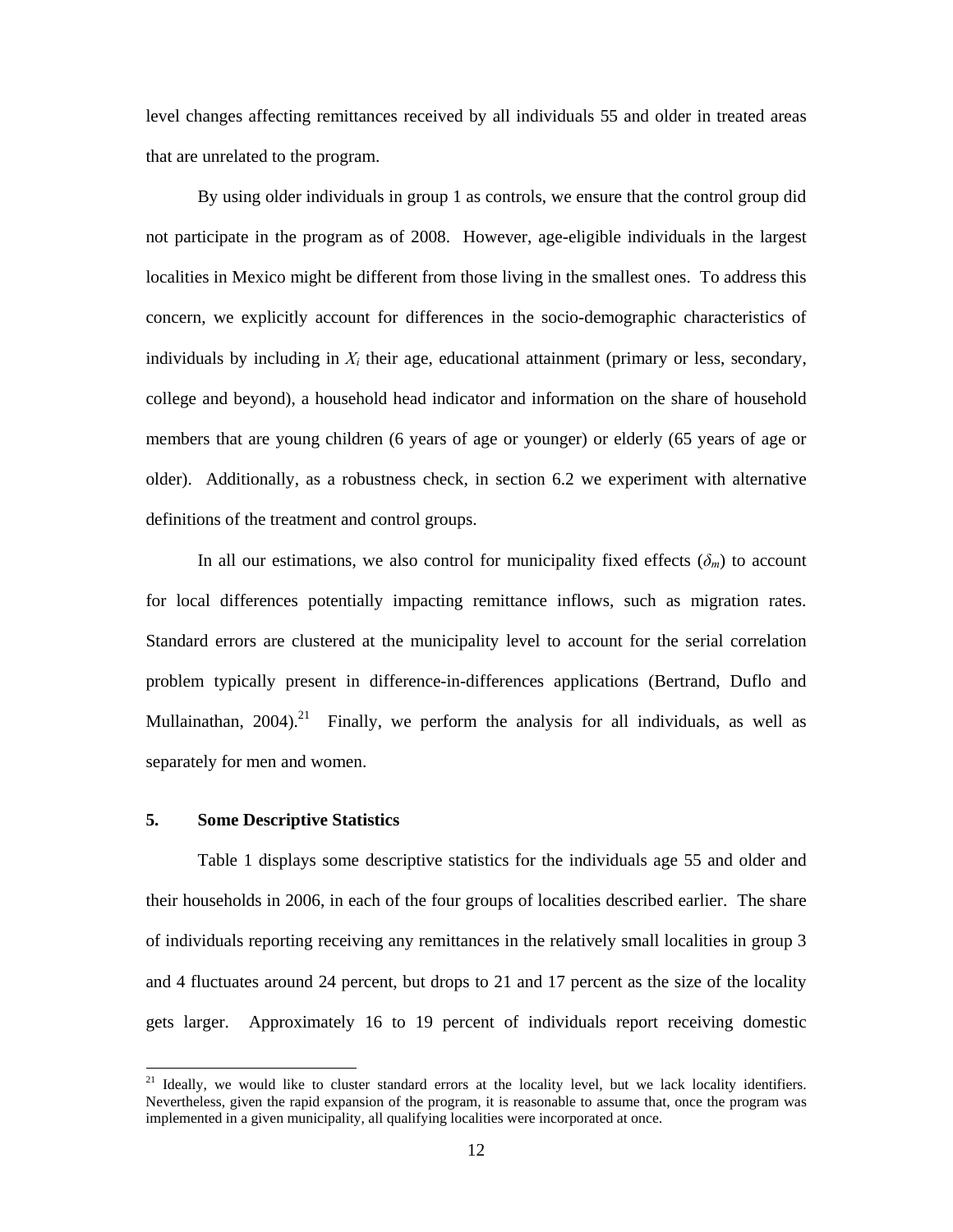remittances, but only 2 to 8 percent report receiving international money transfers. The share of elderly individuals receiving international remittances is larger in smaller localities than in larger ones, and such transfers also represent a larger share of the private support received. A similar pattern emerges at the household level.

Individuals and households in our sample also differ in other regards across groups. For instance, the share of individuals 70 years of age is larger in smaller rural localities, while their educational attainment is lower. About 93 percent of individuals age 55 and older in localities with less than 2,500 inhabitants have elementary education or less, relative to 65 percent in localities with more than 100,000 inhabitants. At the household level, rural households display larger shares of children and elderly members than their urban counterparts. In contrast, the latter are more likely to be female-headed and enjoy larger per capita incomes.

 To provide descriptive evidence on the effect of the *70 y Más* program on the amount of public and private transfers received by the targeted group, Table 2 displays the means of these transfers for individuals in our treatment and control groups between 2006 and 2008, before and after the program, respectively.<sup>22</sup> In Panel A, the DT column shows that the mean government transfers received by individuals age 70 and older in localities with less than 2,500 inhabitants, the ones targeted by the program, increased by 201 pesos per month between 2006 and 2008. Likewise, the mean of the total remittances they receive decreased by 97 pesos per month –the reduction being particularly larger in the case of domestic ones. These differences in means are statistically significant at conventional levels. In contrast, the DC column shows that the change in either government or private transfers experienced by age-qualifying individuals in control localities was much smaller than in the DT column and not statistically different from zero. As a result, the DD column reveals that age-qualifying

 $22$  The means in Table 2, their differences over time and across groups, and their standard errors are estimated using OLS regressions and all of the observations in the corresponding groups and years, including those who received zero government transfers or remittances.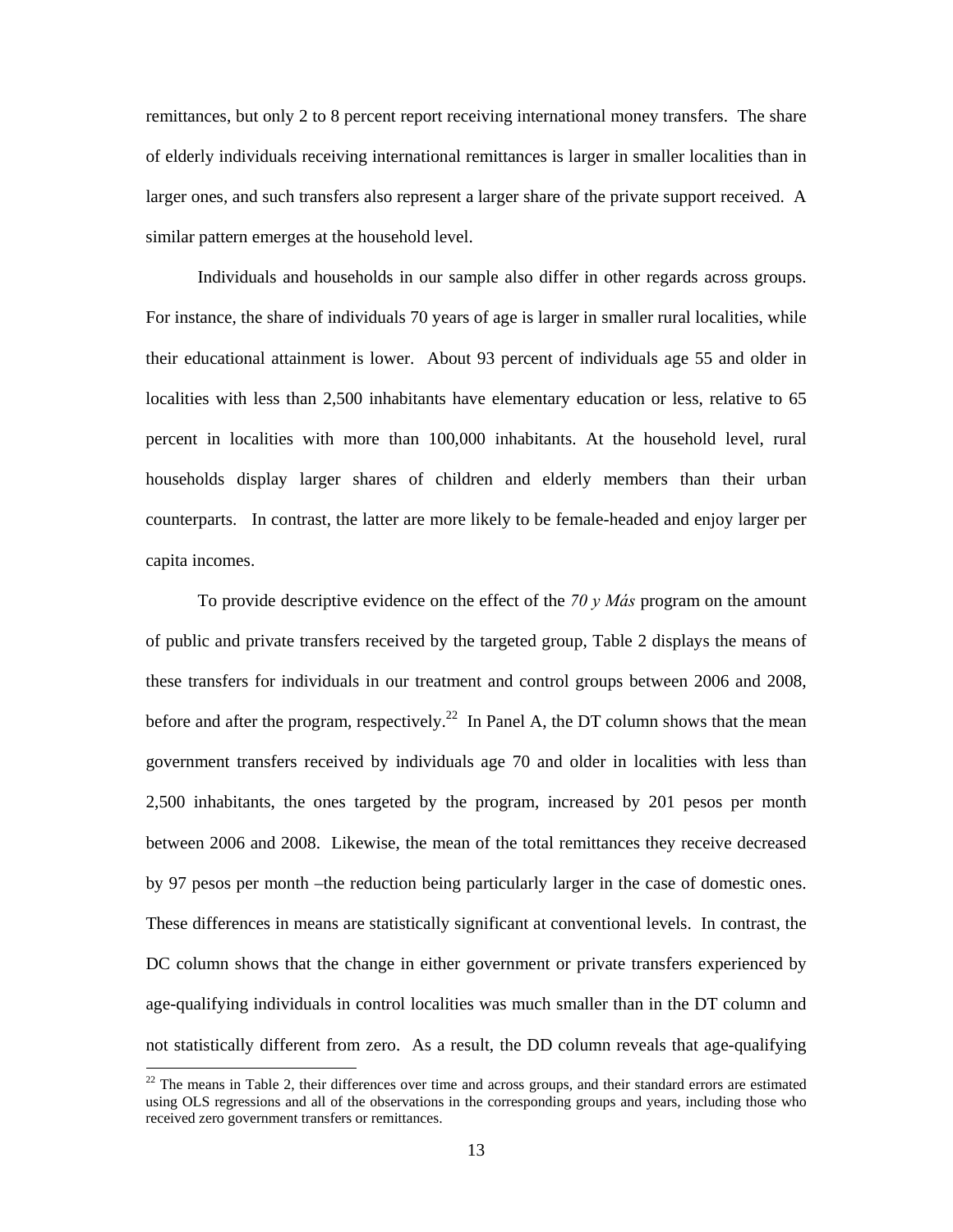individuals in treated localities did experience a statistically significant increase of 143 pesos/month in government transfers after the program started. The same column shows that they also experienced a decline in the remittances they receive from both domestic and international donors, but such reductions are not statistically significant.

We perform equivalent calculations for younger non-qualifying individuals in Panel B to compare the difference-in-difference estimates from the two age groups. As can be seen in the DT and DC columns in Panel B, the government transfers received by individuals age 55 to 69 in treated and control localities also increased slightly between 2006 and 2008, while their remittances decreased. However, the DD column demonstrates that those changes were small compared to those experienced by their older counterparts in Panel A. Consequently, the triple-difference estimates in the last column of Panel A confirm that the *70 y Más*  program effectively increased the government transfers paid to the targeted group by 139 pesos/month. In that same column, the triple-difference estimate for the total amount of remittances received implies a crowding out of 42 percent (-58/139). While negative, the estimate is not statistically significant, and neither are the reductions in domestic and international remittances. Nevertheless, the evidence in this table is purely descriptive. In what follows, we enhance the analysis by controlling for relevant covariates and distinguishing between the crowding out at the extensive and intensive margins.

#### **6. Does the** *70 y Más* **Program Crowd Out Private Transfers?**

### **6.1. Main Findings**

Table 3 shows the results from estimating equations (1) and (2) for individuals age 55 and older using OLS. Columns 1, 3 and 5 display, correspondingly, the estimates for the probability of receiving any remittances –domestic or international. Columns 2, 4 and 6 show the results for the log amounts reported by remittance-receiving individuals. In all columns, the first row presents the estimated treatment effect, which is the coefficient on the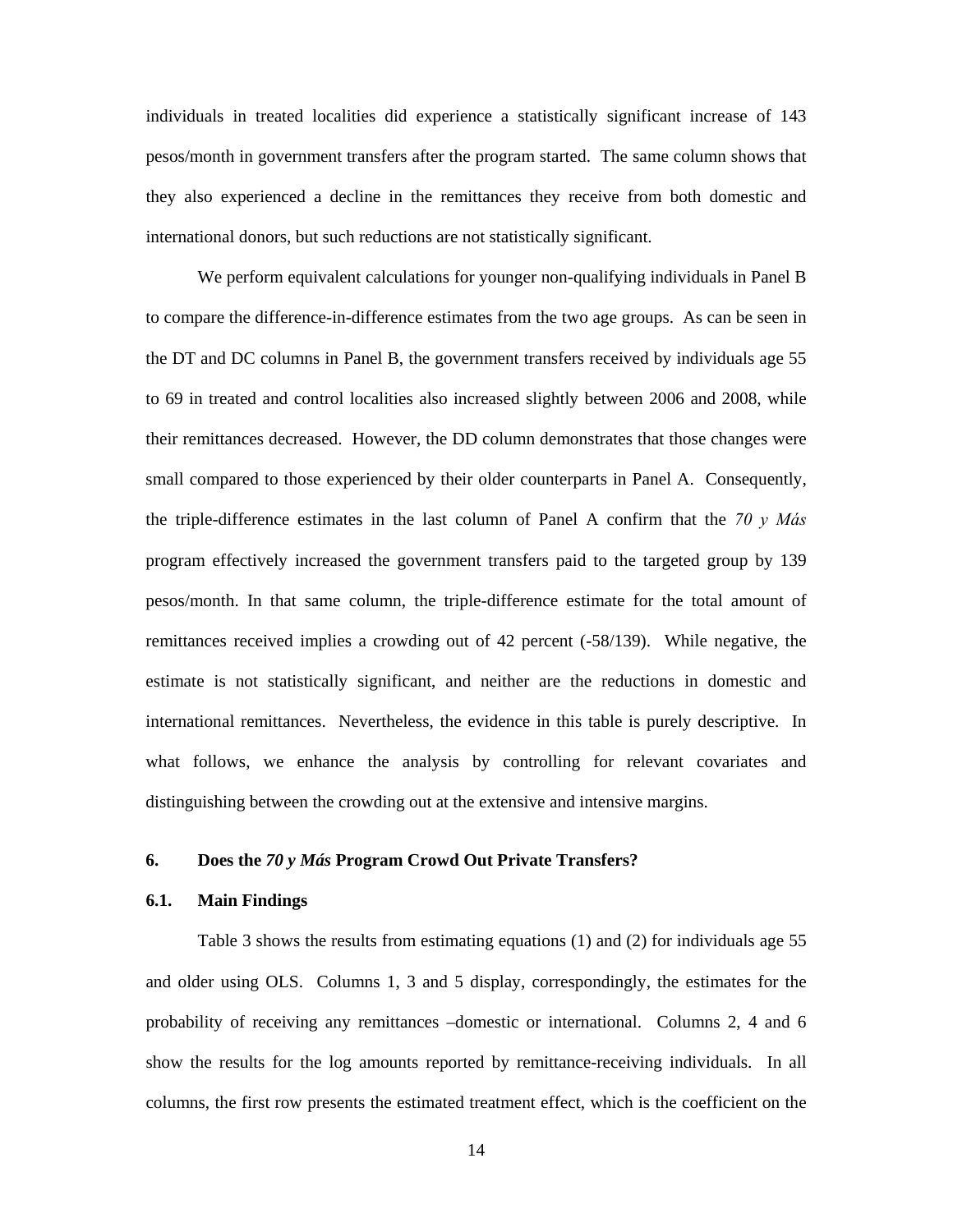interaction of being age 70 and older in a treated locality in 2008. As mentioned before, we attribute the effect of this triple interaction to the program because it captures the change in the outcome of interest for age-eligible individuals in treated localities between 2006 and 2008, after differencing out the corresponding change for same-age individuals in control localities, and those for individuals age 55 to 69 in treated versus control localities.

The estimated treatment effect in column 1, which is significant at the 5 percent level, shows that individuals age 70 and older residing in a treated locality in 2008 were 6.6 percentage points less likely to receive any remittances, compared to same-age individuals in control localities, and younger individuals in all localities. As reported in Panel A of Table A in the appendix, the fraction of age-eligible individuals in the treatment group who reported receiving any remittances in 2006, before the program started, was 32 percent. Therefore, the program lowered this probability by roughly 21 percent, after accounting for any changes affecting the remittance receipt of all individuals in our sample over time, specific trends affecting those who are age 70 and older, and locality-level confounding changes. Column 2, in turn, shows that the program had a negative, but small and not statistically significant, impact on the total amount reported by remittance-receiving individuals. Given that we observe crowding out at the extensive margin only, we can get the corresponding estimate in pesos by multiplying the treatment effect in column 1 (-0.066) by the mean amount reported by treated individuals receiving positive remittances before the program (769 pesos, as shown in Panel B, Table A). This yields a reduction of 51 pesos/month –approximately 37 percent of the increase in mean government transfers received by age-qualifying individuals in the last column of Table 2.

To shed some more light on these results, columns 3 through 6 distinguish private transfers according to their origin. The implementation of the *70 y Más* program appears to have crowded out domestic private transfers, but not international ones. Specifically, the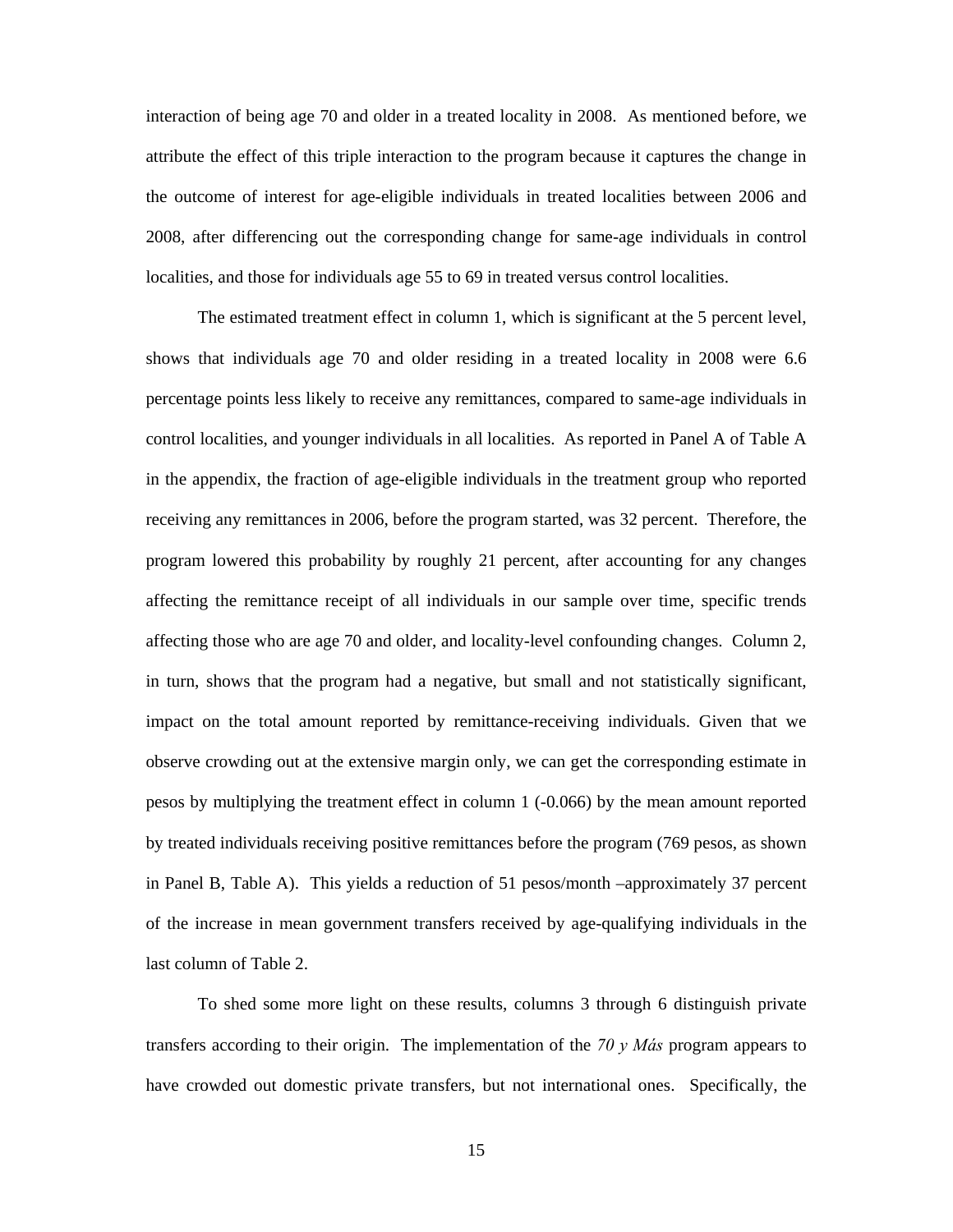triple-difference estimate in column 3 shows that the program lowered the probability of receiving domestic remittances by 7.8 percentage points –a 31 percent reduction with respect to the 0.25 probability of this group before the program (Panel A, Table A). On the contrary, the program had no statistically significant impact on the likelihood of receiving international remittances. Likewise, it did not significantly alter the magnitude of domestic or international inflows of remittance-receiving individuals.

In all columns, the coefficients of the dummies for 2008, age 70 and older and treated locality, together with those of their double interactions, are mostly statistically insignificant, implying that differences in the outcome variable between age groups and types of localities, as well as age and locality specific trends, are mostly unimportant after controlling for the relevant socio-demographic variables. The few exceptions to this are: (a) the negative and significant coefficient of the 2008 dummy in column 2, showing that remittance-receiving individuals in our sample, regardless of their age and locality of residence, experienced a 20 percent decrease in the total amounts received in 2008 relative to 2006; and (b) the negative and significant effects of being age 70 and older in a treated locality in columns 2 and 4. That last result suggests that remittance-receivers who were age-eligible and resided in treated localities received a 35 and 28 percent lower amount of domestic and total transfers in 2006, compared to same-age seniors in control localities, and younger ones in the same localities. Same-age seniors in urban areas face higher costs of living, and younger seniors in rural areas are more likely to reside with children and prime-age adults. Thus, conditional on receiving positive remittances, one would expect these two ineligible groups to receive larger amounts compared to individuals age 70 and older in rural areas even in the absence of the program.

 Other explanatory variables in Table 3 have the expected signs. For instance, men were less likely to receive remittances than women and, if they reported receiving any, their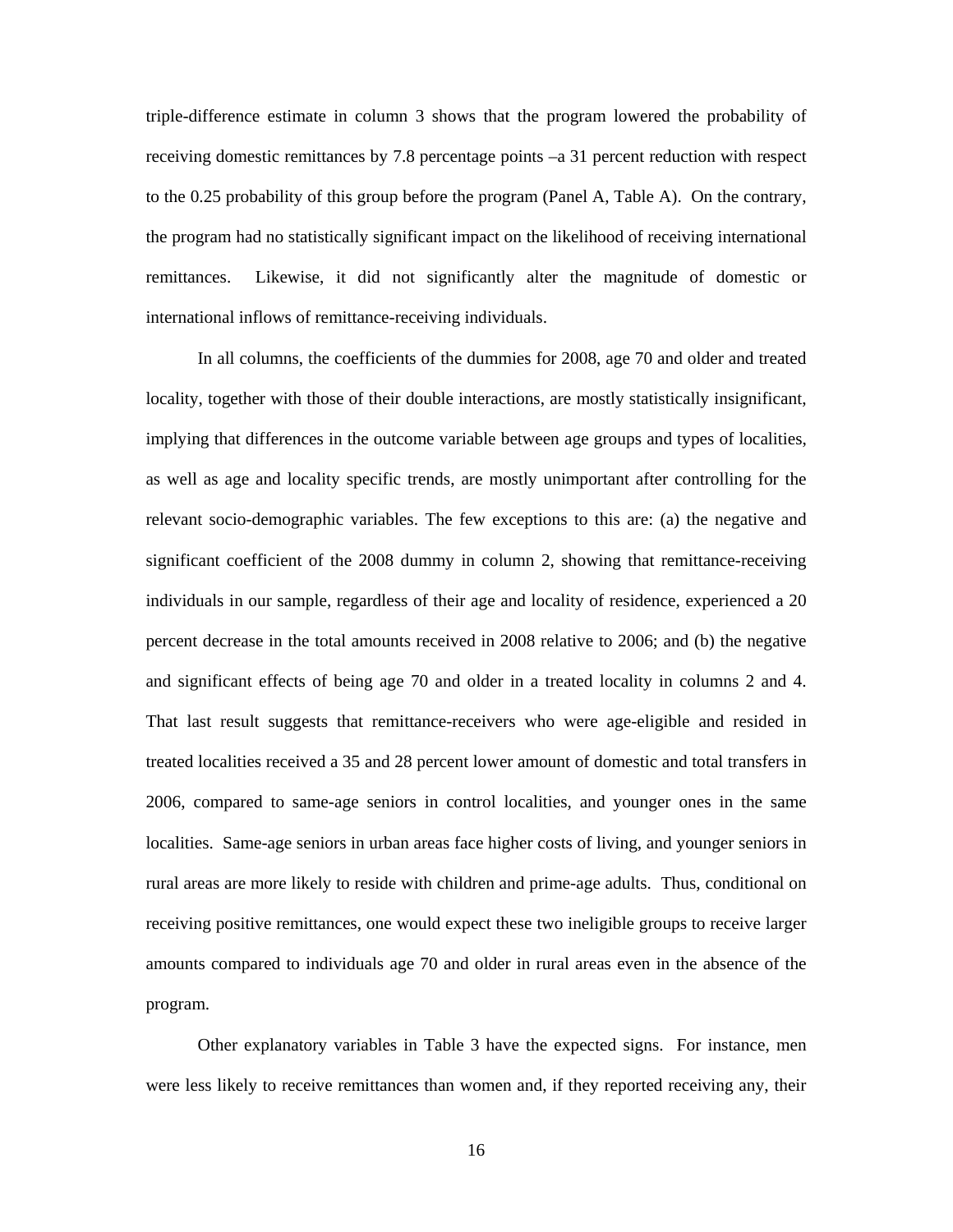magnitude was smaller. Similarly, more educated individuals were less likely to receive remittances than their less educated counterparts. Yet, when they reported receiving a positive sum, its magnitude was generally larger. This might occur if their education is positively correlated with that of their donors and more educated donors are capable of remitting larger sums when they actually do so. Not surprisingly, household heads were more likely to receive remittances, and they also get larger amounts. Finally, individuals residing in households with a larger share of elderly members were also more likely to receive private transfers.

 Table 4 looks at whether the crowding out of private transfers caused by *70 y Más* differs by gender. According to column 3, the program lowered the likelihood of receiving domestic remittances by 6.8 percentage points among men (Panel A), and by 9.8 percentage points among women (Panel B). In our sample, the fraction of age-qualifying men and women who receive domestic private transfers in treated localities in 2006 is 0.23 and 0.27, respectively, so the estimated treatment effects represent a 30 and 36 percent reduction of the initial probability of receiving domestic remittances for men and women. Yet, the program did not significantly alter the magnitudes reported by remittance-receiving men and women, nor their international transfers.

Given that, once again, the relevant margin of adjustment is the extensive one, we can get an estimated crowding out in pesos for men and women, just as we did before for our entire sample. According to the figures discussed above, domestic remittances declined by 54 pesos for men and by 46 pesos for women, which amount to approximately 36 and 30 percent of the 152 pesos mean increase in government transfers reported in Table  $2^{23}$ Therefore, the crowding out of domestic remittances caused by the program appears to be slightly larger for men than for women. However, the overall crowding out effect of *70 y* 

 $^{23}$ The mean amount received by age-eligible men and women, who receive any domestic remittances, in treated localities in 2006 is 790 and 471 pesos per month, respectively.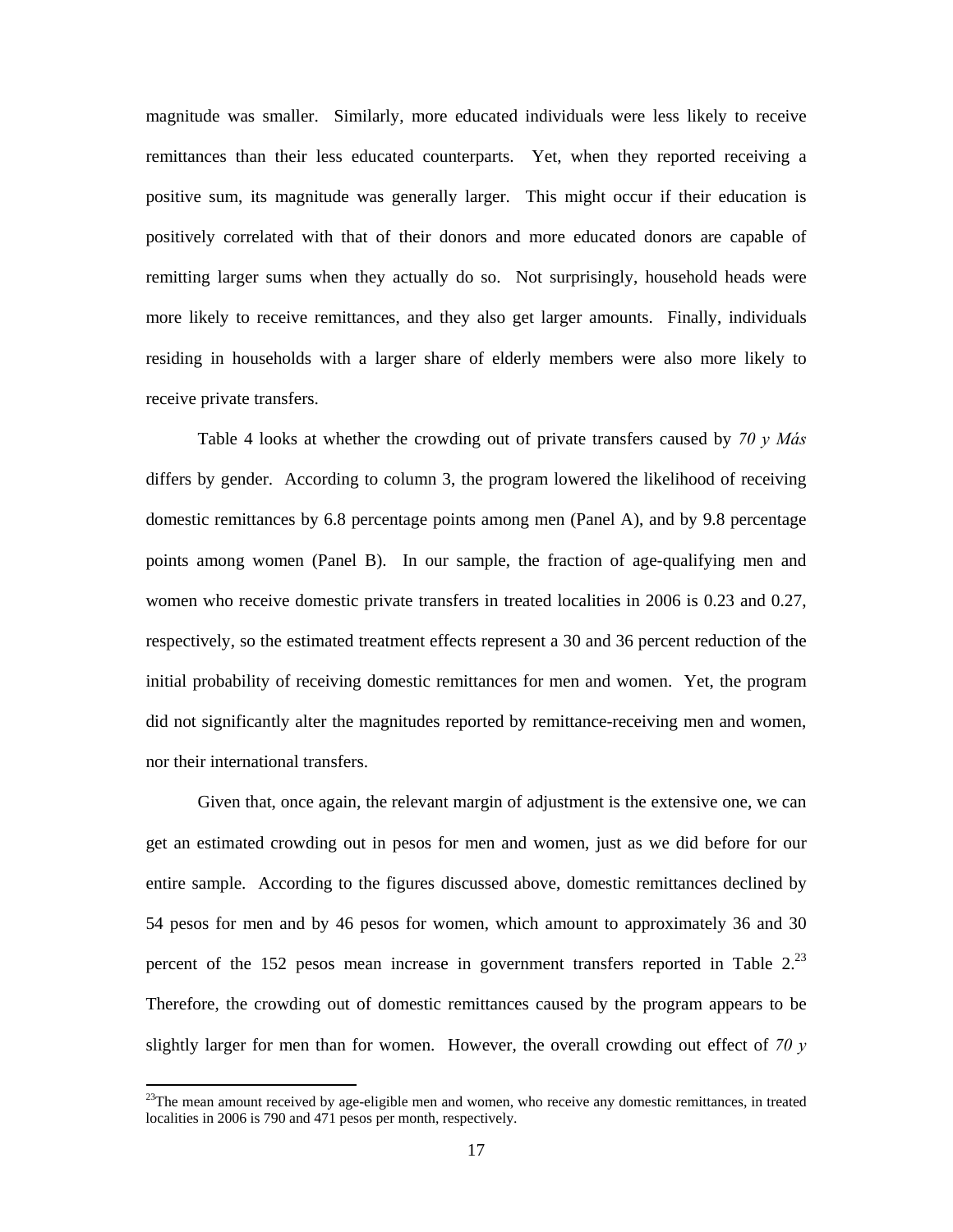*Más* on private transfers is significant only for women, as shown in column 1 of Table  $4.^{24}$  If private transfers to elderly women are given to palliate their lower receipt of contributory pensions (relative to those sent to their male counterparts), then such transfers are more likely to decrease following the implementation of non-contributory pension like that of *70 y Más*.

In summary, our results suggest that the *70 y Más* program partially crowded out the private support received by the elderly by reducing their probability of receiving domestic remittances. Thus, for domestic remittances, crowding out is concentrated at the extensive margin, which is reasonable given that the increase in government transfers experienced by treated individuals in Table 2 (138 pesos) is close to the average domestic remittances they received in 2006 (140 pesos). This means that, for some beneficiaries, the transfer from *70 y Más* could actually fully replace the amount they used to get from their families. In contrast, the program had no effect on international remittances, which could be due to differences in the motives driving domestic and international remittances, or to donors in Mexico being more informed about the program than those abroad. Anecdotal evidence supports the latter given that the start of the program in 2007 was widely publicized within Mexico, both at the local and national level.<sup>25</sup> In addition, the program was constantly advertised as one of the main elements of the federal government's development strategy, called *Vivir Mejor*. 26 Thus, domestic donors were able to observe the increase in public support enjoyed by their elderly relatives and, as a result, reduce their own private support.

Our estimated effects are comparable to those in Jensen (2004) for rural households in South Africa, and smaller than the almost complete crowding out estimated by Juarez (2009)

 $24$ The results in column 1 are probably due to the fact that the program effects on domestic transfers are negative and significant for both men and women, but those for international remittances, even though not significant, are negative for women and positive for men in columns 5 and 6.

<sup>25</sup> Articles about the start of the program in May 2007 can be found in national newspapers like *El Universal* (http://www.eluniversal.com.mx/notas/422459.html) and *La Jornada*

<sup>(</sup>http://www.jornada.unam.mx/2007/05/03/index.php?section=politica&article=013n2pol), and in local ones like El Porvenir (from the city of Monterrey, http://www.elporvenir.com.mx/notas.asp?nota\_id=130181).

<sup>26</sup> *Vivir Mejor* translates as: To Live Better.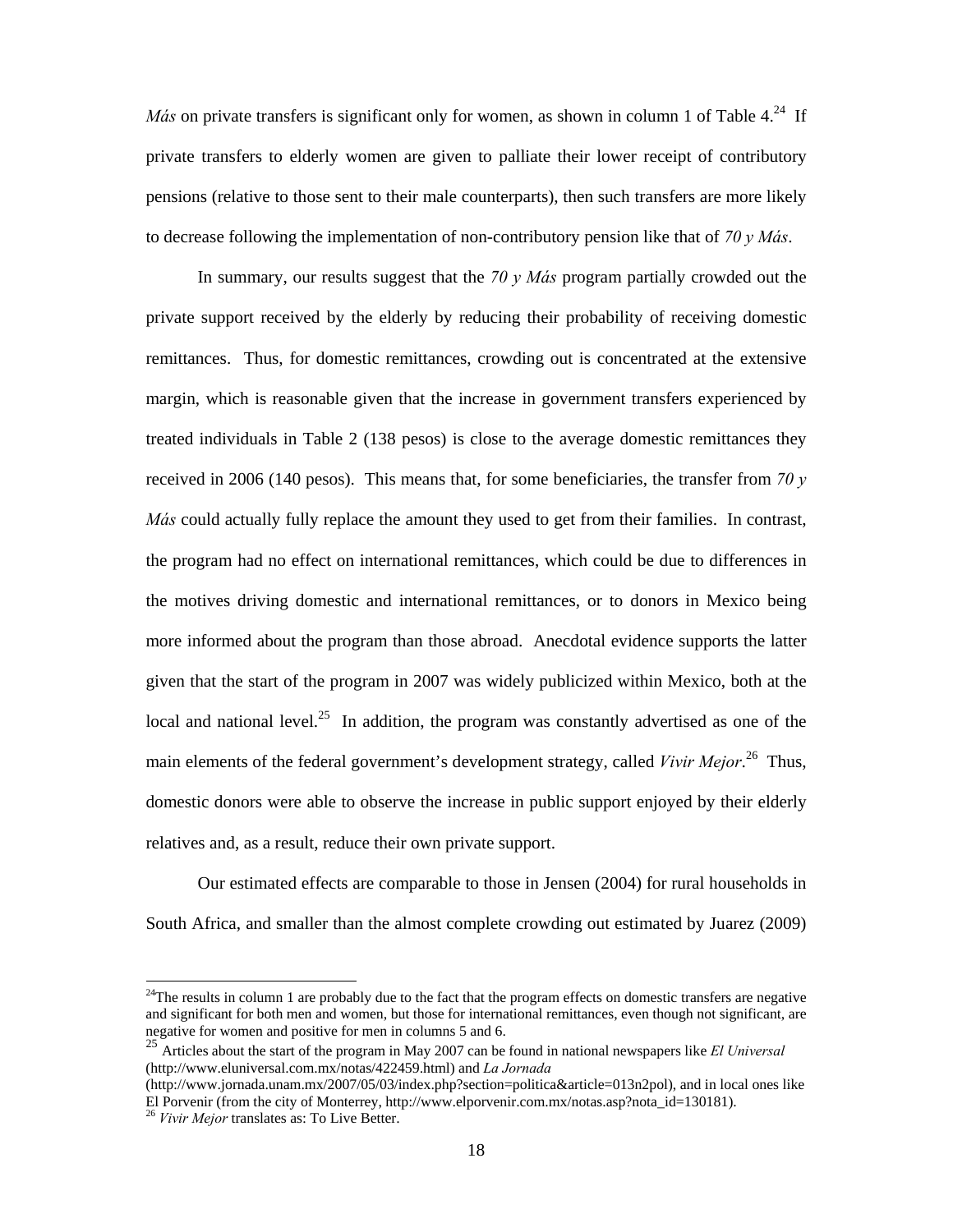for DF residents age 70 and older. The composition of the private transfers received by the Mexican elderly in rural and urban areas might partly explain the differences between our results and those in Juarez (2009). As shown in Panel A of Table A in the appendix, the mean remittance amount received by individuals age 70 and older in group 4 (254 pesos per month) is not extremely different from that of similar individuals in group 1 (274 pesos per month). However, for our treatment group of rural individuals (group 4), domestic remittances represent 60 percent of all private transfers, whereas for our control group of urban individuals these transfers represent 87 percent.<sup>27</sup> If public transfers primarily reduce the likelihood of receiving domestic remittances, as we find, then those receiving a higher proportion of this type of transfers would experience a larger crowding out and, as a result, would gain less from government redistributive efforts.

### **6.2. Robustness Checks**

-

We perform a number of robustness checks to support the validity of our results. First, we double check a key assumption in our triple-differences approach –namely, the nonexistence of pre-program trends driving our results. To that end, we use data from the ENIGH 2004 and 2006 rounds, both before the implementation of the *70 y Más* program, to perform a placebo test. Second, we check whether using alternative definitions of the control and treatment groups, based on our locality-size group variables, affects our results. This robustness check allows us to address any concerns regarding the comparability of small (treated) and larger (control) localities by ultimately comparing individuals in all types of locality sizes. Third, since some Mexican states implemented their own non-contributory pension schemes for elderly individuals starting in 2001 (Aguila *et al*. 2011), we exclude from our estimations those states that implemented their own cash transfers programs for the

<sup>&</sup>lt;sup>27</sup> Using ENIGH data for 1998-2004, Juarez (2009) also reports that a small fraction of urban individuals receive any international remittances, which is consistent with the fact that migrants to the U.S. come mostly from rural localities.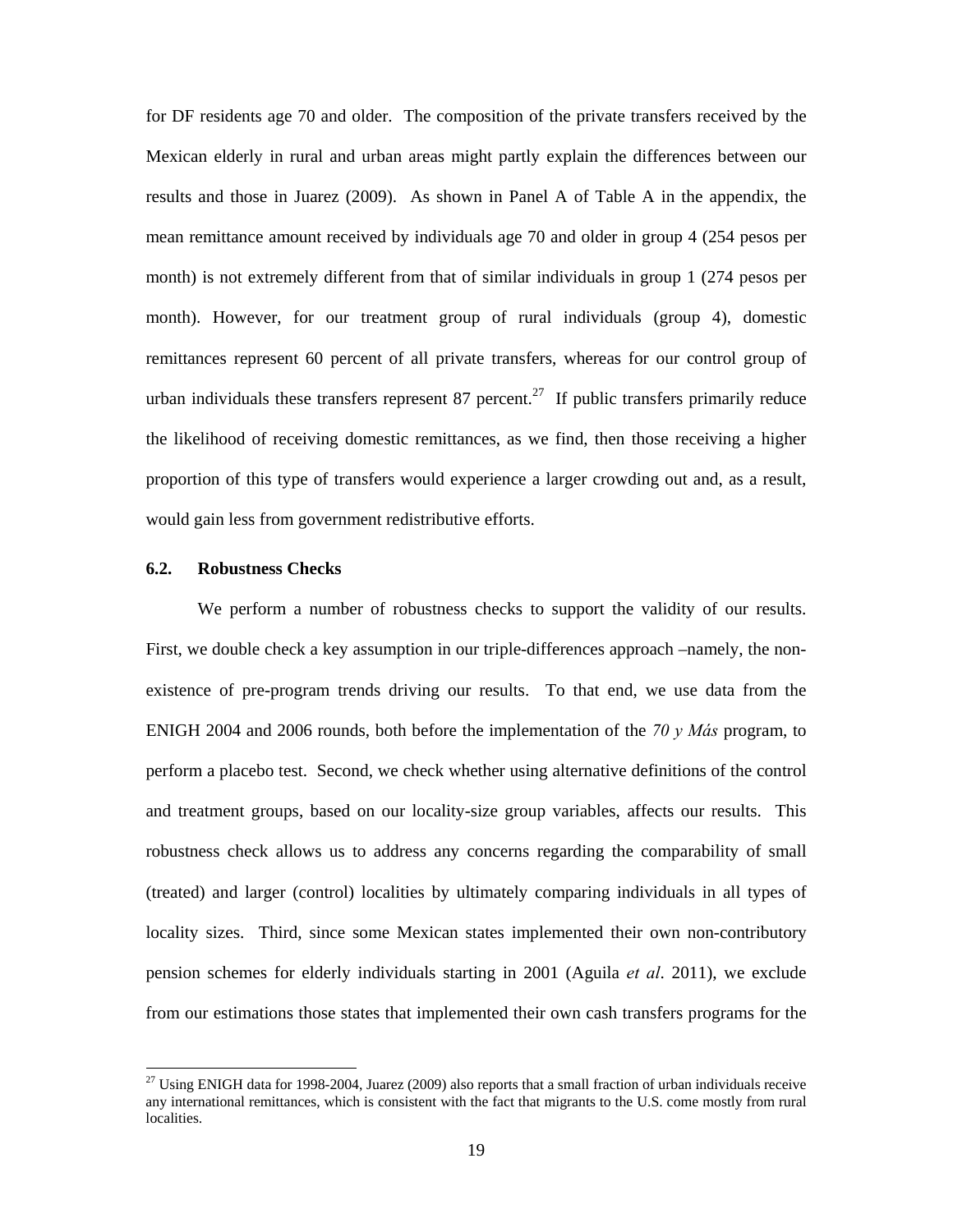elderly at the same time as *70 y Más*. Finally, we check whether our results obtained for elderly individuals hold at the household level.

For our placebo test, we replicate the analysis in Table 3 using data from the 2004 and 2006 ENIGH rounds. The results from this exercise are displayed in Table 5. The first row shows that being age-eligible in a locality with less than 2,500 inhabitants in 2006 (the "after" round in our test) did not significantly affect the likelihood of receiving remittances or the amounts received. Therefore, we find no evidence of pre-program trends potentially driving the crowding out effect of *70 y Más* in Table 3.

Subsequently, we experiment with alternative definitions of the control and treatment groups and display the results in Table 6. As mentioned in section 3, at the end of 2007, the program was extended to localities with up to 20,000 inhabitants. Hence, individuals in group 3 were incorporated to the program during 2008, together with some individuals in group 2, though not all of them. In both panels of Table 6, we use individuals in groups 3 and 4 as our treated group. In Panel A, we use individuals in group 1 as our control group, whereas in Panel B we use those in groups 1 and 2. As can be seen, these alternative specifications yield very similar results. In both cases, the *70 y Más* program reduced the likelihood of receiving any remittances by 5 to 6 percentage points, mostly by reducing that of receiving domestic ones by 6 to 7 percentage points. And, once more, the program did not significantly impact the probability of receiving international remittances, or the amounts of individuals still receiving positive transfers from any source.

In Table 7 we address the potential biases introduced by the overlap of state-level public assistance programs for the rural elderly by excluding the seven states that implemented such programs between 2006 and 2008 from our main sample.<sup>28</sup> As shown in the first row of Table 7, the overall effects of the program on remittance receipt are similar to

<sup>&</sup>lt;sup>28</sup> Based on the information provided by Aguila *et al.* (2011), the excluded states are Baja California Norte, Sinaloa, Jalisco, Tabasco, Chiapas, Quintana Roo and Yucatán.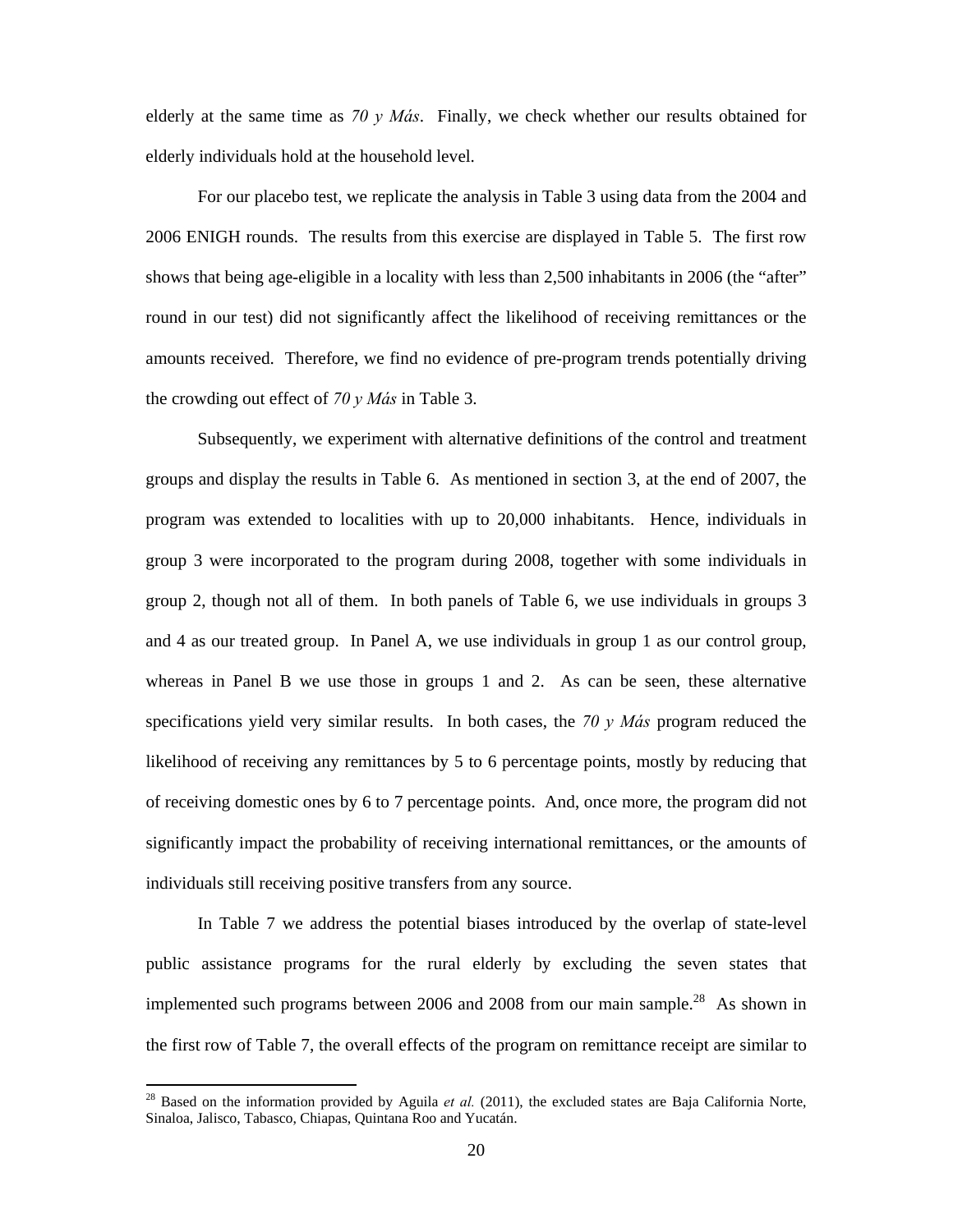those presented in Table 3, except somewhat stronger. This is expected given that some state-level programs cover individuals who belong to our control group because they are not eligible for *70 y Más*. 29 Specifically, age-eligible individuals in treated localities were 7.6 percentage points less likely to receive any remittances after the *70 y Más* program (column 1, Table 7), because they were 9.7 percentage points less likely to receive domestic ones. As before, the probability of receiving international remittances, and the amounts received, remained unaffected by the program (columns 3 and 5, Table 7), which is once again consistent with our main estimates in Table 3.

As a final robustness check, we repeat our analysis using the household, as opposed to the individual, as our unit of observation. In these regressions, our key independent variable is the triple interaction of dummy variables for having at least one household member who is age 70 and older, for being in a locality with less than 2,500 inhabitants and for 2008. The results, displayed in Table 8, are broadly consistent with our individual-level findings. The *70 y Más* program significantly reduced the probability of receiving domestic remittances by 13 percentage points and, as a result, the overall likelihood of receiving any private transfers by the same magnitude. Once again, no other significant effects are found.

To conclude, it is worth addressing a concern not discussed earlier –namely the possibility that the program might have induced the elderly to migrate to smaller, treated localities in order to qualify for benefits. In results available from the authors, we find no evidence of a statistically significant relationship between the likelihood of living in a treated locality and being age 70 and older, after the program started. Still, a related and more general concern is that other changes in living arrangements might be responsible for the observed decline in the likelihood of private transfers. For instance, if the program encourages the elderly to move-in with former donors or vice versa, we might observe a

 $29$  For instance, a state program in Baja California Norte covers individuals age 60 and older in all localities, whereas another state program in Jalisco covers individuals age 70 and older living in localities with more than 30,000 inhabitants –localities that were not incorporated to the *70 y Más* federal program until 2012.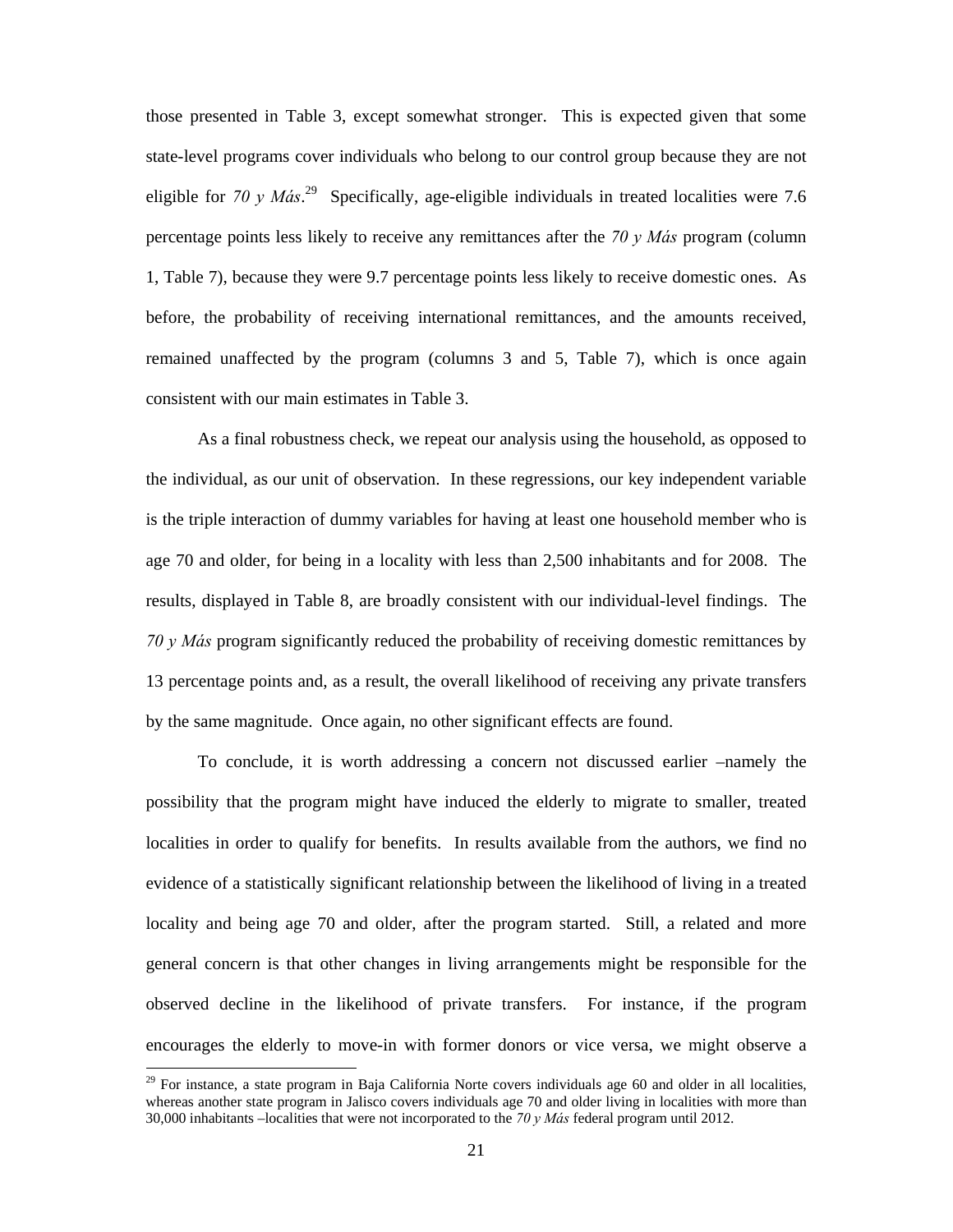decrease in the remittances received individually by seniors; not because of crowding out, but just because they are all now part of the same household. However, in household-level regressions available from the authors, we find that having any age-eligible individual in a treated locality in 2008 has a small and *negative* (as opposed to positive) effect on household size. The impact is, nonetheless, only statistically different from zero at the 10 percent level. Thus, our crowding out results cannot be explained by a confounding change in the locality the elderly reside in or in their living arrangements.

#### **7. How is the** *70 y Más* **Program Impacting Individual Non-labor Incomes?**

 Our partial crowding out estimates suggest that the actual increase in non-labor income experienced by program beneficiaries might have been smaller than what the government originally intended. To assess whether that is indeed the case, Table 9 displays the results from estimating individual-level regressions similar to equations (1) and (2) using government transfers received and non-labor income as our dependent variables. Government transfers include any public cash transfer programs, except for *Progresa* and *Procampo*. 30 Non-labor income includes government and private transfers, pensions, rent, capital, and other non-labor income. We look at non-labor income, as opposed to total income, because labor income is more likely to change in response of the program through a reduction in the labor supply of beneficiaries.

 The figures in Table 9 confirm that the program significantly increased the government transfers of age-qualifying individuals in treated localities by raising the probability of receiving them by 51 percentage points. However, as found for private transfers, the program did not significantly change the magnitude of the amounts reported by individuals who were already receiving government transfers. The mean amount of

<sup>30</sup> *Progresa* and *Procampo* are the only two public cash transfers that can be separately identified in the ENIGH data and, therefore, excluded to isolate the increase in overall government transfers due to the *70 y Más* program. Nevertheless, results are similar when we include the aforementioned transfers.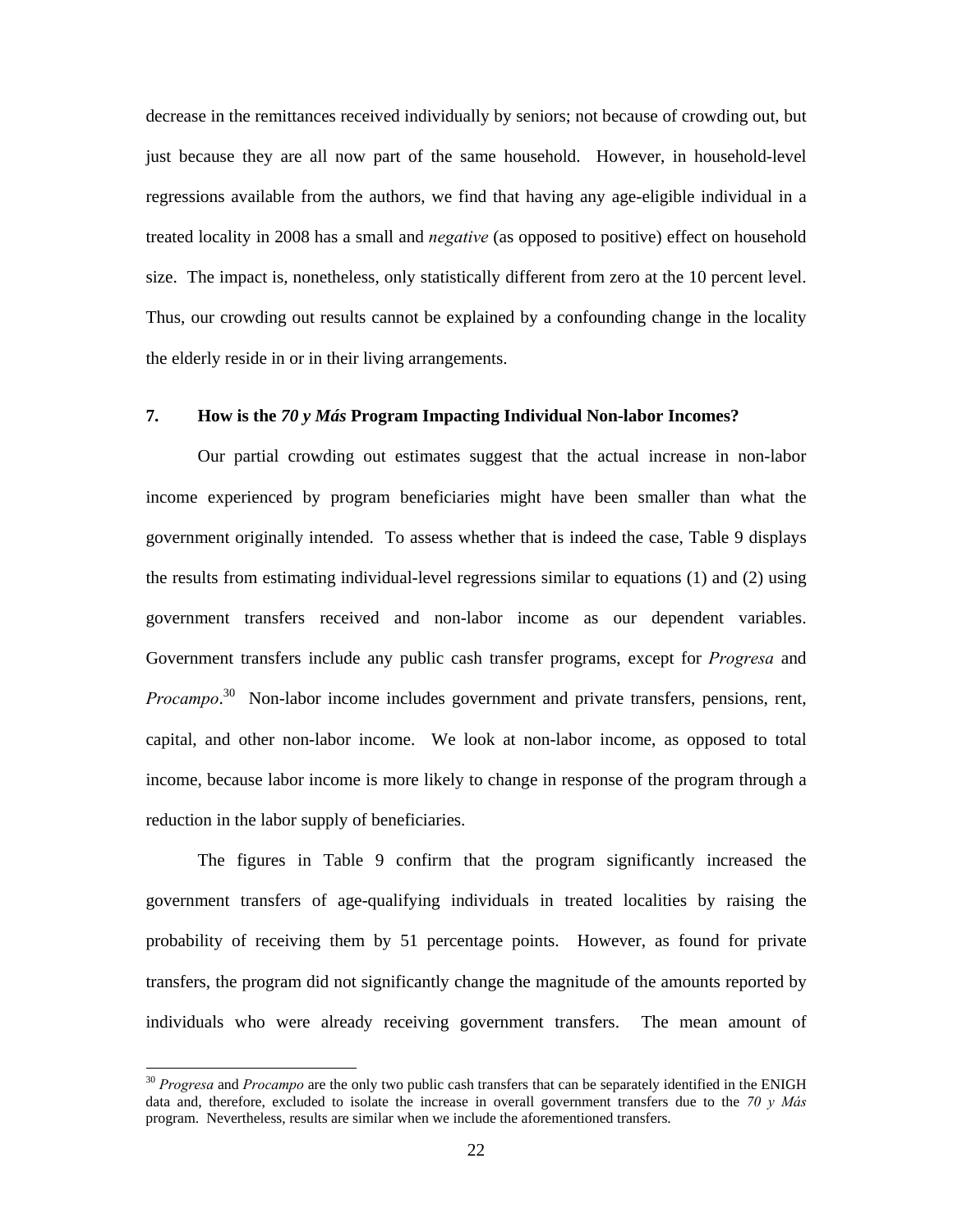government transfers received by those who report positive amounts in 2008 is 352 pesos per month. Therefore, according to the estimate in column 1, the program increased government transfers by 180 pesos –a figure higher than the average of 139 pesos per month in Table 2.

 Did the non-labor income of beneficiaries increase by a similar amount, or by less due to the estimated impact of the *70 y Más* program on private transfers? According to the figures in column 3 of Table 9, the program raised the likelihood of reporting any non-labor income by 18 percentage points, but not the amount earned. The average non-labor income of age-eligible individuals who reported a positive one in 2008 was 857 pesos per month. Hence, our estimate suggests that the program raised the non-labor income of beneficiaries by 153 pesos per month –an amount 15 percent smaller than the 180 peso/month increase in government transfers reported above. The extent of the crowding out is more severe when evaluated at the median non-labor income of 488 pesos per month.<sup>31</sup> In that case, non-labor income among treated individuals after the program rose by only 87 pesos, about 51 percent lower than the increase in government transfers. These calculations imply that the crowding out of private transfers caused by the *70 y Más* program dampened the beneficiaries' expected increase in non-labor income by a significant amount.

# **8. Summary and Conclusions**

-

In 2007, the Mexican government implemented *70 y Más*, a public income support program for individuals age 70 and older in rural localities, with the explicit goal of raising their incomes. In this paper, we find that the program partially crowded out the monetary support that the elderly get from their families, thus undermining its goal. Specifically, we estimate an overall crowding out of private transfers of 37 percent due, for the most part, to a significant reduction in the probability of receiving domestic remittances among individuals

<sup>&</sup>lt;sup>31</sup> We also report the effect when evaluated at the median non-labor income given the difference between the mean and the median due to the presence of some individuals with large non-labor income values in our sample. This difference is not observed for government transfers, for which the mean and the median are both equal to 352 pesos/month for treated individuals who report receiving positive government transfers in 2008.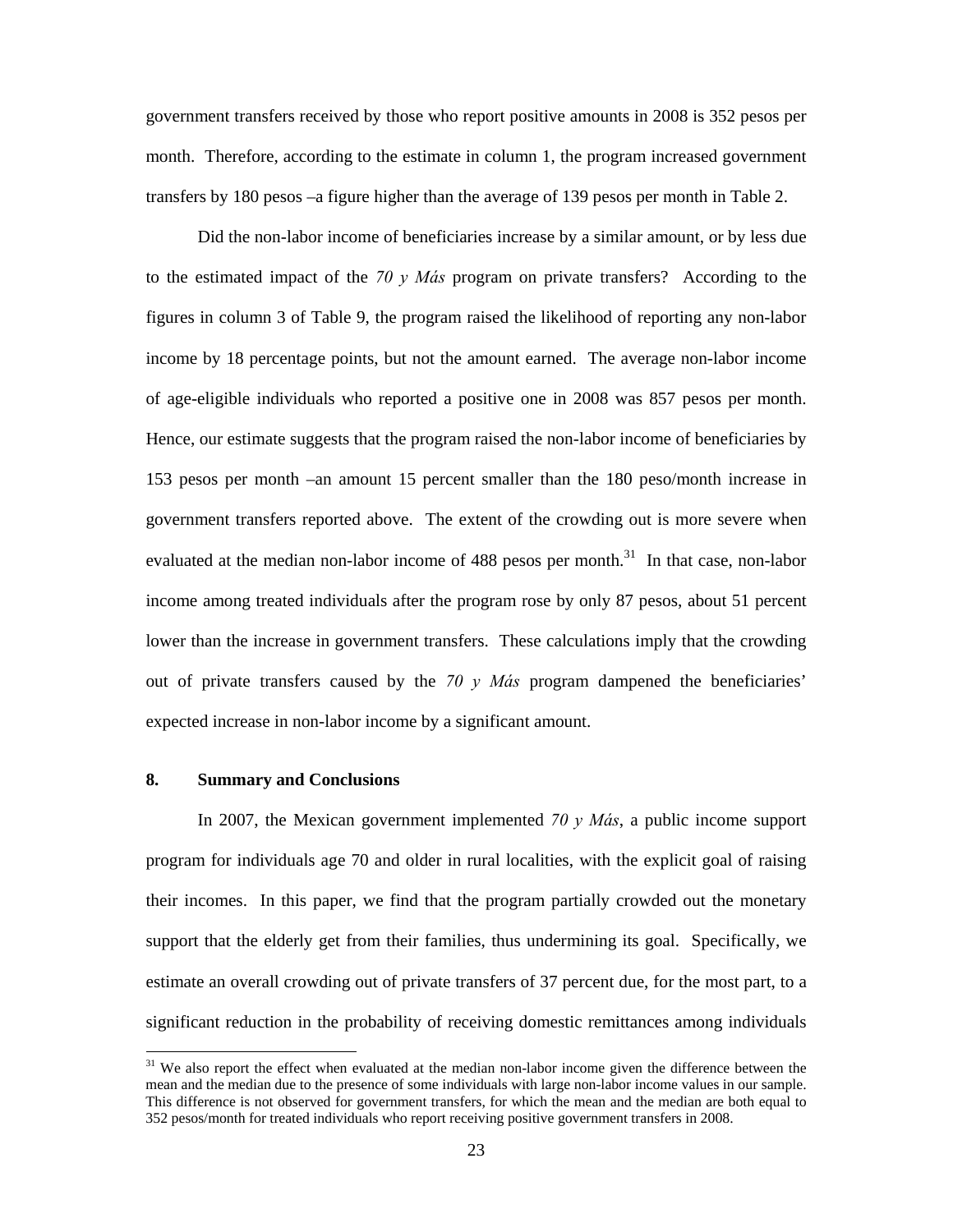targeted by the program. In contrast, the public transfers did not seem to have significantly impacted the flow of international remittances at either the extensive or intensive margins.

The differential response of remittances according to their origin suggests that domestic and international donors might have distinct motivations to send such funds. After all, it is reasonable to expect that public transfers might crowd out private transfers that are motivated by either altruism or exchange, but not necessarily those given for self-insurance or investment purposes. Alternatively, given that the program was widely publicized in Mexico, domestic donors might have been more informed about the public transfer than international ones and, therefore, more likely to respond to it. In any case, such differential responses imply that some of the program resources are unintentionally reaching younger donors in Mexico, if not their counterparts residing abroad. Furthermore, the crowding out in urban areas, now covered by the program, could prove significantly larger given that the elderly in those areas receive a higher share of remittances from domestic donors – the most responsive to the program.

Non-contributory pension schemes like *70 y Más* have become increasingly popular in Mexico and other developing countries as governments strive to provide for the elderly, particularly when they do not qualify for a contributory pension. However, our estimates imply that, as a result of the crowding out of private transfers, the non-labor income of targeted individuals increased by 15 to 51 percent less than their government transfers. In sum, the effectiveness of such schemes in raising the elderly's incomes might have been somewhat hampered, thus warranting more thought on how to best attain that goal and insure that population against poverty.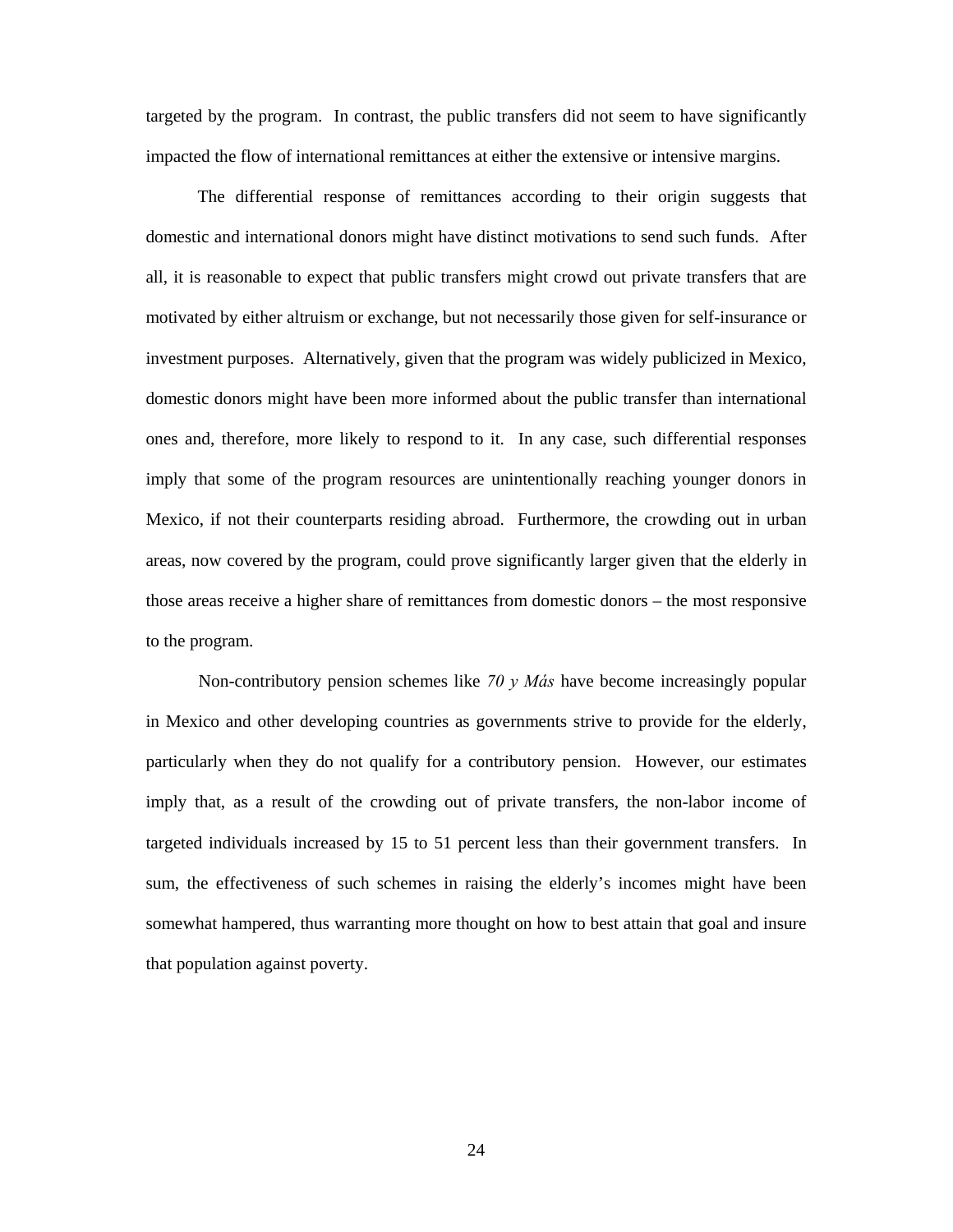# **References**

**Aguila, Emma, Claudia Diaz, Mary Manqing Fu, Arie Kapteyn and Ashley Pierson.**  "Living Longer in Mexico: Income Security and Health". Santa Monica, CA: RAND Corporation, 2011. Available at: http://www.rand.org/pubs/monographs/MG1179.

**Amuedo-Dorantes, Catalina and Pozo, Susan.**2006. "Remittances and Insurance: Evidence from Mexican Migrants", *Journal of Population Economics*, 19(2): 227-254.

**Andreoni, James.** 1989. "Giving with Impure Altruism: Applications to Charity and Ricardian Equivalence", *Journal of Political Economy*, 97 (6): 1447-1458.

**Andreoni, James.** 1990. "Impure Altruism and Donations to Public Goods: A Theory of Warm-Glow Giving", *Economic Journal*, 100 (401): 464-477.

**Auditoría Superior de la Federación.** "Informe del Resultado de la Fiscalizacion Superior de la Cuenta Publica 2010. Auditoría Financiera y de Cumplimiento. Programa 70 y Más", at http://www.asf.gob.mx/Trans/Informes/IR2010i/Grupos/Desarrollo\_Social/2010\_0882.pdf

**Becker, Gary.** 1974. "A Theory of Social Interactions", *Journal of Political Economy*, 82(6): 1063-1093.

**Bernheim, B. Douglas, Andrei Shleifer, and Lawrence H. Summers.**1985. "The Strategic Bequest Motive", *Journal of Political Economy*, 93(6): 1045-76.

**Bertrand, Marianne, Esther Duflo, and Sendhil Mullainathan.**2004. "How Much Should We Trust Differences-in-Differences Estimates?", *Quarterly Journal of Economics*, 119(1): 249-275.

**Brunner,** Eric J. 1998. "Free riders or easy riders? An Examination of the Voluntary Provision of Public Radio". Public Choice, 97: 587-604.

**Consejo Nacional de Evaluación de la Política de Desarrollo Social.** "Informe de la Evaluación Específica de Desempeño 2008", available at www.coneval.gob.mx.

**Cox, Donald.** 1987. "Motives for Private Income Transfers", *Journal of Political Economy*, 95(3): 508-546.

**Diario Oficial de la Federación.** "Acuerdo por el que se emiten y publican las Reglas de Operación del Programa de Atención a los Adultos Mayores de 70 años y más en zonas rurales para el ejercicio fiscal 2007", published on February 28th, 2007 and available at: http://www.dof.gob.mx/

**Durand, Jorge, William Kandel, Emilio A. Parrado and Douglas S. Massey.**1996**.**  "International Migration and Development in Mexican Communities", *Demography* 33(2): 249-64.

**Galiani, Sebastian and Paul Gertler.**2009. "Primer Seguimiento a la Evaluación de Impacto del Programa de Atención a Adultos Mayores de 70 Años y Mas en Zonas Rurales. Informe Final Sobre los Cambios del Programa *70 y Más*", Instituto Nacional de Salud Publica y Secretaria de Desarrollo Social. Available at: www.sedesol.gob.mx/es/SEDESOL/70\_y\_mas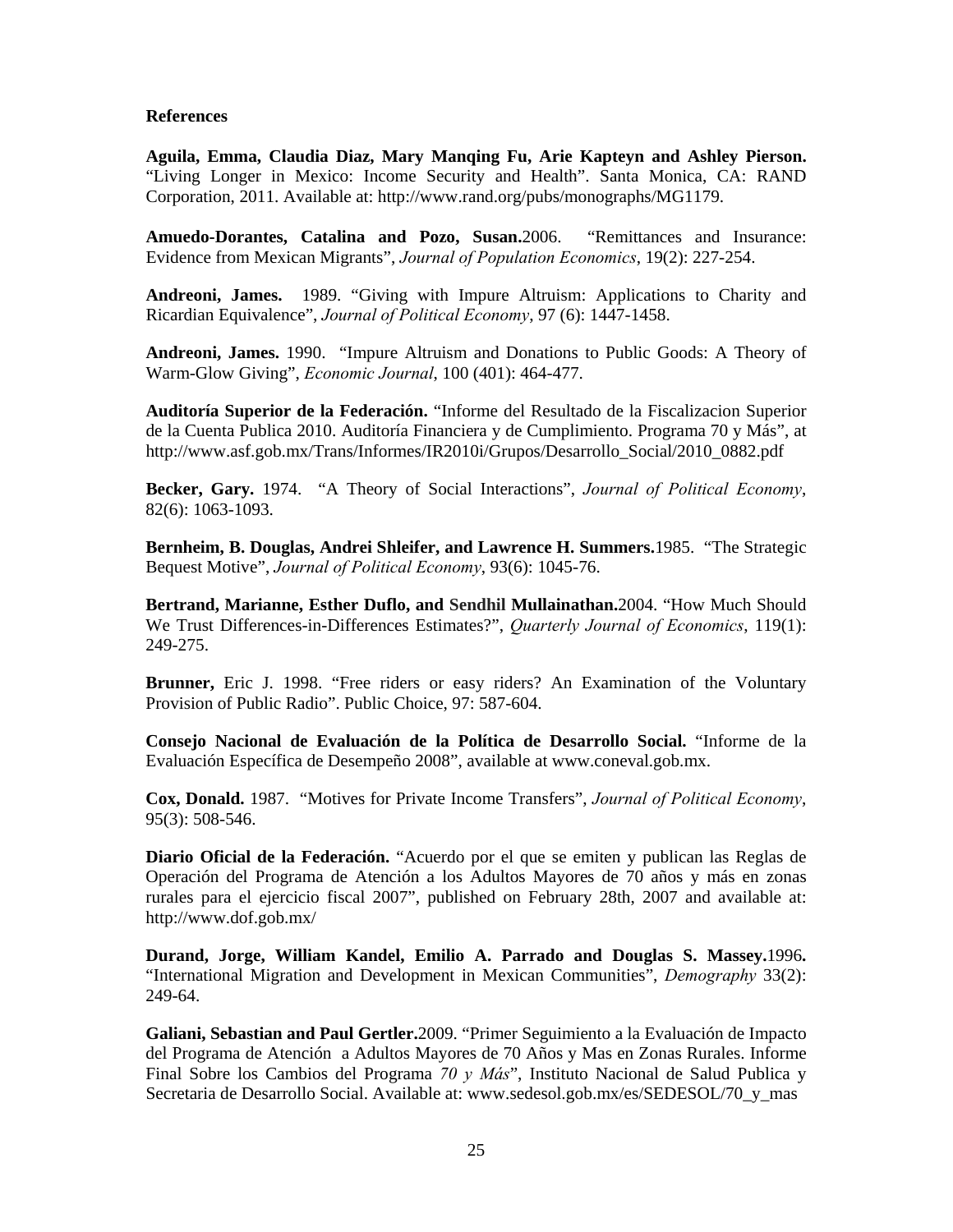**Gubert, Flore.** 2002. "Do Migrants Insure Those who Stay Behind? Evidence from the Kayes Area (Western Mali)", *Oxford Development Studies* 30(3): 267-287.

**Guthrie, Amy.** 2012. "Mexico Expands Elderly Benefit Programs to Urban Areas" *The Wall Street Journal*, January 17, 2012. Available at: http://online.wsj.com/article/BT-CO-20120117-713958.html

**Jensen, Robert T.** 2004. "Do Private Transfers 'Displace' the Benefits of Public Transfers? Evidence from South Africa", *Journal of Public Economics*, 88(1-2), 89-112.

**Juarez, Laura.** 2009. "Crowding out of private support to the elderly: Evidence from a demogrant in Mexico", *Journal of Public Economics*, 93(3–4):454-463.

**Levy, Santiago and Norbert Schady**. 2013. "Latin America's Social Policy Challenge: Education, Social Insurance, Redistribution", *Journal of Economic Perspectives*, 27(2), 193- 218.

**Lucas, Robert E.B. and Oded Stark.** 1985. "Motivations to Remit: Evidence from Botswana", *Journal of Political Economy*, 93(5): 901-918.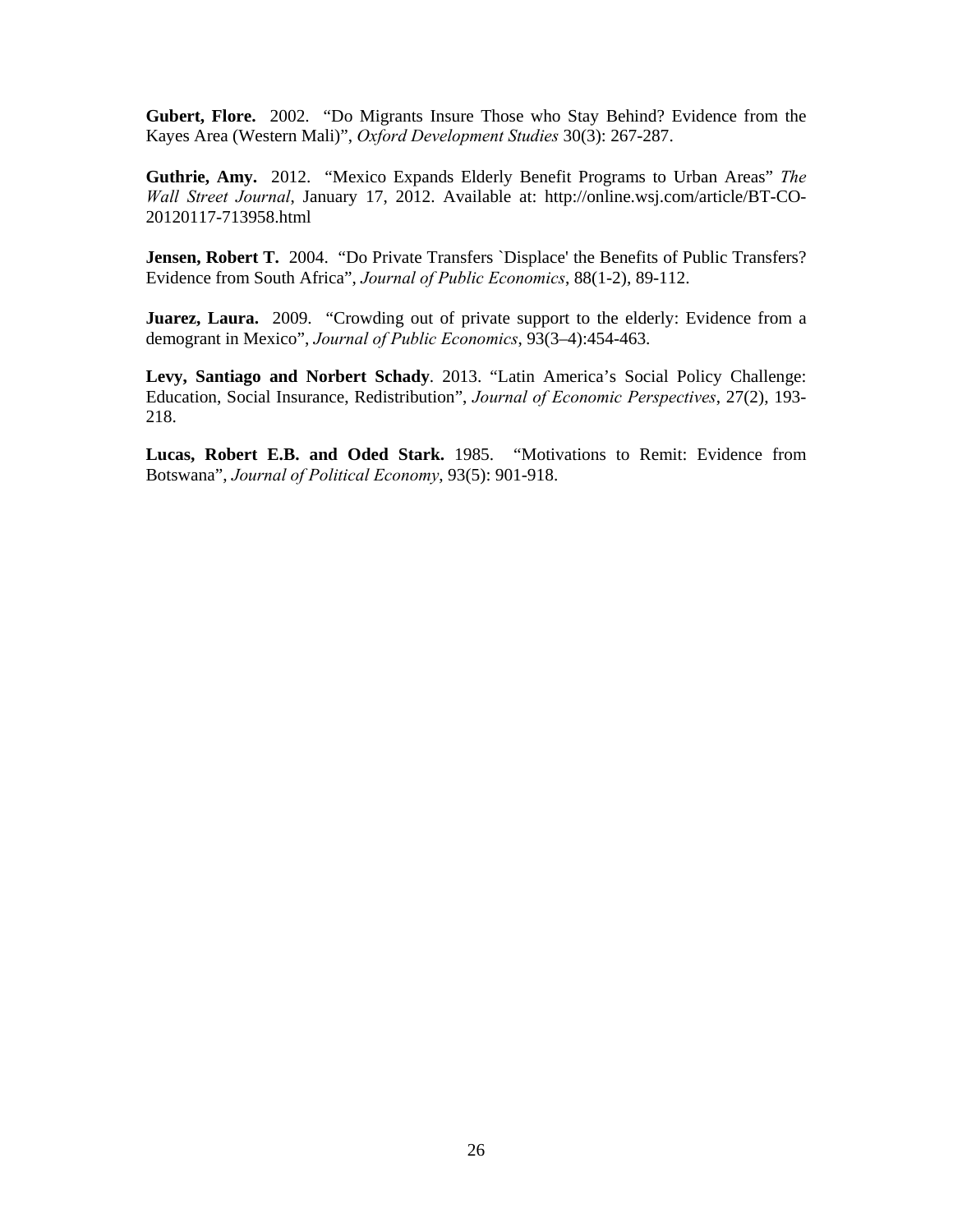| Group                                      | Group 4                  |           | Group 3                        |           | Group 2                         |           | Group 1                   |           |
|--------------------------------------------|--------------------------|-----------|--------------------------------|-----------|---------------------------------|-----------|---------------------------|-----------|
| <b>Locality Size</b>                       | In localities<br>< 2,500 |           | In localitites<br>2,500-14,999 |           | In localitites<br>15,000-99,999 |           | In localities<br>>100,000 |           |
| <b>Descriptive Statistic</b>               | <b>Mean</b>              | <b>SD</b> | Mean                           | <b>SD</b> | Mean                            | <b>SD</b> | Mean                      | <b>SD</b> |
| <b>Panel A: Individual Characteristics</b> |                          |           |                                |           |                                 |           |                           |           |
| Received any government transfers          | 0.04                     | 0.21      | 0.02                           | 0.13      | 0.01                            | 0.07      | 0.05                      | 0.21      |
| Received any remittances                   | 0.24                     | 0.43      | 0.25                           | 0.43      | 0.21                            | 0.41      | 0.17                      | 0.38      |
| Received any domestic remittances          | 0.18                     | 0.38      | 0.19                           | 0.40      | 0.17                            | 0.38      | 0.16                      | 0.37      |
| Received any international remittances     | 0.08                     | 0.28      | 0.06                           | 0.24      | 0.05                            | 0.21      | 0.02                      | 0.15      |
| Government transfers received              | 15                       | 134       | 5                              | 44        | 1.6                             | 24        | 25                        | 115       |
| Total remittances received                 | 200                      | 890       | 169                            | 553       | 177.66                          | 573       | 214                       | 1117      |
| Domestic remittances received              | 111                      | 734       | 92                             | 307       | 118.32                          | 396       | 179                       | 1054      |
| International remittances received         | 88                       | 510       | 77                             | 468       | 59.34                           | 420       | 34                        | 360       |
| Age 70 and older                           | 0.36                     | 0.48      | 0.39                           | 0.49      | 0.32                            | 0.47      | 0.32                      | 0.47      |
| Male                                       | 0.49                     | 0.50      | 0.47                           | 0.50      | 0.47                            | 0.50      | 0.45                      | 0.50      |
| Age                                        | 67.22                    | 9.45      | 67.53                          | 9.45      | 66.47                           | 9.18      | 66.05                     | 9.22      |
| No instruction or elementary education     | 0.93                     | 0.25      | 0.90                           | 0.30      | 0.78                            | 0.41      | 0.65                      | 0.48      |
| Secondary or high school education         | 0.04                     | 0.20      | 0.07                           | 0.26      | 0.12                            | 0.32      | 0.17                      | 0.37      |
| College education and beyond               | 0.02                     | 0.15      | 0.03                           | 0.17      | 0.10                            | 0.30      | 0.18                      | 0.38      |
| Household head                             | 0.60                     | 0.49      | 0.63                           | 0.48      | 0.62                            | 0.48      | 0.61                      | 0.49      |
| Number of observations                     | 3148                     |           | 950                            |           | 2049                            |           | 4117                      |           |
| <b>Panel B: Household Characteristics</b>  |                          |           |                                |           |                                 |           |                           |           |
| Received any government transfers          | 0.08                     | 0.27      | 0.05                           | 0.21      | 0.03                            | 0.16      | 0.07                      | 0.26      |
| Received any remittances                   | 0.40                     | 0.49      | 0.42                           | 0.49      | 0.34                            | 0.47      | 0.28                      | 0.45      |
| Received any domestic remittances          | 0.29                     | 0.45      | 0.33                           | 0.47      | 0.28                            | 0.45      | 0.26                      | 0.44      |
| Received any international remittances     | 0.15                     | 0.35      | 0.12                           | 0.32      | 0.08                            | 0.28      | 0.04                      | 0.20      |
| Government transfers received              | 44                       | 261       | 21                             | 134       | 10                              | 71        | 66                        | 353       |
| Total remittances received                 | 532                      | 1580      | 454                            | 1082      | 507                             | 1374      | 516                       | 1863      |
| Domestic remittances received              | 264                      | 1203      | 226                            | 558       | 298                             | 831       | 416                       | 1721      |
| International remittances received         | 268                      | 1051      | 228                            | 954       | 209                             | 1106      | 100                       | 712       |
| Household size                             | 3.69                     | 2.35      | 3.92                           | 2.62      | 3.75                            | 2.28      | 3.60                      | 2.14      |
| Female head of household                   | 0.25                     | 0.43      | 0.34                           | 0.47      | 0.34                            | 0.48      | 0.35                      | 0.48      |
| Number of members age $70+$                | 0.53                     | 0.68      | 0.56                           | 0.68      | 0.45                            | 0.63      | 0.45                      | 0.63      |
| Number of members age 16-54                | 1.34                     | 1.40      | 1.55                           | 1.61      | 1.58                            | 1.50      | 1.57                      | 1.43      |
| Number of children age 6 and younger       | 0.35                     | 0.74      | 0.39                           | 0.79      | 0.31                            | 0.69      | 0.26                      | 0.64      |
| Per capita income in the household         | 1131                     | 2136      | 1086                           | 1283      | 1945                            | 2594      | 2826                      | 4279      |
| Number of observations                     | 2129                     |           | 665                            |           | 1466                            |           | 2920                      |           |

**Sample:** Individuals age 55+ from ENIGH 2006. Remittances, income and expenditures are in real pesos per month.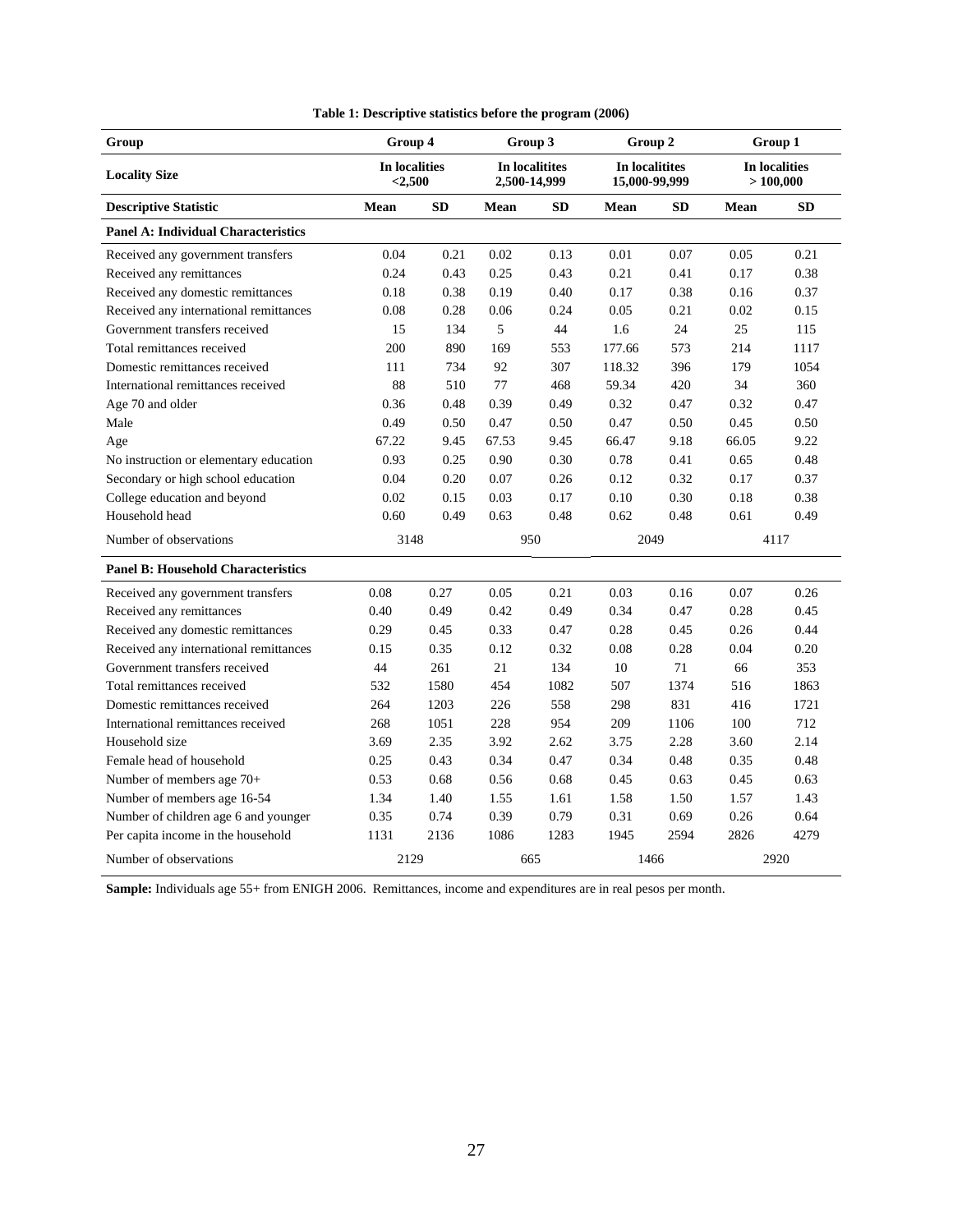|                                |                  | Localities $<$ 2,500 |                        |                  | <b>Localities &gt;100,000</b> | <b>DD</b>              | <b>DDD</b>           |                     |
|--------------------------------|------------------|----------------------|------------------------|------------------|-------------------------------|------------------------|----------------------|---------------------|
|                                | 2006             | 2008                 | DT                     | 2006             | 2008                          | DC                     | $(DT-DC)$            | (DDA-DDB)           |
| Panel A: Individuals age 70+   |                  |                      |                        |                  |                               |                        |                      |                     |
| Government transfers           | 30.75<br>(5.951) | 231.9<br>(5.058)     | $201.2***$<br>(7.783)  | 75.04<br>(5.183) | 133.5<br>(37.07)              | 58.54<br>(51.44)       | $142.7**$<br>(60.92) | 138.7***<br>(44.01) |
| Total remittances              | 295.2<br>(39.86) | 198.1<br>(18.54)     | $-97.08**$<br>(40.75)  | 387.9<br>(49.63) | 358.0<br>(25.67)              | $-29.95$<br>(50.49)    | $-67.13$<br>(68.66)  | $-58.32$<br>(69.05) |
| Domestic remittances           | 140.4<br>(26.97) | 77.31<br>(10.33)     | $-63.15**$<br>(26.33)  | 264.1<br>(36.69) | 224.0<br>(17.33)              | $-40.10$<br>(35.75)    | $-23.05$<br>(47.59)  | $-26.75$<br>(45.30) |
| International remittances      | 83.53<br>(14.11) | 62.23<br>(8.225)     | $-21.31$<br>(15.51)    | 30.21<br>(8.180) | 28.08<br>(5.429)              | $-2.133$<br>(9.559)    | $-19.17$<br>(17.26)  | $-8.469$<br>(23.30) |
| $\mathbf N$                    | 1130             | 1483                 | 2613                   | 1307             | 2503                          | 3810                   | 6423                 | 19288               |
| Panel B: Individuals age 55-69 |                  |                      |                        |                  |                               |                        |                      |                     |
| Government transfers           | 7.259<br>(1.648) | 16.22<br>(2.932)     | 8.966**<br>(3.686)     | 1.550<br>(0.719) | 6.508<br>(2.706)              | 4.958<br>(3.760)       | 4.009<br>(5.593)     |                     |
| Total remittances              | 247.7<br>(23.79) | 162.4<br>(14.05)     | $-85.20***$<br>(26.20) | 233.0<br>(24.40) | 156.68<br>(9.731)             | $-76.39***$<br>(22.22) | $-8.809$<br>(34.92)  |                     |
| Domestic remittances           | 96.04<br>(13.73) | 52.16<br>(4.470)     | $-43.87***$<br>(12.93) | 140.2<br>(16.93) | 92.71<br>(6.111)              | $-47.58***$<br>(14.90) | 3.704<br>(21.53)     |                     |
| International remittances      | 91.87<br>(11.77) | 62.24<br>(8.896)     | $-29.62**$<br>(14.48)  | 36.54<br>(7.290) | 17.62<br>(3.061)              | $-18.92***$<br>(6.768) | $-10.70$<br>(14.16)  |                     |
| $\mathbf N$                    | 2018             | 2714                 | 4732                   | 2810             | 5323                          | 8133                   | 12865                |                     |

#### **Table 2: Average Public and Private Transfers per Month**

**Notes:** Means are estimated using OLS and all observations, including those with zero public or private transfers. Robust standard errors in parentheses.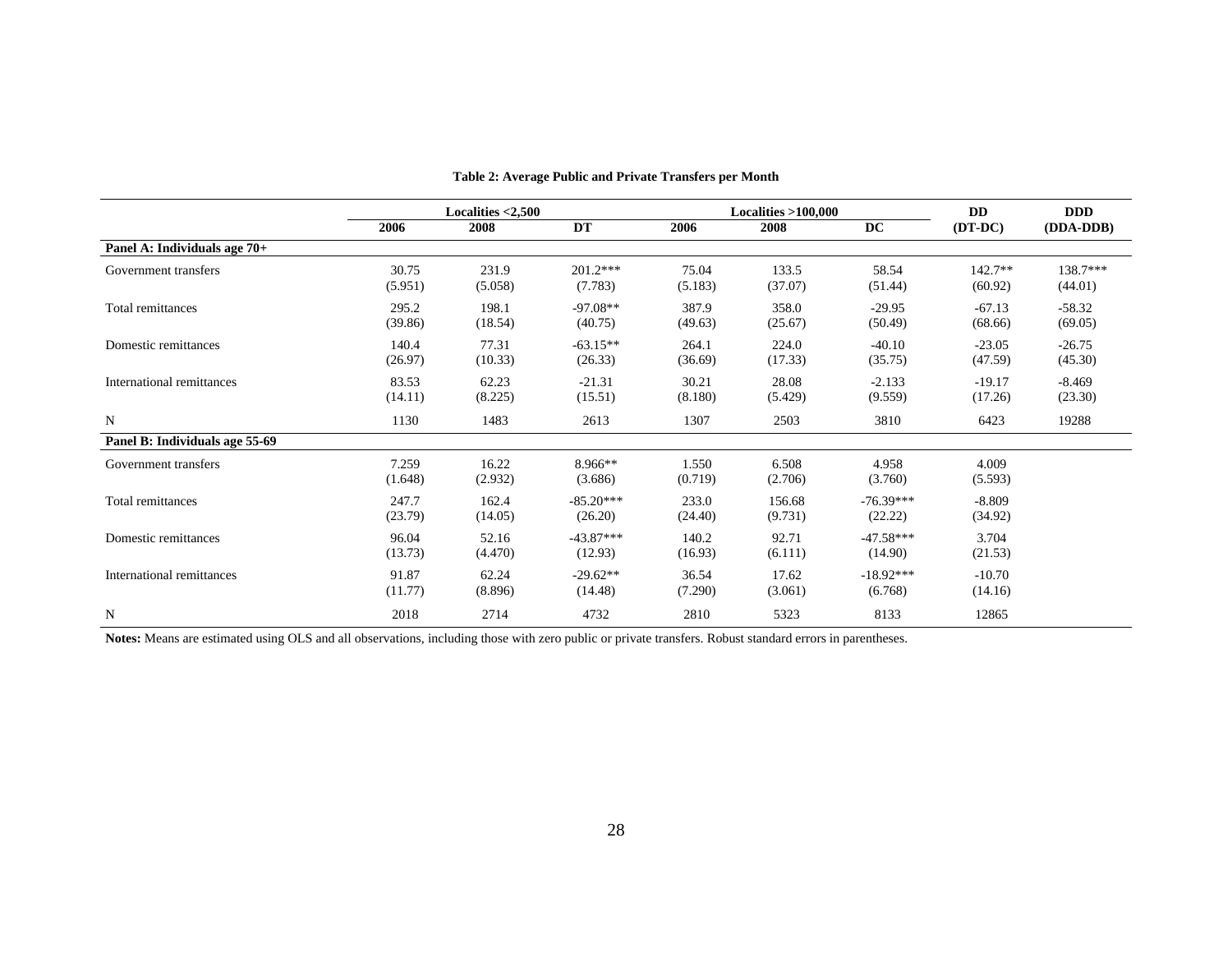|                                             | (1)                       | (2)                                | (3)                                       | (4)                                   | (5)                                            | (6)                                        |
|---------------------------------------------|---------------------------|------------------------------------|-------------------------------------------|---------------------------------------|------------------------------------------------|--------------------------------------------|
|                                             | Any<br><b>Remittances</b> | Log (Total<br><b>Remittances</b> ) | <b>Any Domestic</b><br><b>Remittances</b> | Log (Domestic<br><b>Remittances</b> ) | <b>Any International</b><br><b>Remittances</b> | Log (International<br><b>Remittances</b> ) |
| <b>Treatment Effect</b>                     | $-0.066**$                | $-0.041$                           | $-0.078***$                               | 0.010                                 | 0.003                                          | 0.141                                      |
|                                             | (0.028)                   | (0.192)                            | (0.025)                                   | (0.240)                               | (0.016)                                        | (0.559)                                    |
| <b>Year 2008</b>                            | $-0.013$                  | $-0.197**$                         | $-0.016$                                  | $-0.154$                              | $-0.001$                                       | $-0.084$                                   |
|                                             | (0.012)                   | (0.090)                            | (0.011)                                   | (0.094)                               | (0.003)                                        | (0.333)                                    |
| Age $70+$                                   | 0.009                     | 0.153                              | 0.004                                     | 0.171                                 | $-0.002$                                       | 0.120                                      |
|                                             | (0.016)                   | (0.130)                            | (0.015)                                   | (0.149)                               | (0.007)                                        | (0.306)                                    |
| <b>Treated Locality</b>                     | 0.013                     | $-0.060$                           | $-0.002$                                  | $-0.006$                              | 0.013                                          | 0.282                                      |
|                                             | (0.027)                   | (0.181)                            | (0.025)                                   | (0.192)                               | (0.014)                                        | (0.580)                                    |
| $(Age 70+)$ <sup>*</sup> (Treated Locality) | $-0.026$                  | $-0.276*$                          | $-0.005$                                  | $-0.350**$                            | $-0.016$                                       | $-0.158$                                   |
|                                             | (0.021)                   | (0.145)                            | (0.019)                                   | (0.165)                               | (0.012)                                        | (0.345)                                    |
| $(Age 70+)*(Year 2008)$                     | 0.025                     | 0.092                              | 0.023                                     | 0.072                                 | 0.003                                          | $-0.162$                                   |
|                                             | (0.016)                   | (0.122)                            | (0.015)                                   | (0.137)                               | (0.006)                                        | (0.484)                                    |
| (Treated Locality)*(Year 2008)              | $-0.005$                  | $-0.097$                           | 0.001                                     | $-0.147$                              | $-0.000$                                       | $-0.325$                                   |
|                                             | (0.021)                   | (0.165)                            | (0.018)                                   | (0.190)                               | (0.011)                                        | (0.425)                                    |
| Male                                        | $-0.171***$               | $-0.129**$                         | $-0.149***$                               | $-0.132**$                            | $-0.034***$                                    | $-0.054$                                   |
|                                             | (0.007)                   | (0.056)                            | (0.007)                                   | (0.060)                               | (0.004)                                        | (0.139)                                    |
| Age                                         | $0.001**$                 | $-0.008*$                          | $0.002***$                                | $-0.007$                              | 0.000                                          | $-0.010$                                   |
|                                             | (0.001)                   | (0.004)                            | (0.001)                                   | (0.005)                               | (0.000)                                        | (0.011)                                    |
| Secondary Education                         | $-0.042***$               | $0.641***$                         | $-0.035***$                               | $0.677***$                            | $-0.010**$                                     | $0.528*$                                   |
|                                             | (0.008)                   | (0.081)                            | (0.008)                                   | (0.087)                               | (0.004)                                        | (0.307)                                    |
| <b>Tertiary Education</b>                   | $-0.068***$               | $0.696***$                         | $-0.057***$                               | $0.759***$                            | $-0.016***$                                    | 0.542                                      |
|                                             | (0.009)                   | (0.088)                            | (0.009)                                   | (0.082)                               | (0.004)                                        | (0.581)                                    |
| HH Head                                     | $0.129***$                | $0.348***$                         | $0.111***$                                | $0.261***$                            | $0.028***$                                     | $0.411***$                                 |
|                                             | (0.007)                   | (0.051)                            | (0.007)                                   | (0.056)                               | (0.004)                                        | (0.143)                                    |
| Share of Children in the HH                 | $-0.060*$                 | $-0.249$                           | $-0.088***$                               | $-0.479$                              | 0.024                                          | $-0.444$                                   |
|                                             | (0.034)                   | (0.319)                            | (0.032)                                   | (0.382)                               | (0.019)                                        | (0.453)                                    |
| Share of Elderly HH Members                 | $0.133***$                | 0.017                              | $0.124***$                                | 0.036                                 | $0.015***$                                     | 0.090                                      |
|                                             | (0.010)                   | (0.077)                            | (0.010)                                   | (0.082)                               | (0.005)                                        | (0.211)                                    |
| Municipality FE                             | <b>YES</b>                | <b>YES</b>                         | <b>YES</b>                                | <b>YES</b>                            | <b>YES</b>                                     | <b>YES</b>                                 |
| <b>Observations</b><br>Adjusted $R^2$       | 19,298<br>0.113           | 3,615<br>0.182                     | 19,298<br>0.0953                          | 2,917<br>0.202                        | 19,298<br>0.121                                | 855<br>0.160                               |

**Table 3: OLS results for remittances received by individuals age 55+** 

Notes: All regressions include a constant term. Robust standard errors (in parentheses) are clustered at the municipal level. \*\*\* p<0.01, \*\* p<0.05, \* p<0.1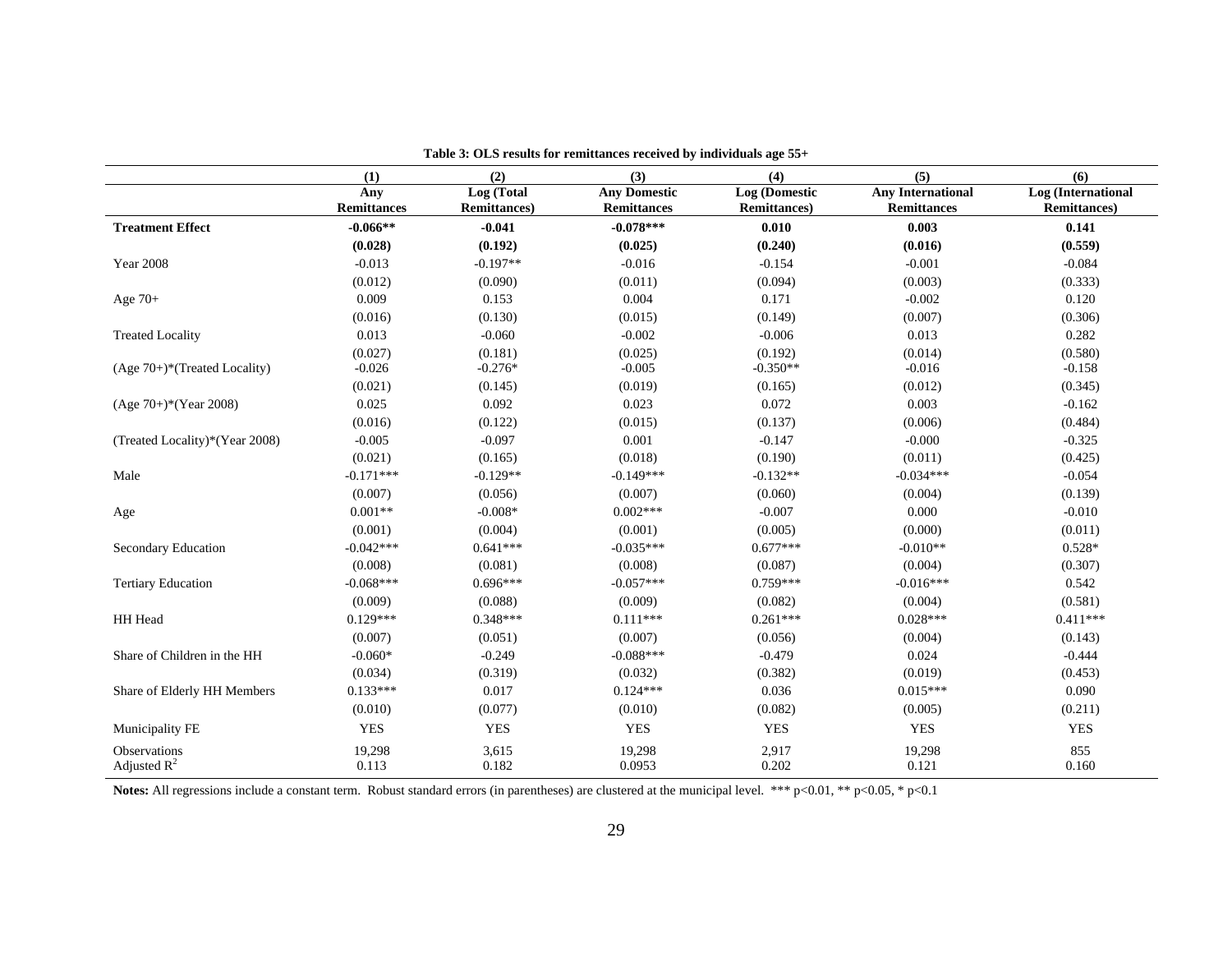|                                             | (1)                 | (2)                                | Tube 11 OLD Festivo for Femininees Feceived by men and women age be a<br>(3) | (4)                                   | $\overline{(5)}$                               | $\overline{\mathbf{6}}$                    |
|---------------------------------------------|---------------------|------------------------------------|------------------------------------------------------------------------------|---------------------------------------|------------------------------------------------|--------------------------------------------|
|                                             | Any<br>Remittances  | Log (Total<br><b>Remittances</b> ) | <b>Any Domestic</b><br><b>Remittances</b>                                    | Log (Domestic<br><b>Remittances</b> ) | <b>Any International</b><br><b>Remittances</b> | Log (International<br><b>Remittances</b> ) |
|                                             |                     |                                    | PANEL A: MEN                                                                 |                                       |                                                |                                            |
| <b>Treatment Effect</b>                     | $-0.036$            | 0.313                              | $-0.068**$                                                                   | 0.121                                 | 0.017                                          | 1.104                                      |
|                                             | (0.038)             | (0.421)                            | (0.035)                                                                      | (0.536)                               | (0.022)                                        | (1.079)                                    |
| <b>Year 2008</b>                            | $-0.005$            | 0.003                              | $-0.003$                                                                     | $-0.146$                              | $-0.003$                                       | $1.281**$                                  |
|                                             | (0.010)             | (0.230)                            | (0.010)                                                                      | (0.259)                               | (0.004)                                        | (0.643)                                    |
| Age $70+$                                   | 0.014               | 0.400                              | 0.017                                                                        | 0.223                                 | $-0.008$                                       | 0.959                                      |
|                                             | (0.022)             | (0.275)                            | (0.022)                                                                      | (0.349)                               | (0.010)                                        | (0.654)                                    |
| <b>Treated Locality</b>                     | $-0.026$            | 0.027                              | $-0.018$                                                                     | 0.115                                 | $-0.009$                                       | $-0.079$                                   |
| $(Age 70+)$ <sup>*</sup> (Treated Locality) | (0.026)<br>$-0.027$ | (0.361)<br>$-0.521$                | (0.022)<br>0.005                                                             | (0.437)<br>$-0.355$                   | (0.013)<br>$-0.023$                            | (0.758)<br>$-1.162$                        |
|                                             | (0.030)             | (0.320)                            | (0.028)                                                                      | (0.381)                               | (0.016)                                        | (0.740)                                    |
| (Age 70+)*(Year 2008)                       | $-0.015$            | $-0.412$                           | $-0.021$                                                                     | $-0.298$                              | 0.002                                          | $-1.205$                                   |
|                                             | (0.022)             | (0.283)                            | (0.022)                                                                      | (0.334)                               | (0.008)                                        | (0.941)                                    |
| (Treated Locality)*(Year 2008)              | 0.010               | $-0.186$                           | 0.012                                                                        | $-0.073$                              | 0.001                                          | $-1.630**$                                 |
|                                             | (0.022)             | (0.320)                            | (0.018)                                                                      | (0.402)                               | (0.014)                                        | (0.763)                                    |
| Observations                                | 9,212               | 1,186                              | 9,212                                                                        | 905                                   | 9,212                                          | 325                                        |
|                                             |                     |                                    | <b>PANEL B: WOMEN</b>                                                        |                                       |                                                |                                            |
| <b>Treatment Effect</b>                     | $-0.104**$          | $-0.151$                           | $-0.098**$                                                                   | 0.064                                 | $-0.011$                                       | $-0.342$                                   |
|                                             | (0.042)             | (0.247)                            | (0.038)                                                                      | (0.285)                               | (0.022)                                        | (0.784)                                    |
| <b>Year 2008</b>                            | $-0.019$            | $-0.136$                           | $-0.028*$                                                                    | $-0.146$                              | 0.002                                          | $-0.411$                                   |
|                                             | (0.017)             | (0.108)                            | (0.016)                                                                      | (0.105)                               | (0.006)                                        | (0.425)                                    |
| Age $70+$                                   | 0.001               | 0.109                              | $-0.009$                                                                     | 0.156                                 | 0.004                                          | $-0.327$                                   |
|                                             | (0.022)             | (0.170)                            | (0.021)                                                                      | (0.181)                               | (0.009)                                        | (0.464)                                    |
| <b>Treated Locality</b>                     | 0.056               | $-0.006$                           | 0.016                                                                        | 0.133                                 | 0.035                                          | 0.197                                      |
| $(Age 70+)$ *(Treated Locality)             | (0.048)<br>$-0.028$ | (0.251)<br>$-0.217$                | (0.045)<br>$-0.012$                                                          | (0.275)<br>$-0.400*$                  | (0.025)<br>$-0.017$                            | (0.711)<br>0.182                           |
|                                             | (0.030)             | (0.191)                            | (0.027)                                                                      | (0.214)                               | (0.018)                                        | (0.508)                                    |
| $(Age 70+)*(Year 2008)$                     | $0.059**$           | $0.261*$                           | $0.060***$                                                                   | 0.228                                 | 0.003                                          | 0.269                                      |
|                                             | (0.023)             | (0.158)                            | (0.022)                                                                      | (0.161)                               | (0.008)                                        | (0.646)                                    |
| (Treated Locality)*(Year 2008)              | $-0.004$            | $-0.165$                           | 0.001                                                                        | $-0.343$                              | 0.002                                          | $-0.067$                                   |
|                                             | (0.031)             | (0.212)                            | (0.026)                                                                      | (0.250)                               | (0.018)                                        | (0.593)                                    |
| Observations                                | 10,074              | 2,429                              | 10,074                                                                       | 2,012                                 | 10,074                                         | 530                                        |

**Table 4: OLS results for remittances received by men and women age 55+** 

Notes: All regressions include a constant term as well as the regressors in Table 3. Robust standard errors (in parentheses) are clustered at the municipal level. \*\*\* p<0.01, \*\* p<0.05, \* p<0.1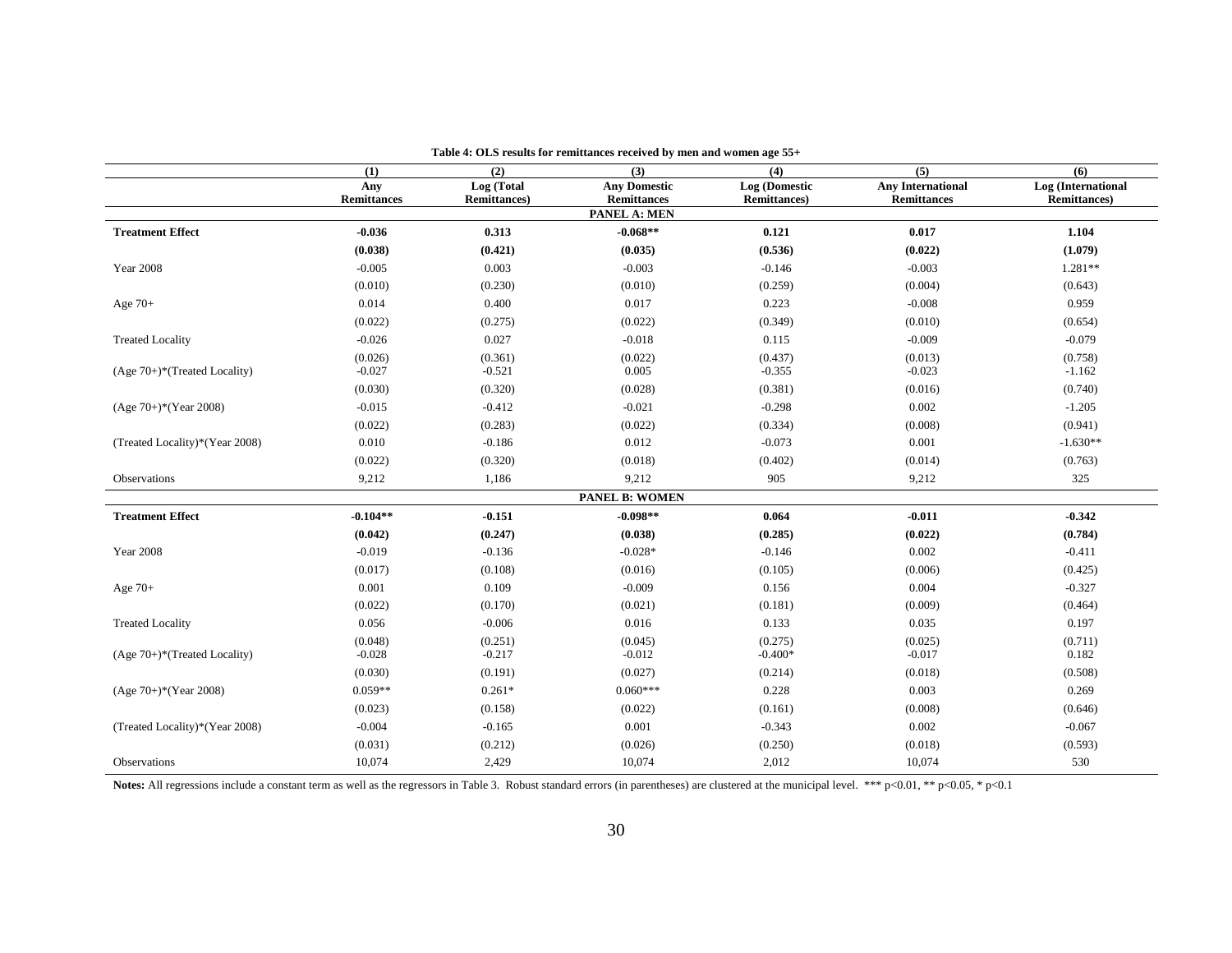|                                 | (1)                       | (2)                                | (3)                                       | (4)                                   | (5)                                            | (6)                                        |
|---------------------------------|---------------------------|------------------------------------|-------------------------------------------|---------------------------------------|------------------------------------------------|--------------------------------------------|
|                                 | Any<br><b>Remittances</b> | Log(Total)<br><b>Remittances</b> ) | <b>Any Domestic</b><br><b>Remittances</b> | Log (Domestic<br><b>Remittances</b> ) | <b>Any International</b><br><b>Remittances</b> | Log (International<br><b>Remittances</b> ) |
| <b>Treatment Effect</b>         | $-0.038$                  | 0.349                              | $-0.019$                                  | 0.223                                 | $-0.013$                                       | $-0.647$                                   |
|                                 | (0.028)                   | (0.214)                            | (0.028)                                   | (0.251)                               | (0.015)                                        | (0.579)                                    |
| Year 2006                       | 0.012                     | $-0.198**$                         | 0.012                                     | $-0.499***$                           | 0.004                                          | $-0.902***$                                |
|                                 | (0.011)                   | (0.091)                            | (0.010)                                   | (0.099)                               | (0.004)                                        | (0.298)                                    |
| Age $70+$                       | $-0.004$                  | $0.387***$                         | $-0.012$                                  | $0.344**$                             | 0.006                                          | $-0.429$                                   |
|                                 | (0.015)                   | (0.139)                            | (0.015)                                   | (0.145)                               | (0.005)                                        | (0.358)                                    |
| <b>Treated Locality</b>         | $-0.034*$                 | $-0.286$                           | $-0.047***$                               | $-0.245$                              | 0.015                                          | $-1.306*$                                  |
|                                 | (0.018)                   | (0.341)                            | (0.015)                                   | (0.398)                               | (0.014)                                        | (0.697)                                    |
| $(Age 70+)$ *(Treated Locality) | 0.014                     | $-0.580***$                        | 0.014                                     | $-0.515**$                            | $-0.001$                                       | 0.596                                      |
|                                 | (0.019)                   | (0.182)                            | (0.019)                                   | (0.210)                               | (0.010)                                        | (0.405)                                    |
| $(Age 70+)$ *(Year 2006)        | 0.026                     | $-0.157$                           | 0.026                                     | $-0.191$                              | 0.003                                          | 0.588                                      |
|                                 | (0.017)                   | (0.131)                            | (0.016)                                   | (0.146)                               | (0.006)                                        | (0.471)                                    |
| (Treated Locality)*(Year 2006)  | 0.030                     | 0.016                              | 0.017                                     | 0.091                                 | 0.013                                          | 0.561                                      |
|                                 | (0.019)                   | (0.164)                            | (0.017)                                   | (0.196)                               | (0.011)                                        | (0.399)                                    |
| Male                            | $-0.182***$               | $-0.052$                           | $-0.162***$                               | $-0.025$                              | $-0.032***$                                    | $-0.081$                                   |
|                                 | (0.008)                   | (0.067)                            | (0.007)                                   | (0.074)                               | (0.005)                                        | (0.138)                                    |
| Age                             | $-0.001$                  | $-0.012*$                          | 0.000                                     | $-0.004$                              | $-0.001*$                                      | $-0.015$                                   |
|                                 | (0.001)                   | (0.006)                            | (0.001)                                   | (0.007)                               | (0.000)                                        | (0.013)                                    |
| Secondary Education             | $-0.045***$               | $0.684***$                         | $-0.043***$                               | $0.721***$                            | $-0.005$                                       | 0.211                                      |
|                                 | (0.009)                   | (0.092)                            | (0.008)                                   | (0.110)                               | (0.004)                                        | (0.311)                                    |
| <b>Tertiary Education</b>       | $-0.067***$               | $0.657***$                         | $-0.060***$                               | $0.719***$                            | $-0.011***$                                    | $-0.076$                                   |
|                                 | (0.008)                   | (0.093)                            | (0.008)                                   | (0.100)                               | (0.004)                                        | (0.416)                                    |
| HH Head                         | $0.175***$                | $0.321***$                         | $0.154***$                                | $0.281***$                            | $0.033***$                                     | $0.310**$                                  |
|                                 | (0.007)                   | (0.067)                            | (0.007)                                   | (0.074)                               | (0.004)                                        | (0.152)                                    |
| Share of Children in the HH     | $-0.046$                  | 0.116                              | $-0.081***$                               | $-0.226$                              | $0.034*$                                       | $-0.123$                                   |
|                                 | (0.031)                   | (0.287)                            | (0.028)                                   | (0.346)                               | (0.018)                                        | (0.599)                                    |
| Share of Elderly HH Members     | $0.172***$                | $-0.108$                           | $0.165***$                                | $-0.110$                              | $0.016**$                                      | $-0.108$                                   |
|                                 | (0.013)                   | (0.083)                            | (0.012)                                   | (0.099)                               | (0.006)                                        | (0.241)                                    |
| Municipality FE                 | <b>YES</b>                | <b>YES</b>                         | <b>YES</b>                                | <b>YES</b>                            | <b>YES</b>                                     | <b>YES</b>                                 |
| Observations<br>Adjusted $R^2$  | 15739<br>0.135            | 2835<br>0.303                      | 15739<br>0.120                            | 2337<br>0.362                         | 15739<br>0.121                                 | 621<br>0.450                               |

**Table 5: Placebo Test Using Data from the ENIGH 2004 and 2006** 

Notes: All regressions include a constant term. Robust standard errors (in parentheses) are clustered at the municipal level. \*\*\* p<0.01, \*\* p<0.05, \* p<0.1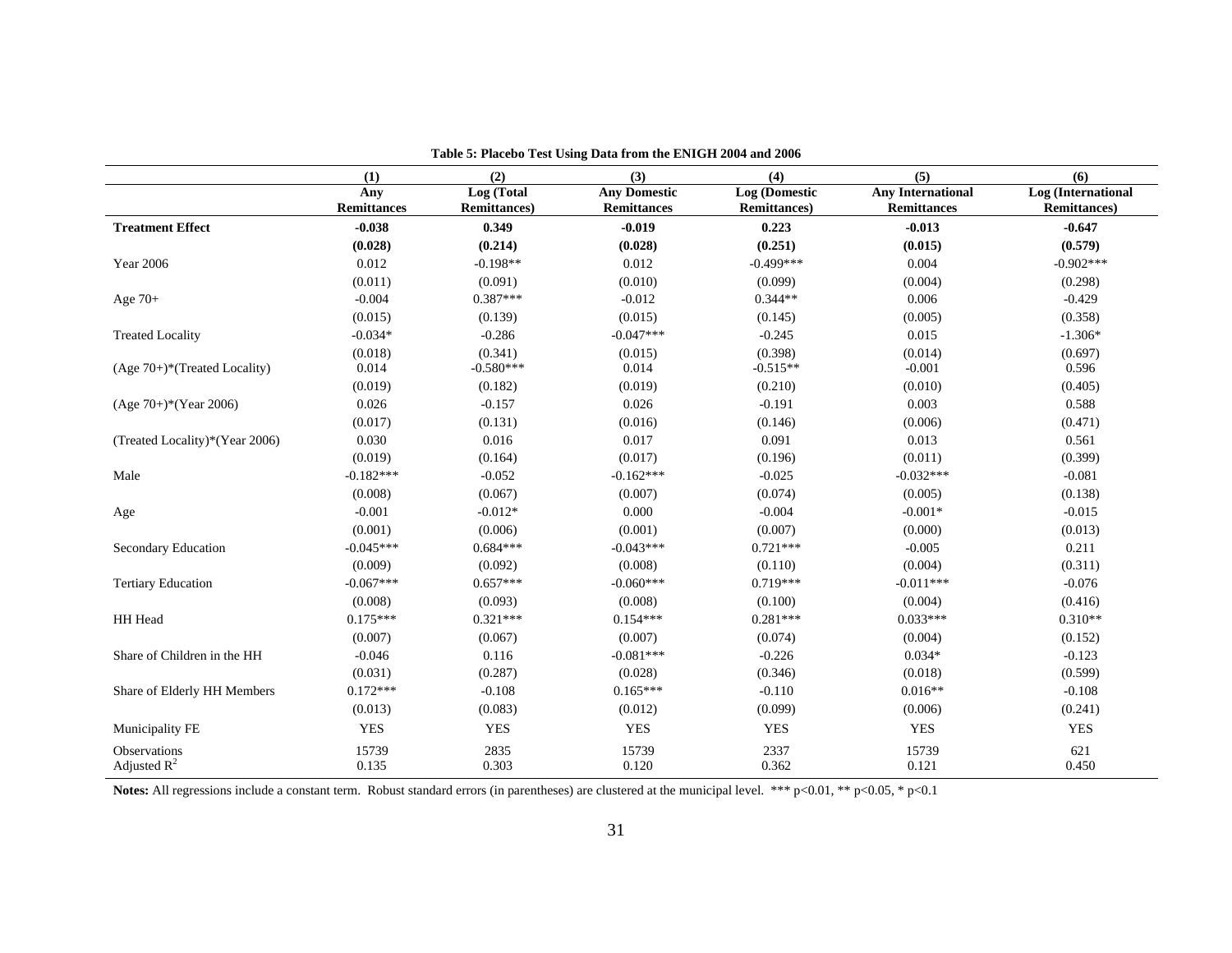|                                             | (1)                 | $\overline{(2)}$                   | $\overline{(3)}$                              | $\overline{(4)}$                      | $\overline{(5)}$                               | (6)                                        |
|---------------------------------------------|---------------------|------------------------------------|-----------------------------------------------|---------------------------------------|------------------------------------------------|--------------------------------------------|
|                                             | Any<br>Remittances  | Log (Total<br><b>Remittances</b> ) | <b>Any Domestic</b><br><b>Remittances</b>     | Log (Domestic<br><b>Remittances</b> ) | <b>Any International</b><br><b>Remittances</b> | Log (International<br><b>Remittances</b> ) |
|                                             |                     |                                    | PANEL A: Control: Localities>100,000          |                                       |                                                |                                            |
| <b>Treatment Effect</b>                     | $-0.051**$          | 0.036                              | $-0.067***$                                   | 0.149                                 | 0.008                                          | 0.134                                      |
|                                             | (0.025)             | (0.181)                            | (0.022)                                       | (0.222)                               | (0.014)                                        | (0.537)                                    |
| <b>Year 2008</b>                            | $-0.013$            | $-0.128$                           | $-0.016$                                      | $-0.159*$                             | $-0.001$                                       | $-0.122$                                   |
|                                             | (0.012)             | (0.090)                            | (0.011)                                       | (0.094)                               | (0.003)                                        | (0.332)                                    |
| Age $70+$                                   | 0.003               | 0.161                              | $-0.000$                                      | 0.145                                 | $-0.003$                                       | 0.196                                      |
|                                             | (0.016)             | (0.128)                            | (0.015)                                       | (0.147)                               | (0.006)                                        | (0.298)                                    |
| <b>Treated Locality</b>                     | 0.004               | $-0.170$                           | $-0.008$                                      | $-0.166$                              | 0.010                                          | 0.153                                      |
| $(Age 70+)$ <sup>*</sup> (Treated Locality) | (0.024)<br>$-0.018$ | (0.167)<br>$-0.287**$              | (0.022)<br>0.001                              | (0.184)<br>$-0.303*$                  | (0.011)<br>$-0.015$                            | (0.553)<br>$-0.172$                        |
|                                             | (0.019)             | (0.140)                            | (0.018)                                       | (0.160)                               | (0.010)                                        | (0.321)                                    |
| $(Age 70+)$ *(Year 2008)                    | 0.025               | 0.095                              | 0.023                                         | 0.078                                 | 0.003                                          | $-0.144$                                   |
|                                             | (0.016)             | (0.122)                            | (0.015)                                       | (0.139)                               | (0.006)                                        | (0.480)                                    |
| (Treated Locality)*(Year 2008)              | $-0.010$            | $-0.074$                           | $-0.005$                                      | $-0.115$                              | $-0.003$                                       | $-0.275$                                   |
|                                             | (0.019)             | (0.147)                            | (0.016)                                       | (0.170)                               | (0.010)                                        | (0.398)                                    |
| Observations                                | 22,127              | 4,230                              | 22,127                                        | 3,368                                 | 22,127                                         | 1,045                                      |
|                                             |                     |                                    | <b>PANEL B: Control: Localities&gt;15,000</b> |                                       |                                                |                                            |
| <b>Treatment Effect</b>                     | $-0.056**$          | 0.078                              | $-0.062***$                                   | 0.210                                 | $-0.001$                                       | 0.464                                      |
|                                             | (0.024)             | (0.167)                            | (0.021)                                       | (0.204)                               | (0.014)                                        | (0.431)                                    |
| <b>Year 2008</b>                            | $-0.007$            | $-0.109$                           | $-0.007$                                      | $-0.131*$                             | $-0.001$                                       | $-0.217$                                   |
|                                             | (0.009)             | (0.072)                            | (0.009)                                       | (0.078)                               | (0.004)                                        | (0.237)                                    |
| Age $70+$                                   | $-0.005$            | $0.177*$                           | $-0.001$                                      | 0.175                                 | $-0.010$                                       | 0.327                                      |
|                                             | (0.013)             | (0.105)                            | (0.013)                                       | (0.121)                               | (0.006)                                        | (0.225)                                    |
| <b>Treated Locality</b>                     | 0.015               | $-0.132$                           | $-0.002$                                      | $-0.094$                              | $0.018*$                                       | $-0.354$                                   |
| $(Age 70+)$ *(Treated Locality)             | (0.017)<br>$-0.008$ | (0.113)<br>$-0.274**$              | (0.015)<br>0.001                              | (0.129)<br>$-0.321**$                 | (0.010)<br>$-0.004$                            | (0.361)<br>$-0.295$                        |
|                                             | (0.017)             | (0.127)                            | (0.016)                                       | (0.142)                               | (0.010)                                        | (0.262)                                    |
| $(Age 70+)*(Year 2008)$                     | $0.029**$           | 0.053                              | 0.019                                         | 0.030                                 | $0.011*$                                       | $-0.490$                                   |
|                                             | (0.014)             | (0.104)                            | (0.013)                                       | (0.118)                               | (0.006)                                        | (0.361)                                    |
| (Treated Locality)*(Year 2008)              | $-0.014$            | $-0.080$                           | $-0.014$                                      | $-0.133$                              | $-0.000$                                       | $-0.200$                                   |
|                                             | (0.017)             | (0.135)                            | (0.014)                                       | (0.157)                               | (0.010)                                        | (0.318)                                    |
| Observations                                | 26,514              | 5,165                              | 26,514                                        | 4,143                                 | 26,514                                         | 1,246                                      |

**Table 6: Robustness Checks with Treated Localities with 14,999 Inhabitants or Less** 

Notes: All regressions include a constant term as well as the regressors in Table 3. Robust standard errors (in parentheses) are clustered at the municipal level. \*\*\* p<0.01, \*\* p<0.05, \* p<0.1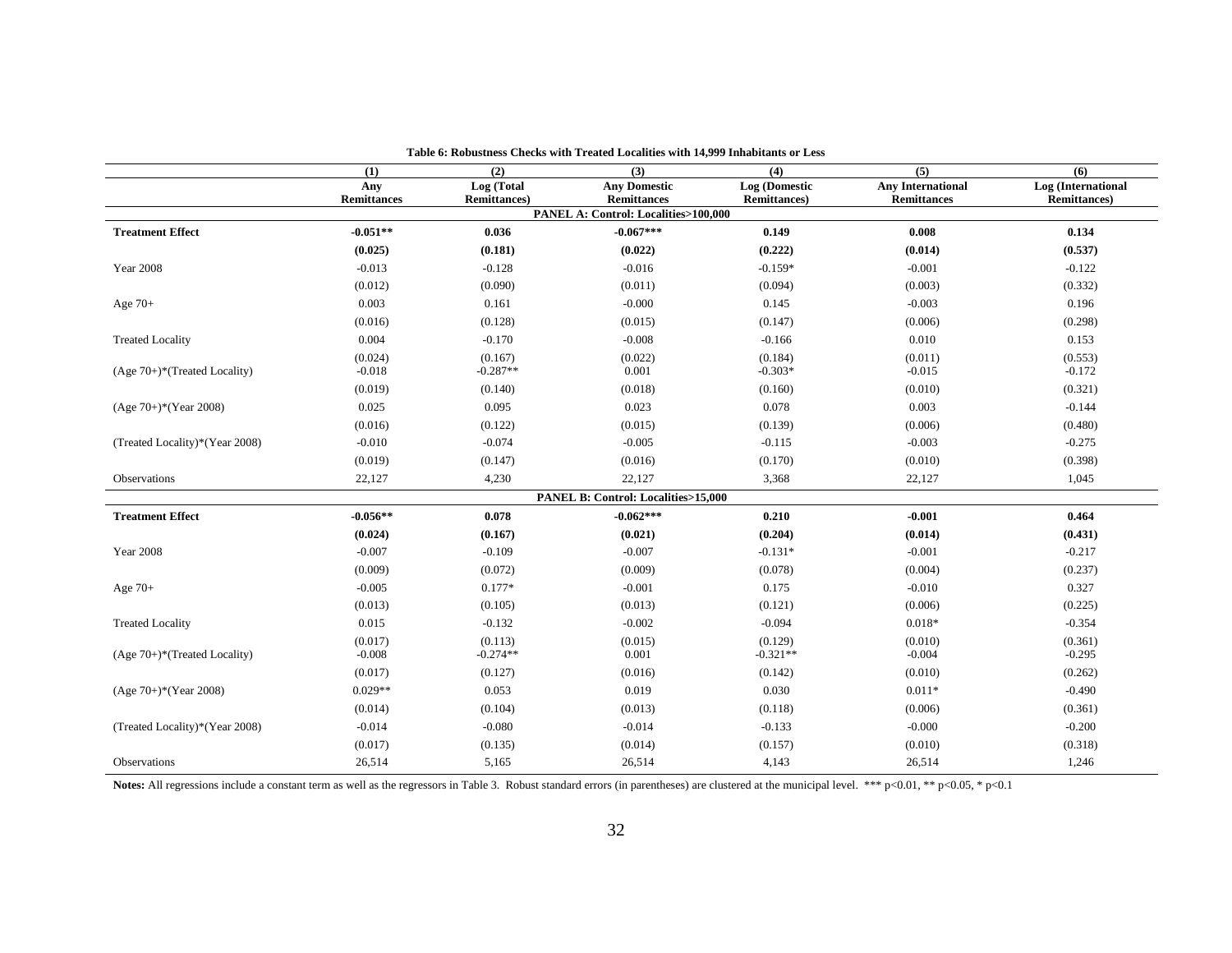|                                | (1)                       | (2)                                | (3)                                       | (4)                                   | (5)                                            | (6)                                        |
|--------------------------------|---------------------------|------------------------------------|-------------------------------------------|---------------------------------------|------------------------------------------------|--------------------------------------------|
|                                | Any<br><b>Remittances</b> | Log (Total<br><b>Remittances</b> ) | <b>Any Domestic</b><br><b>Remittances</b> | Log (Domestic<br><b>Remittances</b> ) | <b>Any International</b><br><b>Remittances</b> | Log (International<br><b>Remittances</b> ) |
| <b>Treatment Effect</b>        | $-0.076**$                | 0.082                              | $-0.097***$                               | $-0.004$                              | 0.014                                          | 0.090                                      |
|                                | (0.033)                   | (0.242)                            | (0.029)                                   | (0.302)                               | (0.019)                                        | (0.667)                                    |
| <b>Year 2008</b>               | 0.001                     | $-0.125$                           | $-0.007$                                  | $-0.173$                              | 0.003                                          | $-0.031$                                   |
|                                | (0.018)                   | (0.118)                            | (0.018)                                   | (0.120)                               | (0.005)                                        | (0.387)                                    |
| Age 70+                        | 0.003                     | 0.113                              | $-0.003$                                  | 0.079                                 | 0.004                                          | 0.125                                      |
|                                | (0.020)                   | (0.168)                            | (0.018)                                   | (0.188)                               | (0.009)                                        | (0.395)                                    |
| <b>Treated Locality</b>        | 0.003                     | $-0.234$                           | $-0.011$                                  | $-0.217$                              | 0.009                                          | 0.655                                      |
|                                | (0.034)                   | (0.304)                            | (0.030)                                   | (0.304)                               | (0.020)                                        | (0.744)                                    |
| (Age 70+)*(Treated Locality)   | $-0.010$                  | $-0.324*$                          | 0.008                                     | $-0.395*$                             | $-0.014$                                       | $-0.056$                                   |
|                                | (0.024)                   | (0.182)                            | (0.022)                                   | (0.202)                               | (0.015)                                        | (0.432)                                    |
| $(Age 70+)$ *(Year 2008)       | 0.030                     | 0.086                              | 0.028                                     | 0.081                                 | 0.001                                          | $-0.168$                                   |
|                                | (0.019)                   | (0.164)                            | (0.018)                                   | (0.181)                               | (0.008)                                        | (0.565)                                    |
| (Treated Locality)*(Year 2008) | $-0.014$                  | $-0.108$                           | $-0.002$                                  | $-0.181$                              | $-0.008$                                       | $-0.133$                                   |
|                                | (0.029)                   | (0.214)                            | (0.025)                                   | (0.259)                               | (0.014)                                        | (0.484)                                    |
| Male                           | $-0.174***$               | $-0.127*$                          | $-0.151***$                               | $-0.117$                              | $-0.035***$                                    | $-0.055$                                   |
|                                | (0.008)                   | (0.065)                            | (0.008)                                   | (0.072)                               | (0.005)                                        | (0.153)                                    |
| Age                            | $0.001*$                  | $-0.006$                           | $0.002***$                                | $-0.003$                              | $-0.000$                                       | $-0.009$                                   |
|                                | (0.001)                   | (0.006)                            | (0.001)                                   | (0.006)                               | (0.000)                                        | (0.014)                                    |
| Secondary Education            | $-0.037***$               | $0.613***$                         | $-0.031***$                               | $0.647***$                            | $-0.009**$                                     | 0.321                                      |
|                                | (0.010)                   | (0.112)                            | (0.009)                                   | (0.128)                               | (0.004)                                        | (0.327)                                    |
| <b>Tertiary Education</b>      | $-0.067***$               | $0.679***$                         | $-0.056***$                               | $0.754***$                            | $-0.017***$                                    | 0.150                                      |
|                                | (0.011)                   | (0.114)                            | (0.011)                                   | (0.105)                               | (0.004)                                        | (0.679)                                    |
| HH Head                        | $0.128***$                | $0.327***$                         | $0.113***$                                | $0.223***$                            | $0.025***$                                     | $0.489***$                                 |
|                                | (0.008)                   | (0.066)                            | (0.007)                                   | (0.077)                               | (0.004)                                        | (0.159)                                    |
| Share of Children in the HH    | $-0.052$                  | $-0.134$                           | $-0.091**$                                | $-0.277$                              | 0.035                                          | $-0.959*$                                  |
|                                | (0.042)                   | (0.337)                            | (0.038)                                   | (0.433)                               | (0.023)                                        | (0.523)                                    |
| Share of Elderly HH Members    | $0.136***$                | $-0.036$                           | $0.127***$                                | 0.021                                 | $0.016**$                                      | $-0.167$                                   |
|                                | (0.012)                   | (0.097)                            | (0.012)                                   | (0.107)                               | (0.006)                                        | (0.249)                                    |
| Municipality FE                | <b>YES</b>                | <b>YES</b>                         | <b>YES</b>                                | <b>YES</b>                            | <b>YES</b>                                     | <b>YES</b>                                 |
| <b>Observations</b>            | 13,961                    | 2,624                              | 13,961                                    | 2,094                                 | 13,961                                         | 639                                        |
| Adjusted $R^2$                 | 0.148                     | 0.308                              | 0.129                                     | 0.349                                 | 0.156                                          | 0.449                                      |

**Table 7: Robustness Check Excluding States with Other Types of Transfer Programs** 

Notes: All regressions include a constant term. Robust standard errors (in parentheses) are clustered at the municipal level. \*\*\* p<0.01, \*\* p<0.05, \* p<0.1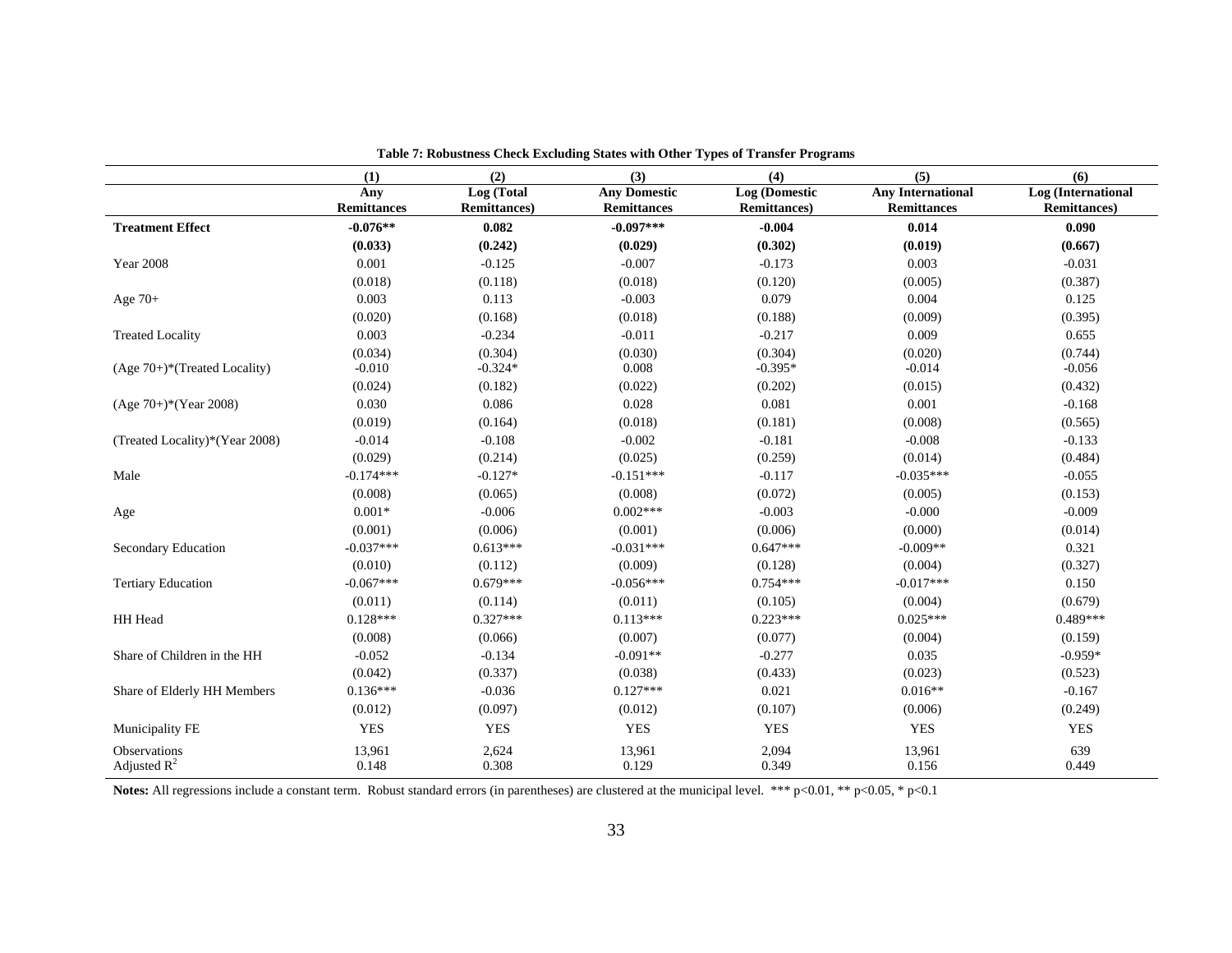|                                             | (1)                       | (2)                                | (3)                                       | (4)                                   | (5)                                            | (6)                                        |
|---------------------------------------------|---------------------------|------------------------------------|-------------------------------------------|---------------------------------------|------------------------------------------------|--------------------------------------------|
|                                             | Any<br><b>Remittances</b> | Log (Total<br><b>Remittances</b> ) | <b>Any Domestic</b><br><b>Remittances</b> | Log (Domestic<br><b>Remittances</b> ) | <b>Any International</b><br><b>Remittances</b> | Log (International<br><b>Remittances</b> ) |
| <b>Treatment Effect</b>                     | $-0.127***$               | $-0.288$                           | $-0.127***$                               | $-0.081$                              | $-0.024$                                       | $-0.686$                                   |
|                                             | (0.040)                   | (0.223)                            | (0.040)                                   | (0.248)                               | (0.031)                                        | (0.448)                                    |
| <b>Year 2008</b>                            | $-0.033$                  | $-0.499***$                        | $-0.033$                                  | $-0.385***$                           | $-0.003$                                       | $-0.820**$                                 |
|                                             | (0.021)                   | (0.090)                            | (0.021)                                   | (0.114)                               | (0.009)                                        | (0.398)                                    |
| Age $70+$                                   | $0.053***$                | $-0.049$                           | $0.053***$                                | $-0.010$                              | 0.003                                          | $-0.336$                                   |
|                                             | (0.016)                   | (0.092)                            | (0.017)                                   | (0.119)                               | (0.008)                                        | (0.292)                                    |
| <b>Treated Locality</b>                     | 0.010                     | $-0.143$                           | $-0.013$                                  | $-0.079$                              | 0.029                                          | $-0.079$                                   |
|                                             | (0.031)                   | (0.257)                            | (0.018)                                   | (0.264)                               | (0.033)                                        | (0.658)                                    |
| $(Age 70+)$ <sup>*</sup> (Treated Locality) | $-0.023$                  | $-0.220$                           | $-0.013$                                  | $-0.318*$                             | $-0.010$                                       | 0.233                                      |
|                                             | (0.023)                   | (0.162)                            | (0.025)                                   | (0.180)                               | (0.016)                                        | (0.290)                                    |
| $(Age 70+)$ <sup>*</sup> $(Year 2008)$      | $0.045**$                 | $0.410***$                         | $0.041**$                                 | $0.317**$                             | 0.011                                          | 0.467                                      |
|                                             | (0.019)                   | (0.116)                            | (0.020)                                   | (0.151)                               | (0.008)                                        | (0.341)                                    |
| (Treated Locality)*(Year 2008)              | 0.016                     | 0.047                              | 0.021                                     | $-0.097$                              | 0.001                                          | 0.562                                      |
|                                             | (0.027)                   | (0.178)                            | (0.032)                                   | (0.215)                               | (0.018)                                        | (0.492)                                    |
| <b>Observations</b>                         | 10,093                    | 3,200                              | 10,093                                    | 2,637                                 | 10,093                                         | 785                                        |

**Table 8: OLS Results for Households with at Least One Member 55 Years of Age or Older** 

Notes: All regressions include a constant term as well as the regressors in Table 3. Robust standard errors (in parentheses) are clustered at the municipal level. \*\*\* p<0.01, \*\* p<0.05, \* p<0.1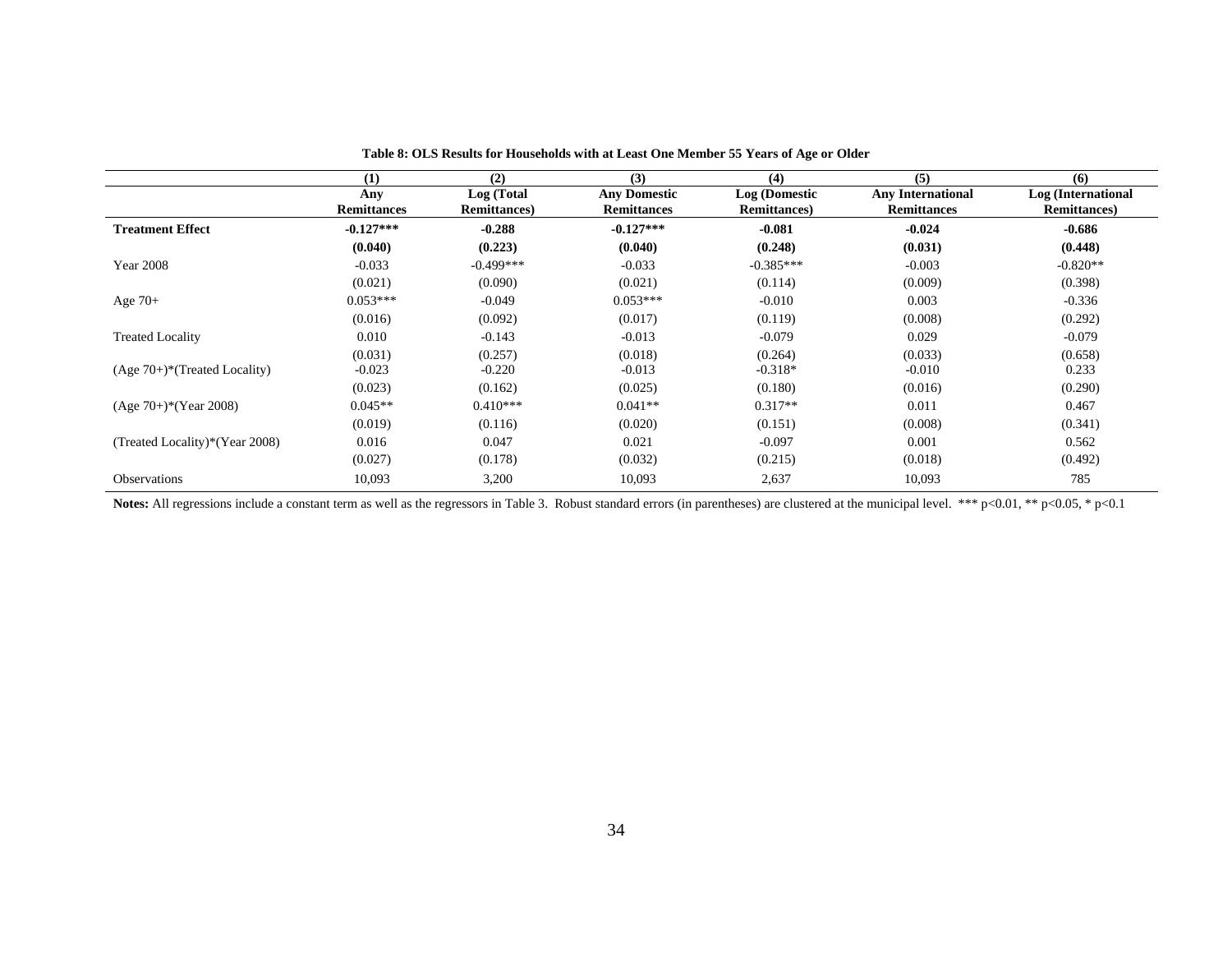|                                             | (1)                             | (2)                               | (3)                         | (4)                    |
|---------------------------------------------|---------------------------------|-----------------------------------|-----------------------------|------------------------|
|                                             | <b>Any Government Transfers</b> | <b>Log (Government Transfers)</b> | <b>Any Non-labor Income</b> | Log (Non-labor Income) |
| <b>Treatment Effect</b>                     | $0.510***$                      | $-0.115$                          | $0.178***$                  | 0.107                  |
|                                             | (0.033)                         | (0.334)                           | (0.028)                     | (0.087)                |
| <b>Year 2008</b>                            | 0.002                           | $-0.169$                          | 0.009                       | $-0.159***$            |
|                                             | (0.009)                         | (0.265)                           | (0.014)                     | (0.048)                |
| Age $70+$                                   | $0.076**$                       | 0.195                             | $0.081***$                  | $-0.069$               |
|                                             | (0.035)                         | (0.253)                           | (0.024)                     | (0.063)                |
| <b>Treated Locality</b>                     | 0.019                           | 0.065                             | $0.104***$                  | $-0.611***$            |
|                                             | (0.018)                         | (0.395)                           | (0.030)                     | (0.122)                |
| $(Age 70+)$ <sup>*</sup> (Treated Locality) | $-0.063$                        | $-0.189$                          | $-0.164***$                 | 0.063                  |
|                                             | (0.039)                         | (0.313)                           | (0.026)                     | (0.072)                |
| $(Age 70+)*(Year 2008)$                     | $0.052**$                       | 0.112                             | 0.024                       | 0.091                  |
|                                             | (0.026)                         | (0.263)                           | (0.019)                     | (0.059)                |
| (Treated Locality)*(Year 2008)              | 0.007                           | $0.626*$                          | $-0.008$                    | $0.184**$              |
|                                             | (0.014)                         | (0.354)                           | (0.024)                     | (0.076)                |
| Observations                                | 19,285                          | 1,949                             | 19,285                      | 10,649                 |

**Table 9: OLS Results for Government Transfers and Non-labor Income of individuals 55 Years of Age or Older** 

**Notes:** All regressions include a constant term as well as the regressors in Table 3. Robust standard errors (in parentheses) are clustered at the municipal level. \*\*\* p<0.01, \*\* p<0.05, \* p<0.1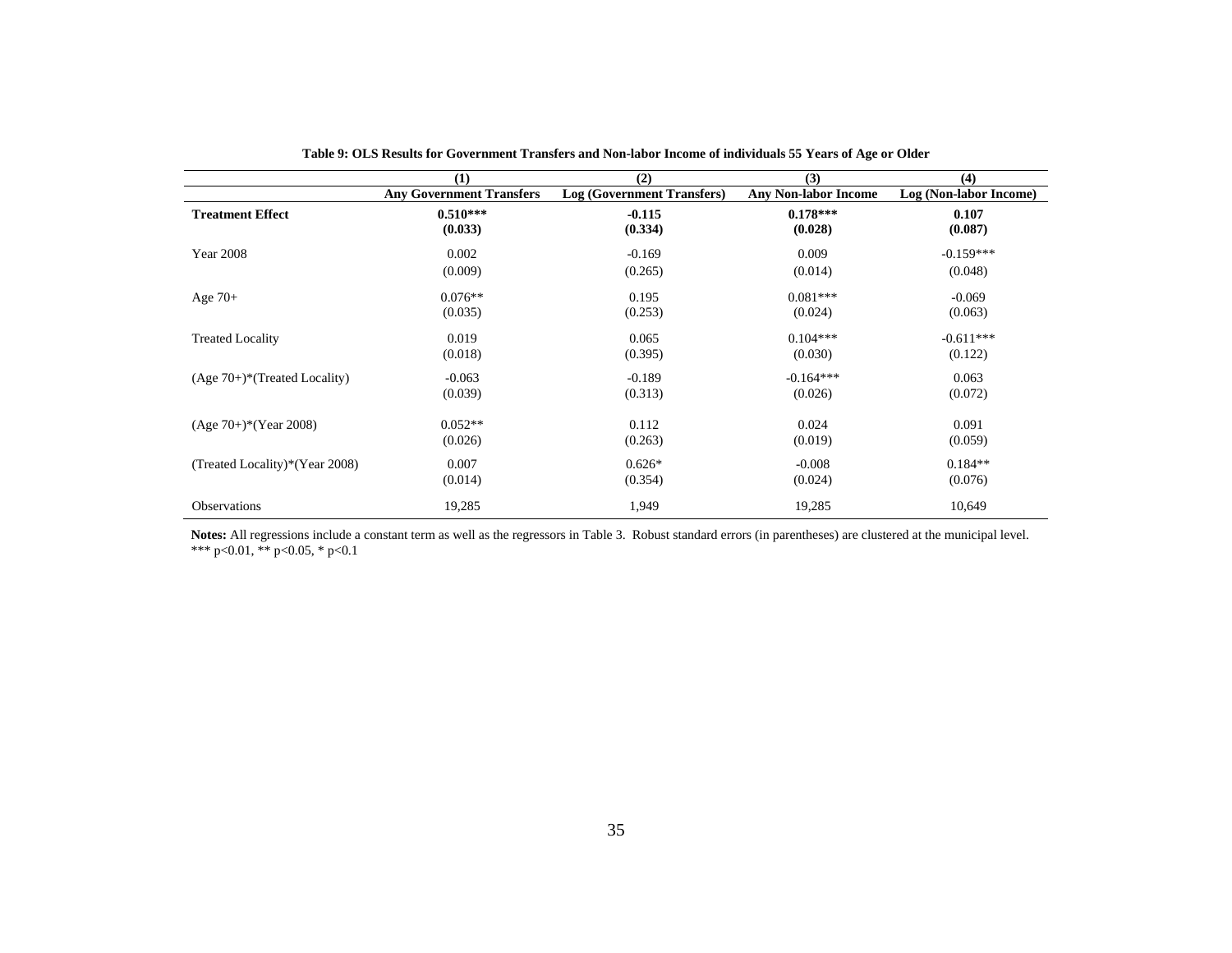|                                                       |      | Group 4             | Group 1 |                           |  |
|-------------------------------------------------------|------|---------------------|---------|---------------------------|--|
| <b>Selected Variables</b>                             |      | In localities<2,500 |         | In localities $> 100,000$ |  |
|                                                       | Mean | <b>SD</b>           | Mean    | <b>SD</b>                 |  |
| Panel A: Individual-level variables                   |      |                     |         |                           |  |
| Received any government transfers                     | 0.09 | 0.28                | 0.15    | 0.35                      |  |
| Received any remittances                              | 0.32 | 0.47                | 0.25    | 0.43                      |  |
| Received any domestic remittances                     | 0.25 | 0.43                | 0.23    | 0.42                      |  |
| Received any international remittances                | 0.09 | 0.29                | 0.03    | 0.18                      |  |
| Government transfers received                         | 31   | 200                 | 75      | 187                       |  |
| Total remittances received                            | 254  | 1142                | 274     | 1128                      |  |
| Domestic remittances received                         | 153  | 1008                | 238     | 1071                      |  |
| International remittances received                    | 101  | 554                 | 36      | 334                       |  |
| Government transfers received if positive             | 358  | 593                 | 533     | 71                        |  |
| Total remittances received if positive amount         | 769  | 1772                | 1217    | 2561                      |  |
| Domestic remittances received if positive amount      | 615  | 1821                | 1178    | 2606                      |  |
| International remittances received if positive amount | 994  | 1338                | 1067    | 1427                      |  |
| Individual non-labor income                           | 932  | 2424                | 2924    | 7885                      |  |
| <b>Panel B: Household-level variables</b>             |      |                     |         |                           |  |
| Received any government transfers                     | 0.11 | 0.31                | 0.16    | 0.36                      |  |
| Received any remittances                              | 0.47 | 0.50                | 0.36    | 0.48                      |  |
| Received any domestic remittances                     | 0.35 | 0.48                | 0.33    | 0.47                      |  |
| Received any international remittances                | 0.16 | 0.37                | 0.05    | 0.21                      |  |
| Government transfers received                         | 73   | 379                 | 158     | 562                       |  |
| Total remittances received                            | 567  | 1745                | 622     | 2120                      |  |
| Domestic remittances received                         | 294  | 1444                | 532     | 2024                      |  |
| International remittances received                    | 273  | 1037                | 90      | 616                       |  |
| Government transfers received if positive             | 647  | 951                 | 1023    | 1076                      |  |
| Total remittances received if positive amount         | 894  | 1710                | 1384    | 2499                      |  |
| Domestic remittances received if positive amount      | 633  | 1669                | 1296    | 2510                      |  |
| International remittances received if positive amount | 1248 | 1505                | 1407    | 1629                      |  |
| Household size                                        | 3.41 | 2.40                | 3.34    | 2.18                      |  |
| Number of members age 70+                             | 1.27 | 0.46                | 1.22    | 0.43                      |  |
| Per capita income in the household                    | 902  | 1515                | 2587    | 4180                      |  |

**Table A. Descriptive statistics of selected variables for individuals age 70+ before the program (2006)** 

**Sample:** Individuals age 70+ from ENIGH 2006. Remittances and income variables are in real pesos per month. The samples of group 4 and 1 have 760 and 947 individual observations, respectively.